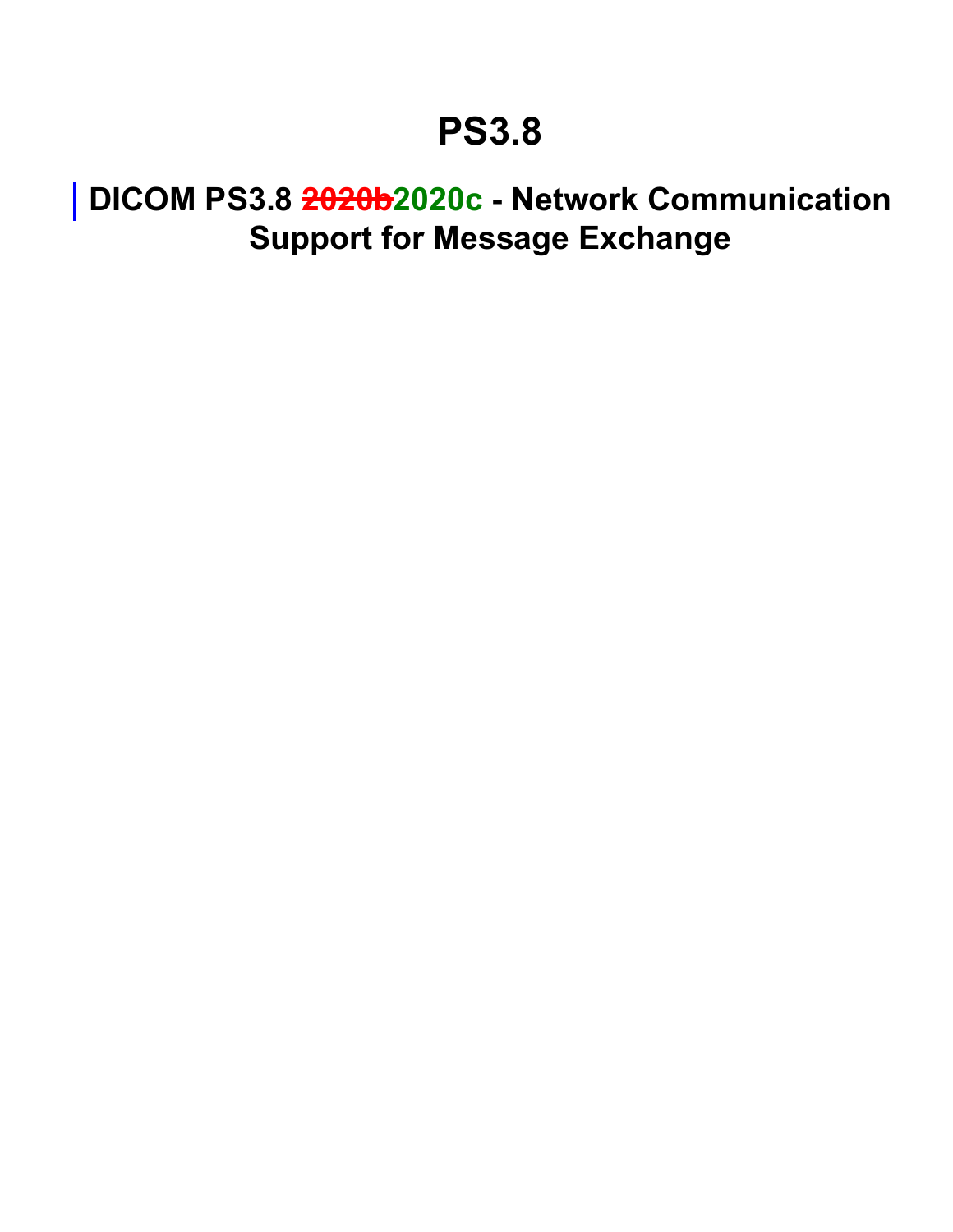# **PS3.8: DICOM PS3.8 2020b2020c - Network Communication Support for Message Exchange**

Copyright © 2020 NEMA

A DICOM® publication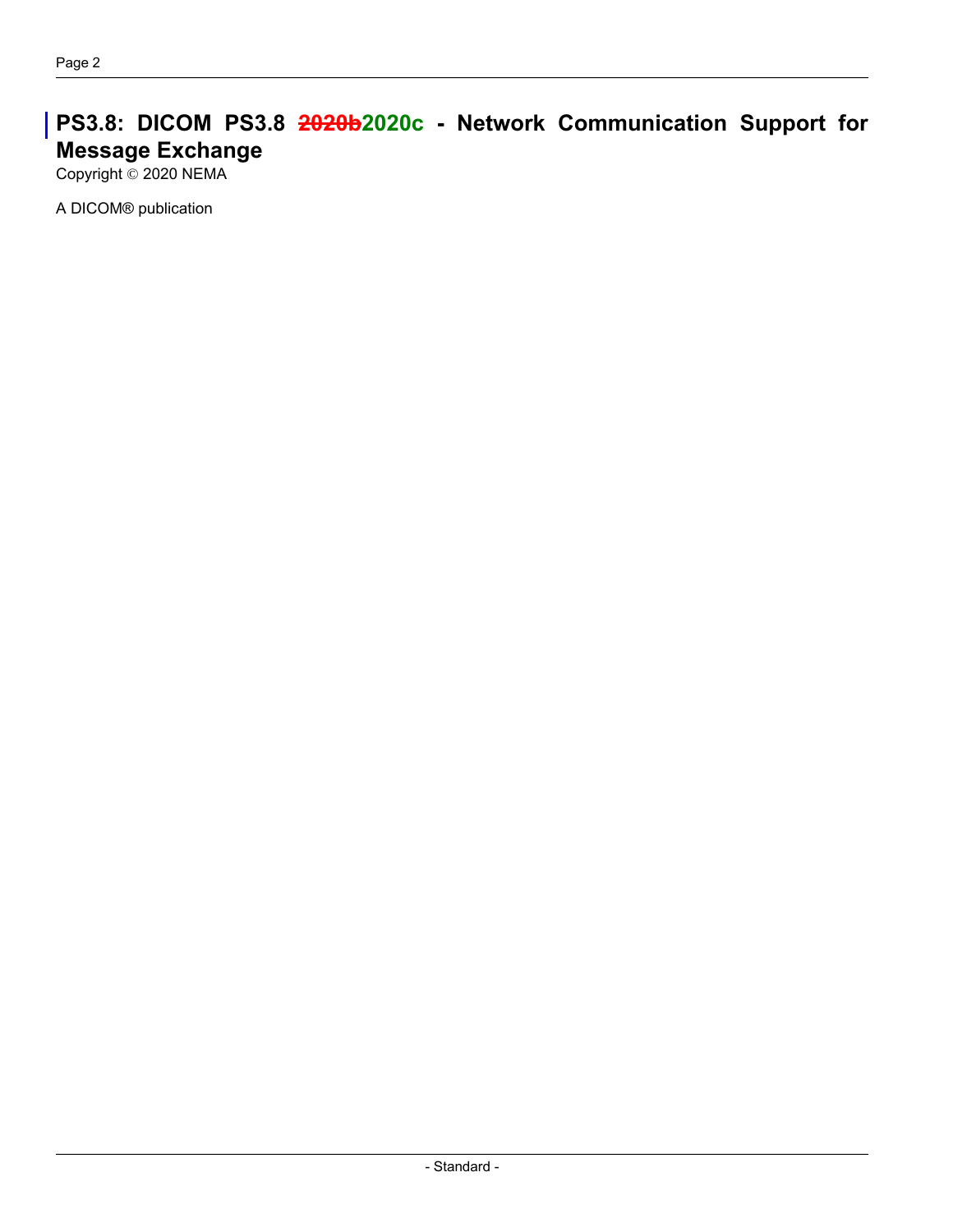# **Table of Contents**

| 7.5. Sequencing Information |  |
|-----------------------------|--|
|                             |  |
|                             |  |
|                             |  |
|                             |  |
|                             |  |
|                             |  |
|                             |  |
|                             |  |
|                             |  |
|                             |  |
|                             |  |
|                             |  |
|                             |  |
|                             |  |
|                             |  |
|                             |  |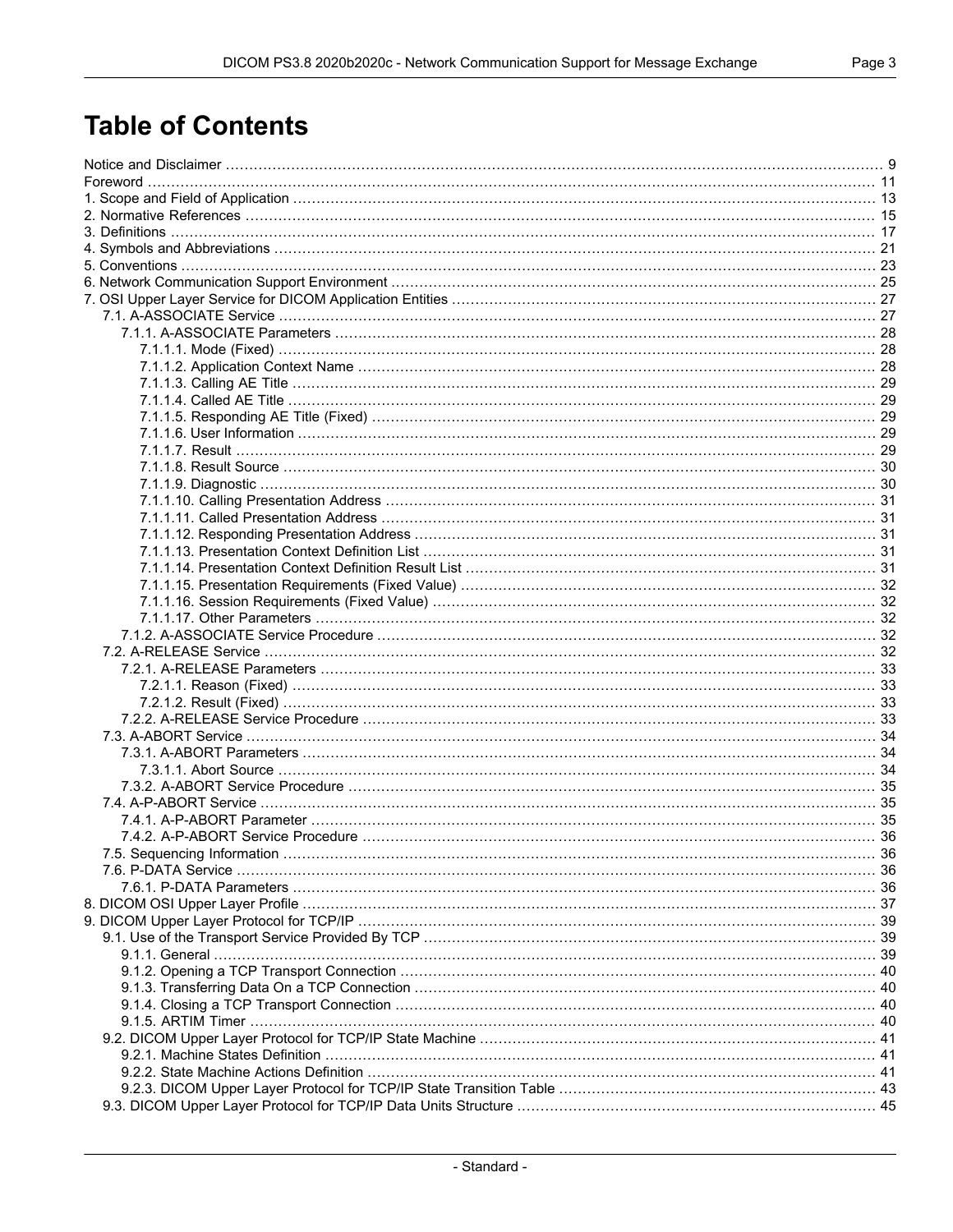| F. DICOM UL Encoding Rules for Application Contexts, Abstract Syntaxes, Transfer Syntaxes (Normative)  69 |  |
|-----------------------------------------------------------------------------------------------------------|--|
|                                                                                                           |  |
|                                                                                                           |  |
|                                                                                                           |  |
|                                                                                                           |  |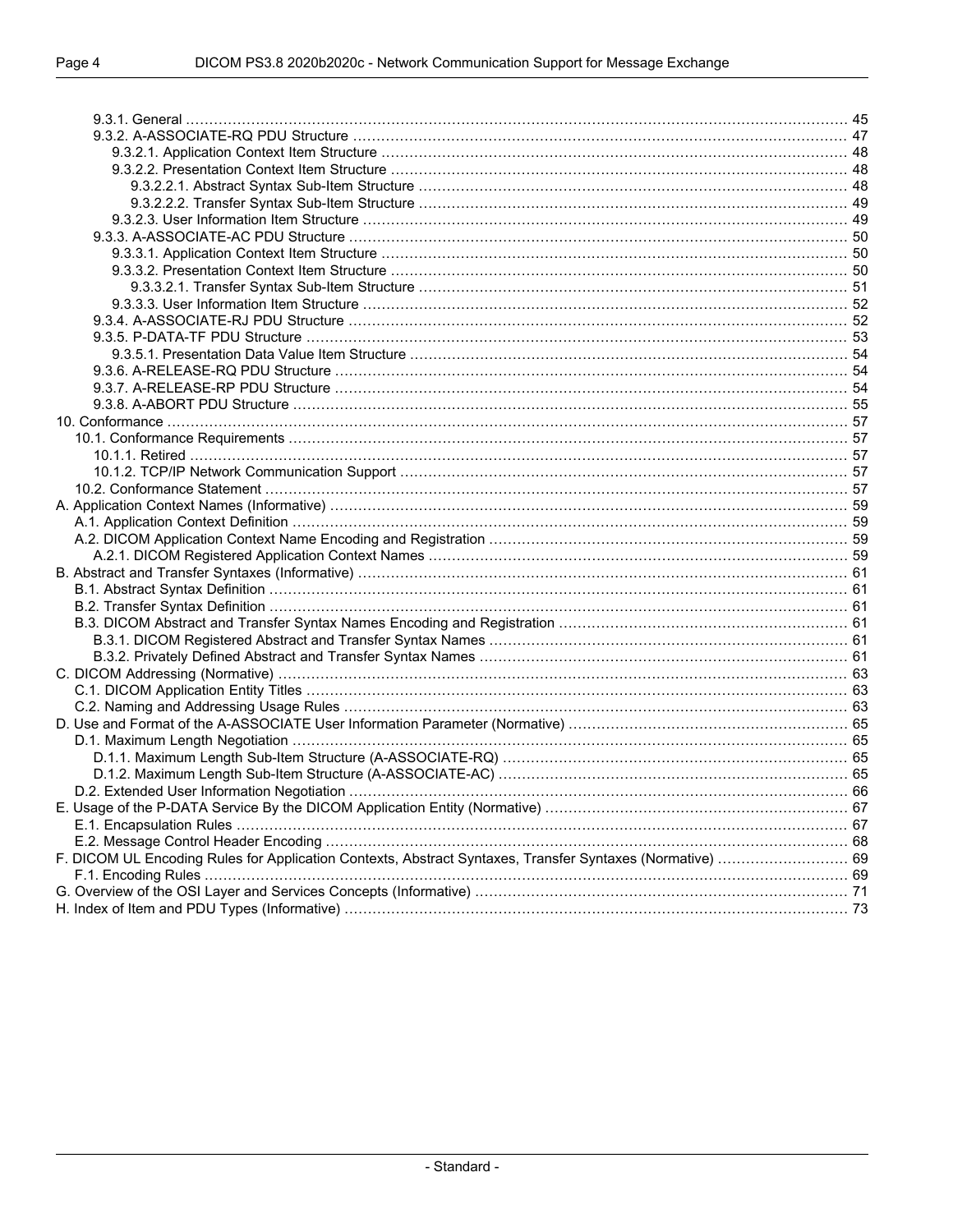# **List of Figures**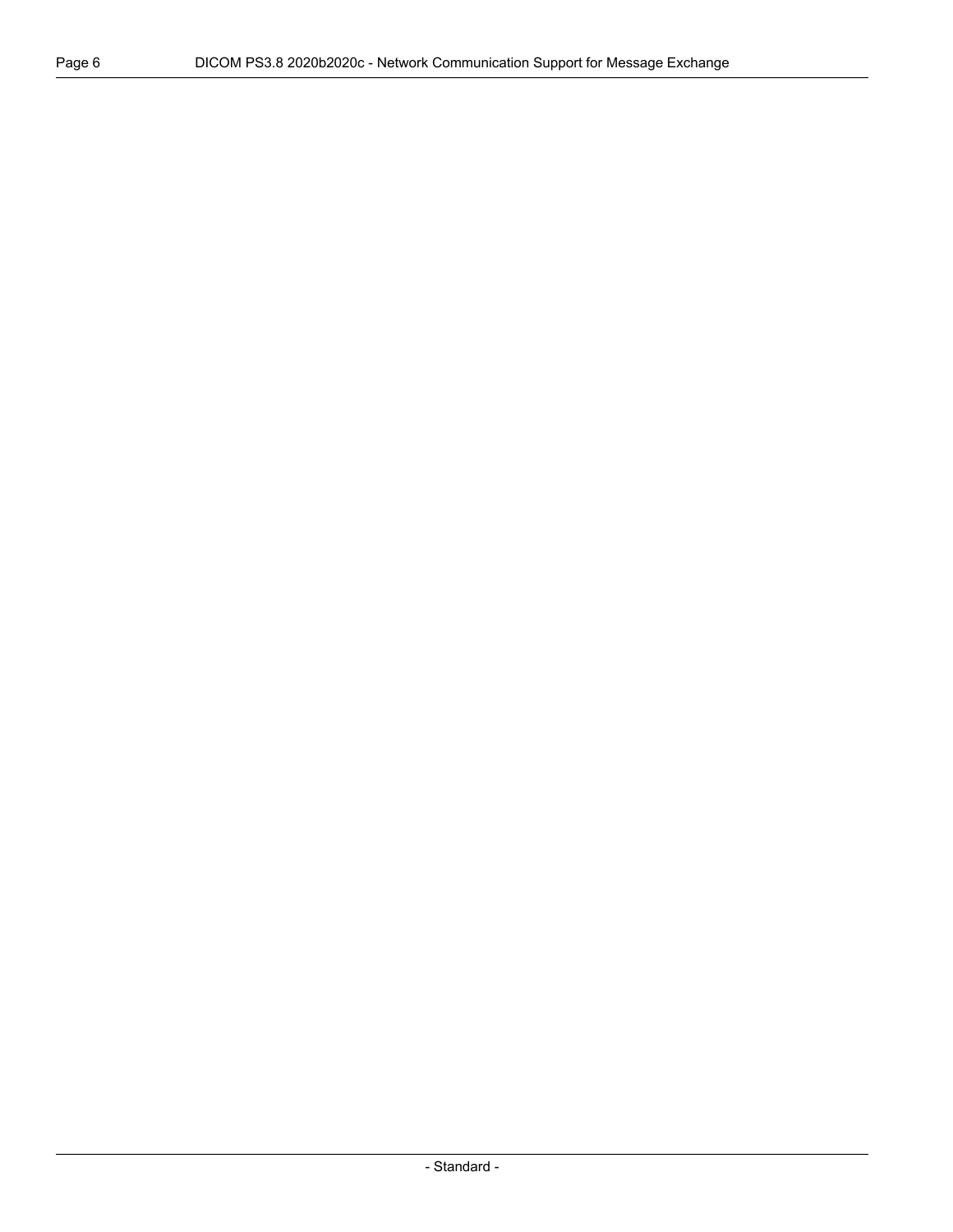# **List of Tables**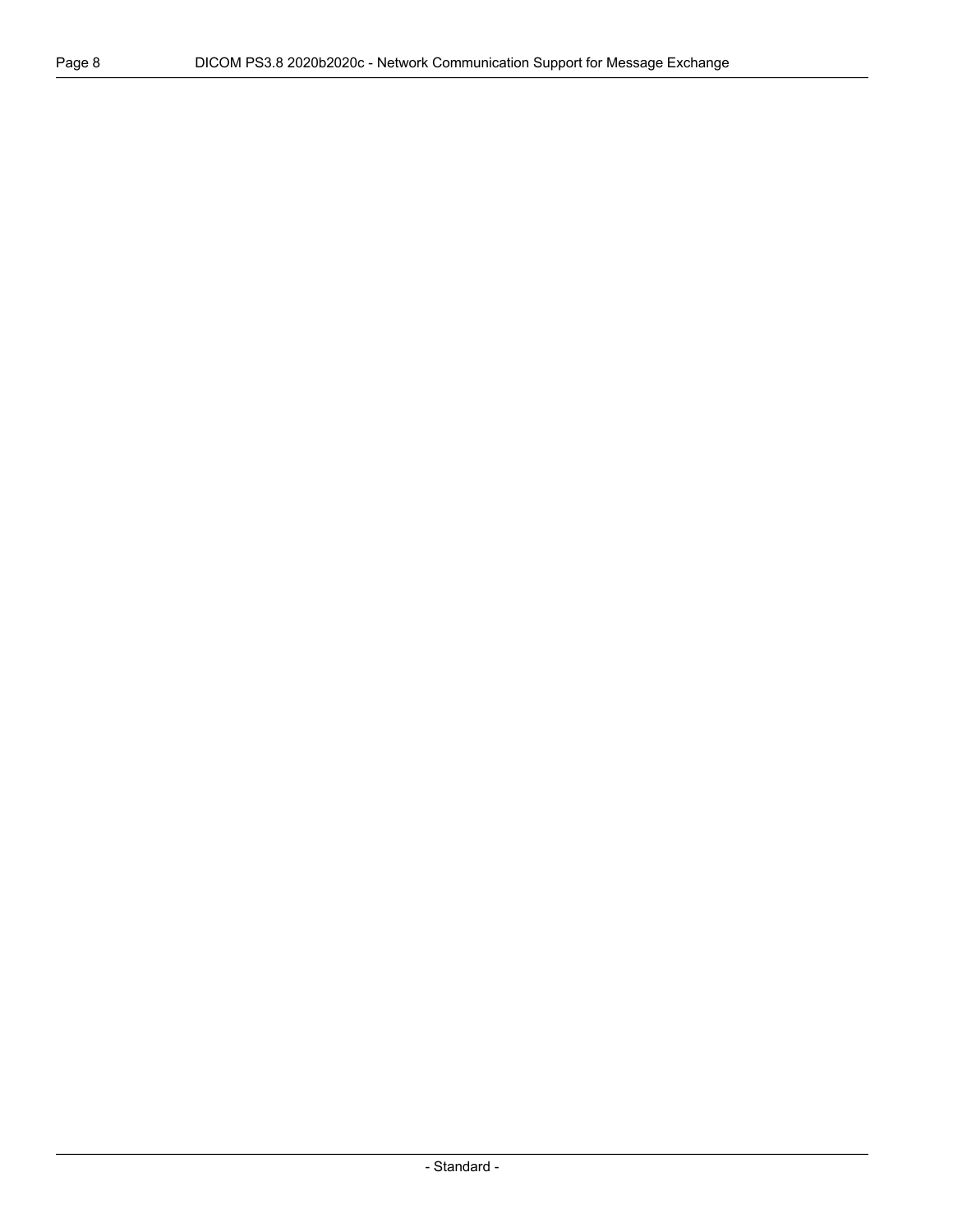# <span id="page-8-0"></span>**Notice and Disclaimer**

The information in this publication was considered technically sound by the consensus of persons engaged in the development and approval of the document at the time it was developed. Consensus does not necessarily mean that there is unanimous agreement among every person participating in the development of this document.

NEMA standards and guideline publications, of which the document contained herein is one, are developed through a voluntary consensus standards development process. This process brings together volunteers and/or seeks out the views of persons who have an interest in the topic covered by this publication. While NEMA administers the process and establishes rules to promote fairness in the development of consensus, it does not write the document and it does not independently test, evaluate, or verify the accuracy or completeness of any information or the soundness of any judgments contained in its standards and guideline publications.

NEMA disclaims liability for any personal injury, property, or other damages of any nature whatsoever, whether special, indirect, consequential, or compensatory, directly or indirectly resulting from the publication, use of, application, or reliance on this document. NEMA disclaims and makes no guaranty or warranty, expressed or implied, as to the accuracy or completeness of any information published herein, and disclaims and makes no warranty that the information in this document will fulfill any of your particular purposes or needs. NEMA does not undertake to guarantee the performance of any individual manufacturer or seller's products or services by virtue of this standard or guide.

In publishing and making this document available, NEMA is not undertaking to render professional or other services for or on behalf of any person or entity, nor is NEMA undertaking to perform any duty owed by any person or entity to someone else. Anyone using this document should rely on his or her own independent judgment or, as appropriate, seek the advice of a competent professional in determining the exercise of reasonable care in any given circumstances. Information and other standards on the topic covered by this publication may be available from other sources, which the user may wish to consult for additional views or information not covered by this publication.

NEMA has no power, nor does it undertake to police or enforce compliance with the contents of this document. NEMA does not cer tify, test, or inspect products, designs, or installations for safety or health purposes. Any certification or other statement of compliance with any health or safety-related information in this document shall not be attributable to NEMA and is solely the responsibility of the certifier or maker of the statement.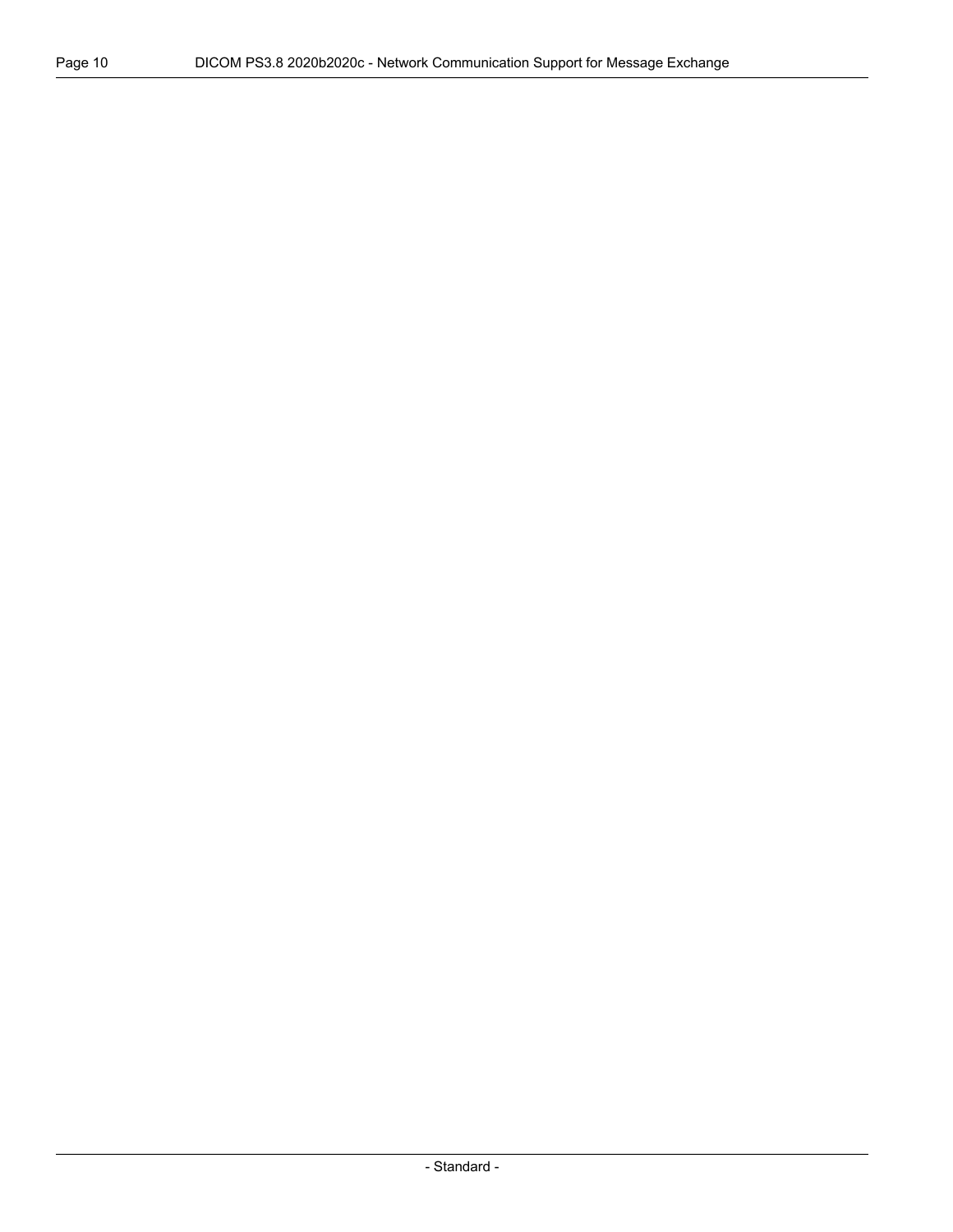# <span id="page-10-0"></span>**Foreword**

This DICOM Standard was developed according to the procedures of the DICOM Standards Committee.

The DICOM Standard is structured as a multi-part document using the guidelines established in [ISO/IEC [Directives,](#page-14-1) Part 2].

DICOM® is the registered trademark of the National Electrical Manufacturers Association for its standards publications relating to di gital communications of medical information, all rights reserved.

HL7® and CDA® are the registered trademarks of Health Level Seven International, all rights reserved.

SNOMED®, SNOMED Clinical Terms®, SNOMED CT® are the registered trademarks of the International Health Terminology Standards Development Organisation (IHTSDO), all rights reserved.

LOINC® is the registered trademark of Regenstrief Institute, Inc, all rights reserved.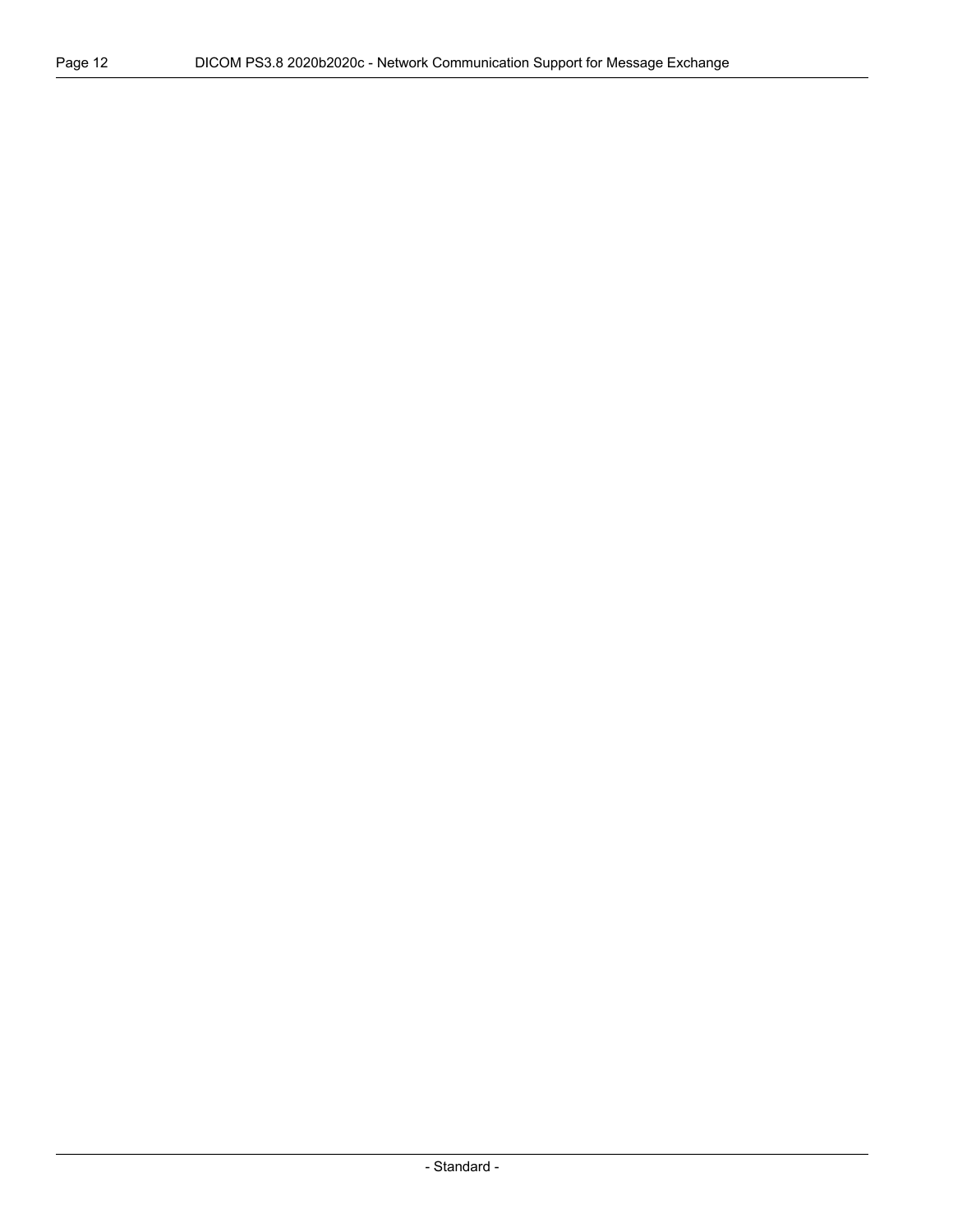# <span id="page-12-0"></span>**1 Scope and Field of Application**

<span id="page-12-1"></span>The Communication Protocols specified in this Part of PS3 closely fit the ISO Open Systems Interconnection Basic Reference Model (ISO 7498-1, see [Figure](#page-12-1) 1-1). They relate to the following layers: Physical, Data Link, Network, Transport, Session, Presentation and the Association Control Services (ACSE) of the Application layer. The communication protocols specified by this Part are general purpose communication protocols (TCP/IP) and not specific to this Standard. The other aspects of the Application Layer protocols are addressed in other parts of this Standard as discussed in PS3.1 ["PS3.1".](part01.pdf#PS3.1)



**Figure 1-1. ISO OSI Basic Reference Model**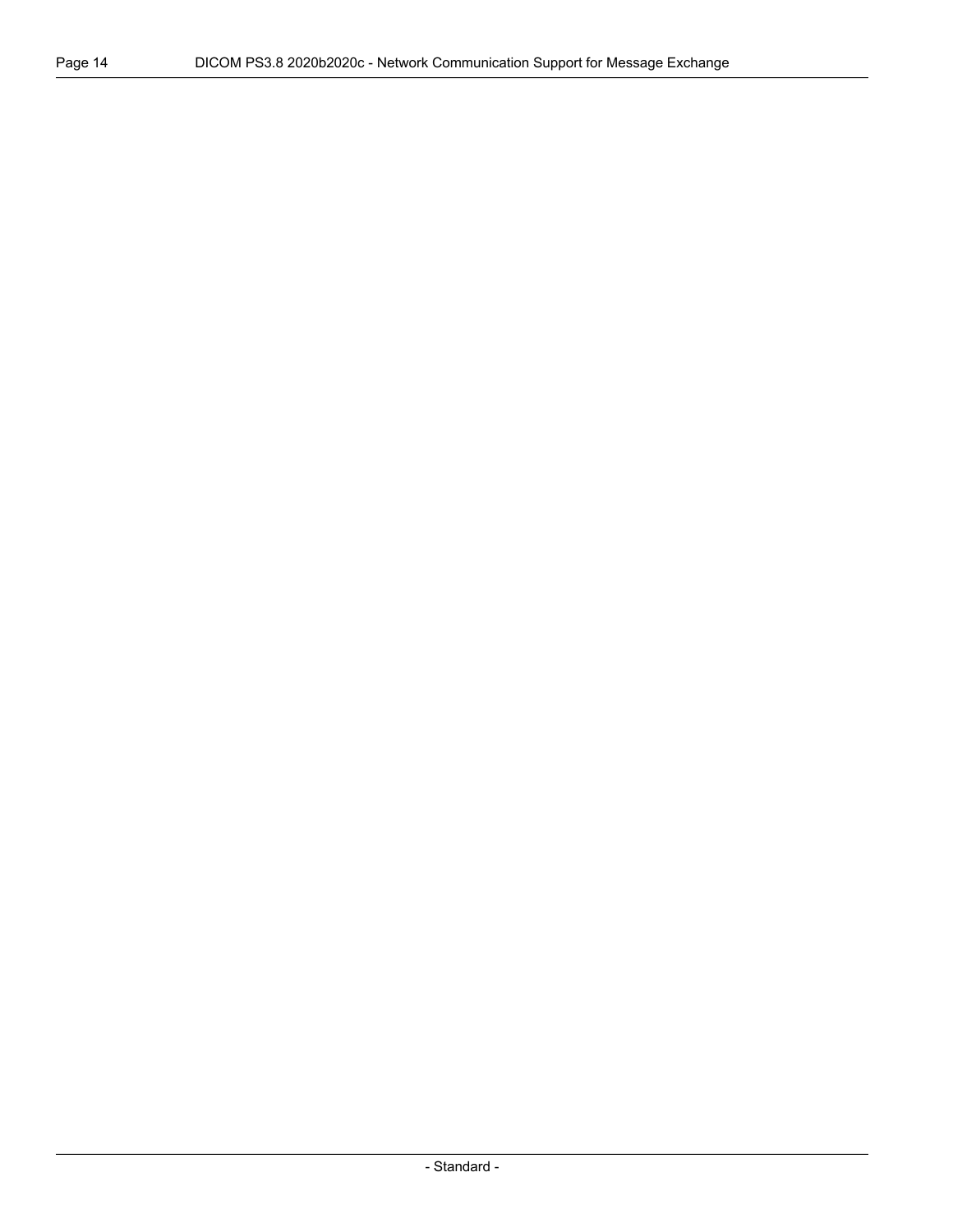# <span id="page-14-0"></span>**2 Normative References**

The following standards contain provisions which, through reference in this text, constitute provisions of this Standard. At the time of publication, the editions indicated were valid. All standards are subject to revision, and parties to agreements based on this Standard are encouraged to investigate the possibilities of applying the most recent editions of the standards indicated below.

# <span id="page-14-1"></span>**2.1 International Standards**

- <span id="page-14-2"></span>[ISO/IEC Directives, Part 2] ISO/IEC. 2016/05. 7.0. *Rules for the structure and drafting of International Standards*. [http://www.iec.ch/](http://www.iec.ch/members_experts/refdocs/iec/isoiecdir-2%7Bed7.0%7Den.pdf) [members\\_experts/refdocs/iec/isoiecdir-2%7Bed7.0%7Den.pdf](http://www.iec.ch/members_experts/refdocs/iec/isoiecdir-2%7Bed7.0%7Den.pdf) .
- <span id="page-14-3"></span>[ISO 7498-1] ISO. 1994. *Information Processing Systems - Open Systems Interconnection - Basic Reference Model*.
- [ISO 7498-3] ISO. 1997. *Information Processing Systems - Open Systems Interconnection - Naming and Addressing*.
- <span id="page-14-6"></span>[ISO 8327] ISO. 1996. *Information Processing Systems - Open Systems Interconnection - Connection Oriented Session Protocol Specification*.
- [ISO 8649] ISO. 1988. Information processing systems Open Systems Interconnection Service definition for the Association Control *Service Element (ACSE)*.
- <span id="page-14-4"></span>[ISO 8650] ISO. 1987. *Information Processing Systems - Open Systems Interconnection - Protocol Specification for the Association Control Service Element*.
- <span id="page-14-5"></span>[ISO/TR 8509] ISO. *Information Processing Systems - Open Systems Interconnection - Service Conventions*. *ISO/TR 8509 has been withdrawn. See ISO/IEC 2382-26:1993 Information technology - Vocabulary - Part 26: Open systems interconnection* .
- [ISO 8822] ISO. 1988. *Information processing systems - Open Systems Interconnection - Connection oriented presentation service definition*.
- [ISO 8823] ISO. 1988. *Information processing systems - Open Systems Interconnection - Connection Oriented Presentation Protocol Specification*.
- [ISO 8824] ISO. 1990. *Information processing systems - Open Systems Interconnection - Specification of Abstract Syntax Notation One (ASN.1)*.
- [ISO 8825] ISO. 1990. Information processing systems Open Systems Interconnection Specification of Basic Encoding Rules for *Abstract Syntax Notation One (ASN.1)*.
- [ISO/IEC 9545] ISO. 1994. *Information processing systems - Open Systems Interconnection - Application Layer Structure*.
- [ISO/IEC 9834-1] ISO. 2012. Information processing systems Open Systems Interconnection Procedures for the operation of OSI *Registration Authorities: General procedures and top arcs of the ASN.1 Object Identifier tree*.
- [ISO/IEC TR 10000-1] ISO. 1998. *Information processing systems - Open Systems Interconnection - International Standardized Profiles, Part 1: Taxonomy Framework*.

#### **2.2 Other Documents**

- [NIST SP 500-150] NIST. *Stable Implementation Agreements for Open Systems Interconnection Protocols*.
- [RFC791] IETF. September 1981. *Internet Protocol - DARPA Internet Protocol Specification*. <http://tools.ietf.org/html/rfc791> .
- [RFC792] IETF. September 1981. *Internet Control Message Protocol - DARPA Internet Program Protocol Specification*. [http://](http://tools.ietf.org/html/rfc792) [tools.ietf.org/html/rfc792](http://tools.ietf.org/html/rfc792) .
- [RFC793] IETF. September 1981. *Transmission Control Program - DARPA Internet Protocol Specification*. [http://tools.ietf.org/html/](http://tools.ietf.org/html/rfc793) [rfc793](http://tools.ietf.org/html/rfc793) .
- [RFC950] IETF. August 1985. *Internet Subnetting*. <http://tools.ietf.org/html/rfc950> .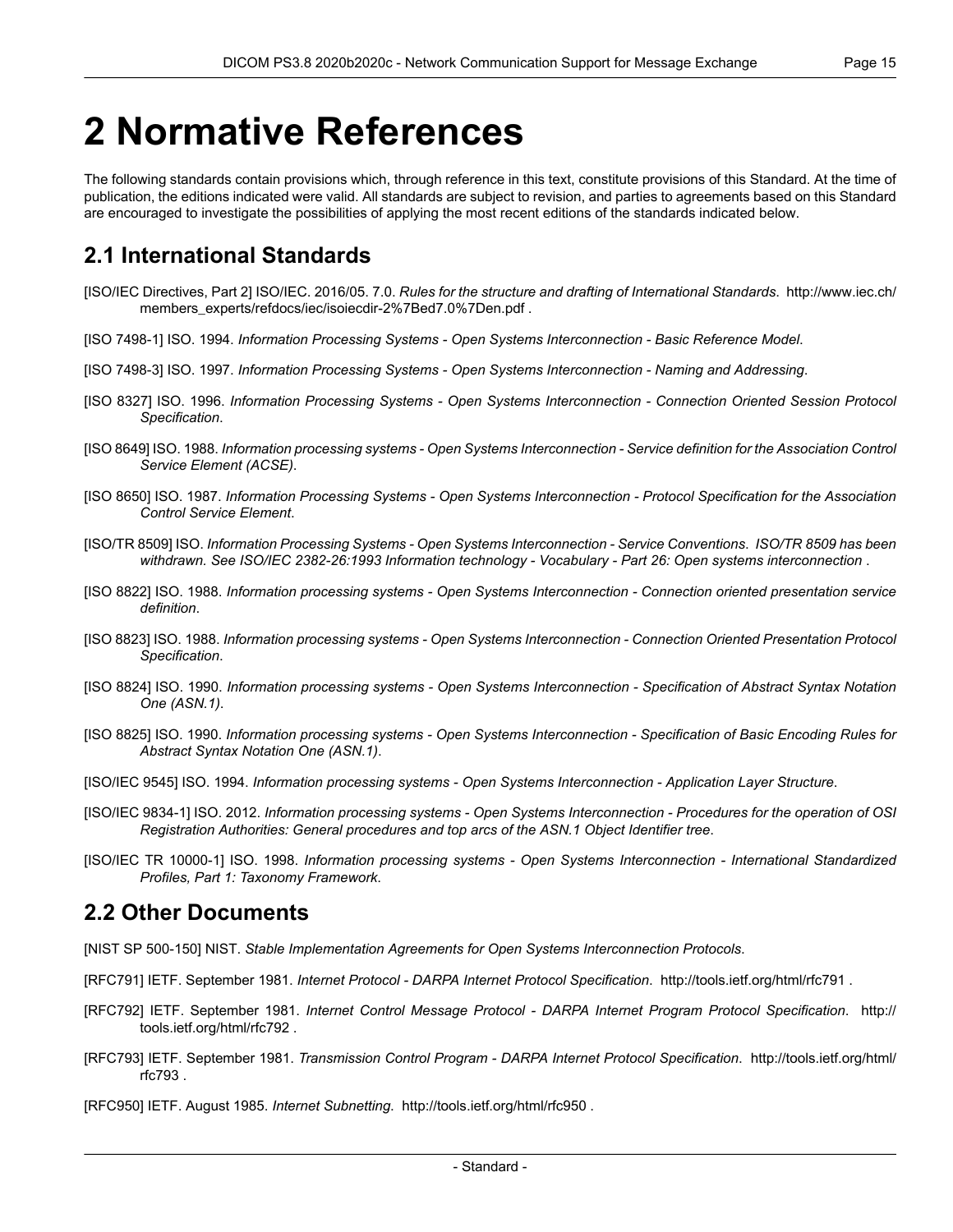[RFC1881] IETF. December 1995. *IPv6 Address Allocation Management*. <http://tools.ietf.org/html/rfc1881> .

[RFC2460] IETF. December 1998. *Internet Protocol, Version 6 (IPv6) Specification*. <http://tools.ietf.org/html/rfc2460> .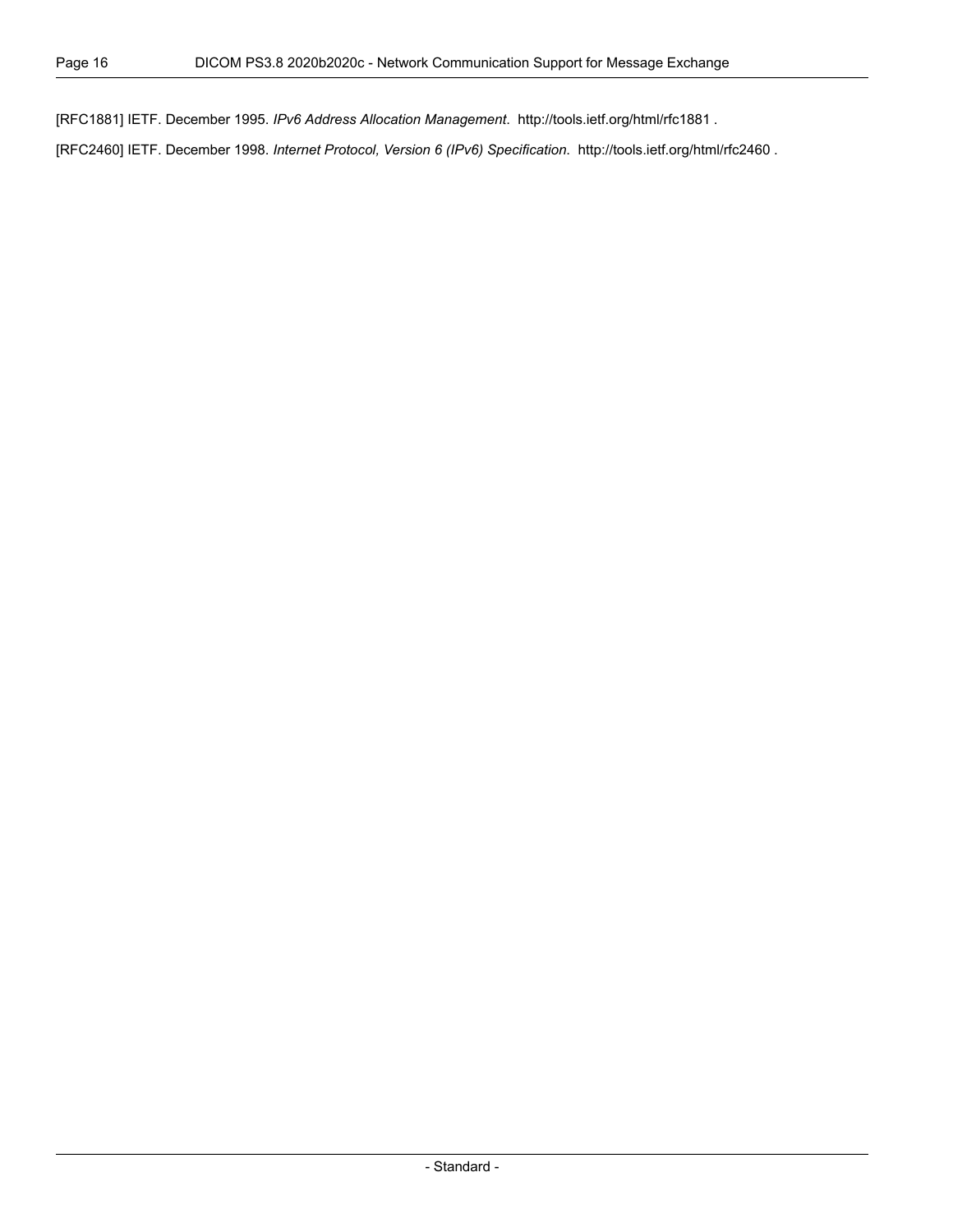# <span id="page-16-0"></span>**3 Definitions**

For the purposes of this Standard the following definitions apply.

## **3.1 Reference Model Definitions**

This Part of the Standard is based on the concepts developed in [ISO [7498-1\]](#page-14-2) and makes use of the following terms defined in it:

| <b>Application Entity</b>   | See [ISO 7498-1]. |
|-----------------------------|-------------------|
| <b>Application Layer</b>    | See [ISO 7498-1]. |
| <b>Application Process</b>  | See [ISO 7498-1]. |
| Data Link Layer             | See [ISO 7498-1]. |
| Layer Entity                | See [ISO 7498-1]. |
| Network Layer               | See [ISO 7498-1]. |
| <b>Physical Layer</b>       | See [ISO 7498-1]. |
| <b>Presentation Layer</b>   | See [ISO 7498-1]. |
| <b>Presentation Service</b> | See [ISO 7498-1]. |
| Protocol                    | See [ISO 7498-1]. |
| Protocol Data Unit          | See [ISO 7498-1]. |
| Service                     | See [ISO 7498-1]. |
| Service Access Point        | See [ISO 7498-1]. |
| Session Layer               | See [ISO 7498-1]. |
| <b>Transfer Syntax</b>      | See [ISO 7498-1]. |
| <b>Transport Layer</b>      | See [ISO 7498-1]. |
| <b>Transport Protocol</b>   | See [ISO 7498-1]. |
| <b>Transport Connection</b> | See [ISO 7498-1]. |

## **3.2 Naming and Addressing Definitions**

This Part of the Standard makes use of the following terms defined in [ISO [7498-3\]](#page-14-3):

| <b>Calling Presentation Address</b>       | See [ISO 7498-3]. |
|-------------------------------------------|-------------------|
| <b>Called Presentation Address</b>        | See [ISO 7498-3]. |
| <b>Presentation Address</b>               | See [ISO 7498-3]. |
| <b>Responding Presentation</b><br>Address | See [ISO 7498-3]. |
| <b>Called Application Entity Title</b>    | See [ISO 7498-3]. |
| <b>Calling Application Entity Title</b>   | See [ISO 7498-3]. |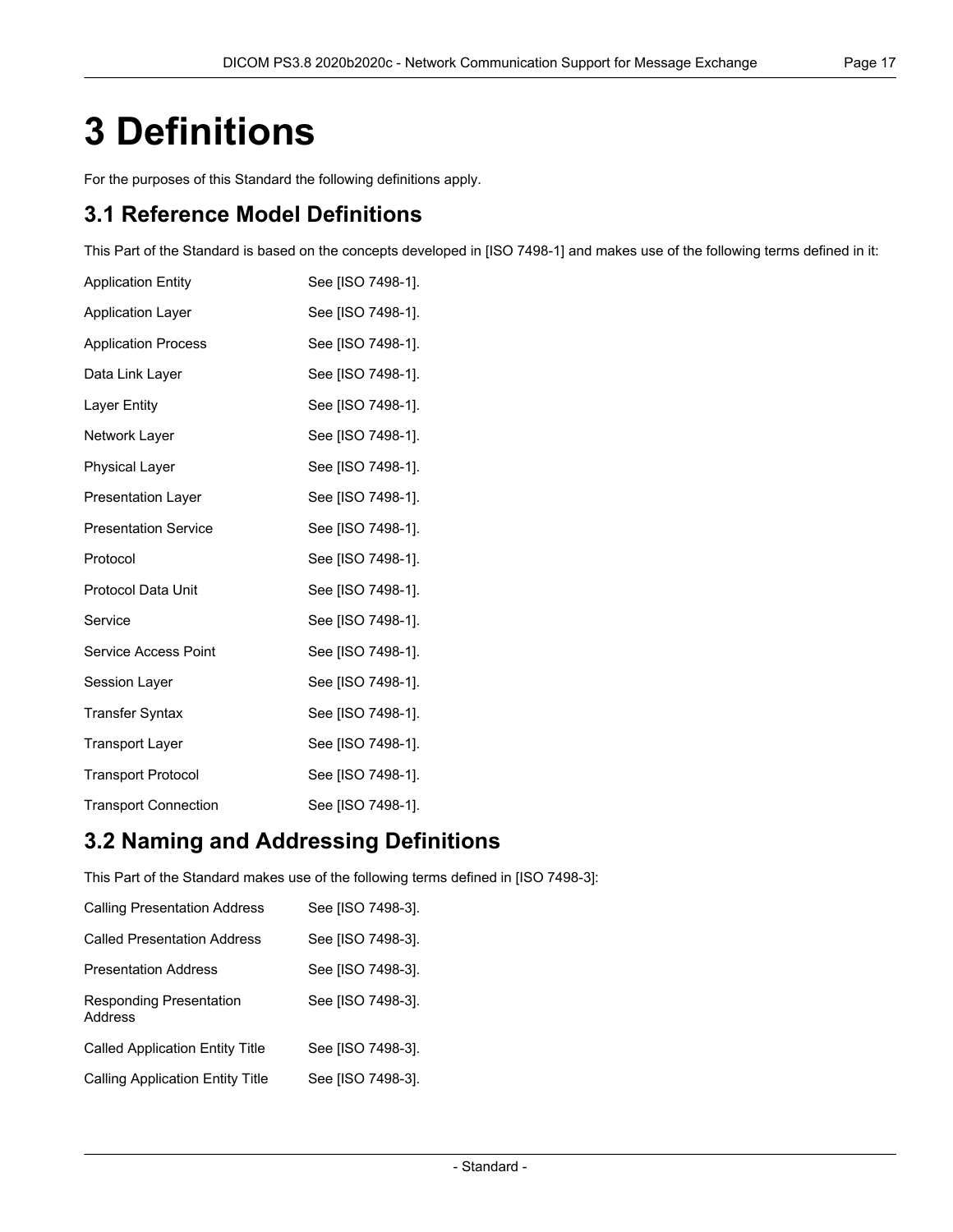## **3.3 Service Conventions Definitions**

This Part of the Standard makes use of the following terms defined in [\[ISO/TR](#page-14-4) 8509]:

| Service Provider         | See [ISO/TR 8509]. |
|--------------------------|--------------------|
| Service User             | See [ISO/TR 8509]. |
| <b>Confirmed Service</b> | See [ISO/TR 8509]. |
| Non-confirmed Service    | See [ISO/TR 8509]. |
| Primitive                | See [ISO/TR 8509]. |
| Request (Primitive)      | See [ISO/TR 8509]. |
| Indication (Primitive)   | See [ISO/TR 8509]. |
| Response (Primitive)     | See [ISO/TR 8509]. |
| Confirmation (Primitive) | See [ISO/TR 8509]. |

## **3.4 Presentation Service Definitions**

This Part of the Standard makes use of the following terms defined in [ISO [8822\]](#page-14-5):

| Abstract Syntax                 | See [ISO 8822]. |
|---------------------------------|-----------------|
| <b>Abstract Syntax Name</b>     | See [ISO 8822]. |
| <b>Presentation Context</b>     | See [ISO 8822]. |
| <b>Presentation Data Values</b> | See [ISO 8822]. |
| <b>Transfer Syntax Name</b>     | See [ISO 8822]. |

## **3.5 ACSE Service Definitions**

This Part of the Standard makes use of the following terms defined in [ISO [8649\]](#page-14-6):

| Association                                          | See [ISO 8649]. |
|------------------------------------------------------|-----------------|
| <b>Application Context</b>                           | See [ISO 8649]. |
| <b>Association Control Service</b><br>Element (ACSE) | See [ISO 8649]. |
| Association Initiator                                | See [ISO 8649]. |

### **3.6 DICOM Introduction and Overview Definition**

This Part of the Standard makes use of the following terms defined in [PS3.1:](part01.pdf#PS3.1)

Message [Message.](part01.pdf#glossentry_Message)

### **3.7 DICOM Communication Support Definitions**

The following definitions are commonly used in this Part of the Standard: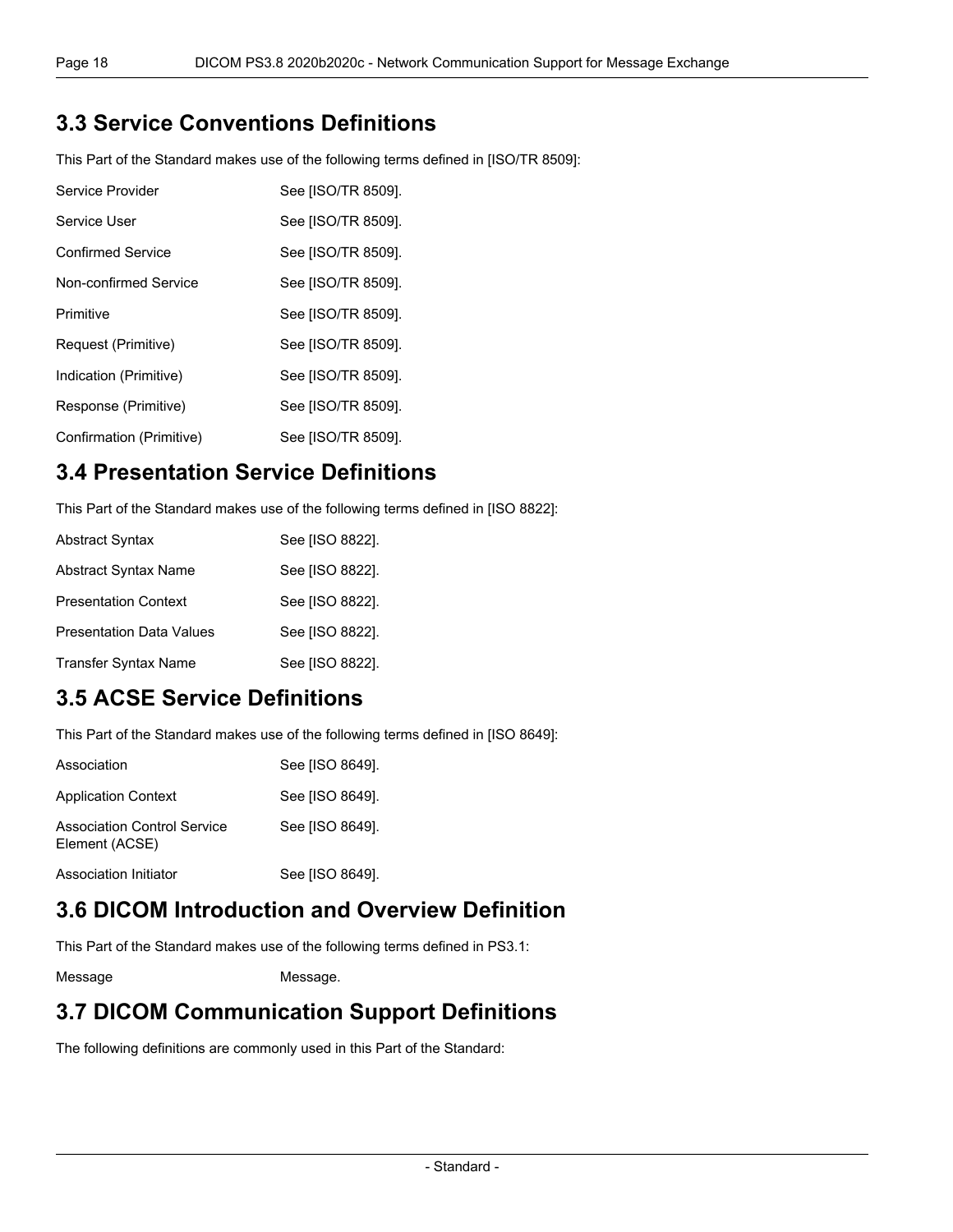DICOM Upper Layer Service The Upper Layer protocols are related to the Session, Presentation and part of the Application Layer of the ISO reference model. These protocols provide the Upper Layer Service. This Service is a proper subset of the ACSE Service and OSI Presentation Layer Service.

## **3.8 DICOM Service Class Definitions**

This Part of the Standard makes use of the following terms defined in [PS3.4:](part04.pdf#PS3.4)

| Service-Object Pair Instance | Service-Object Pair Instance (SOP Instance). |
|------------------------------|----------------------------------------------|
| (SOP Instance)               |                                              |

## **3.9 DICOM Data Structures and Encoding Definitions**

This Part of the Standard makes use of the following terms defined in [PS3.5:](part05.pdf#PS3.5)

| Data Set                | Data Set.                |
|-------------------------|--------------------------|
| Unique Identifier (UID) | Unique Identifier (UID). |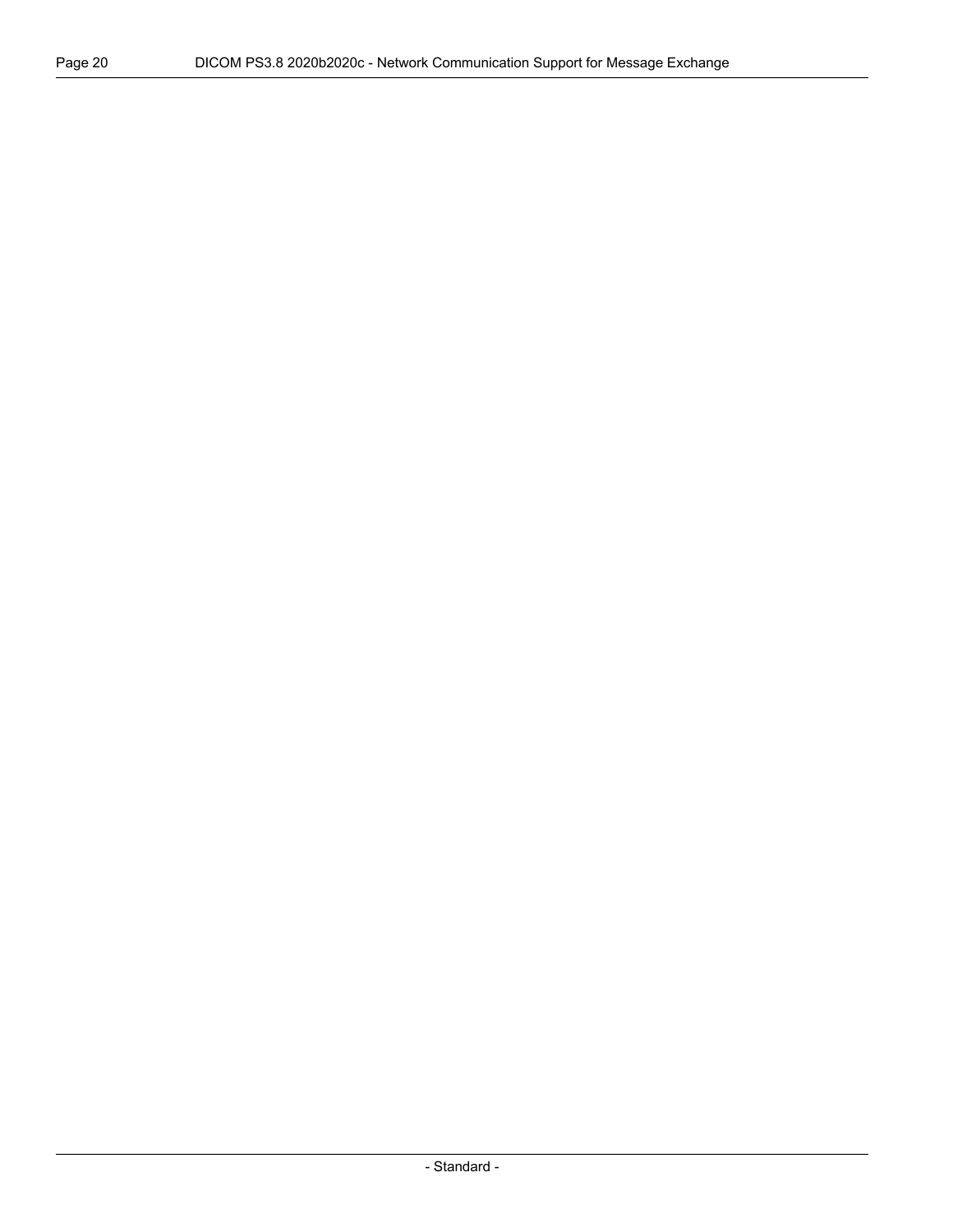# <span id="page-20-0"></span>**4 Symbols and Abbreviations**

The following symbols and abbreviations are used in this Part of the Standard.

| <b>ACR</b>      | American College of Radiology                                                  |
|-----------------|--------------------------------------------------------------------------------|
| <b>ACSE</b>     | <b>Association Control Service Element</b>                                     |
| ASCII           | American Standard Code for Information Interchange                             |
| AE              | <b>Application Entity</b>                                                      |
| ANSI            | American National Standards Institute                                          |
| ΑP              | <b>Application Process</b>                                                     |
| ASE             | <b>Application Service Element</b>                                             |
| ARTIM           | Association Request/Reject/Release Timer                                       |
| <b>CENTC251</b> | Comite Europeen de Normalisation-Technical Committee 251 - Medical Informatics |
| <b>DICOM</b>    | Digital Imaging and Communications in Medicine                                 |
| <b>FDDI</b>     | <b>Fiber Distributed Data Interface</b>                                        |
| HL7             | Health Level 7                                                                 |
| <b>IEC</b>      | International Electrotechnical Commission                                      |
| <b>IEEE</b>     | Institute of Electrical and Electronics Engineers                              |
| <b>ISDN</b>     | <b>Integrated Services Digital Network</b>                                     |
| <b>ISO</b>      | International Organization for Standardization                                 |
| <b>ISP</b>      | International Standardized Profile                                             |
| JIRA            | Japan Medical Imaging and Radiological Systems Industries Association          |
| <b>LAN</b>      | Local Area Network                                                             |
| <b>NEMA</b>     | National Electrical Manufacturers Association                                  |
| <b>NIST</b>     | National Institute of Standards and Technology                                 |
| OSI             | Open Systems Interconnection                                                   |
| PDU             | Protocol Data Unit                                                             |
| <b>PDV</b>      | <b>Presentation Data Values</b>                                                |
| <b>SAP</b>      | Service Access Point                                                           |
| <b>TCP/IP</b>   | Transmission Control Program/Internet Protocol                                 |
| <b>UID</b>      | Unique Identifier                                                              |
| UL              | <b>Upper Layers</b>                                                            |
| <b>WAN</b>      | Wide Area Network                                                              |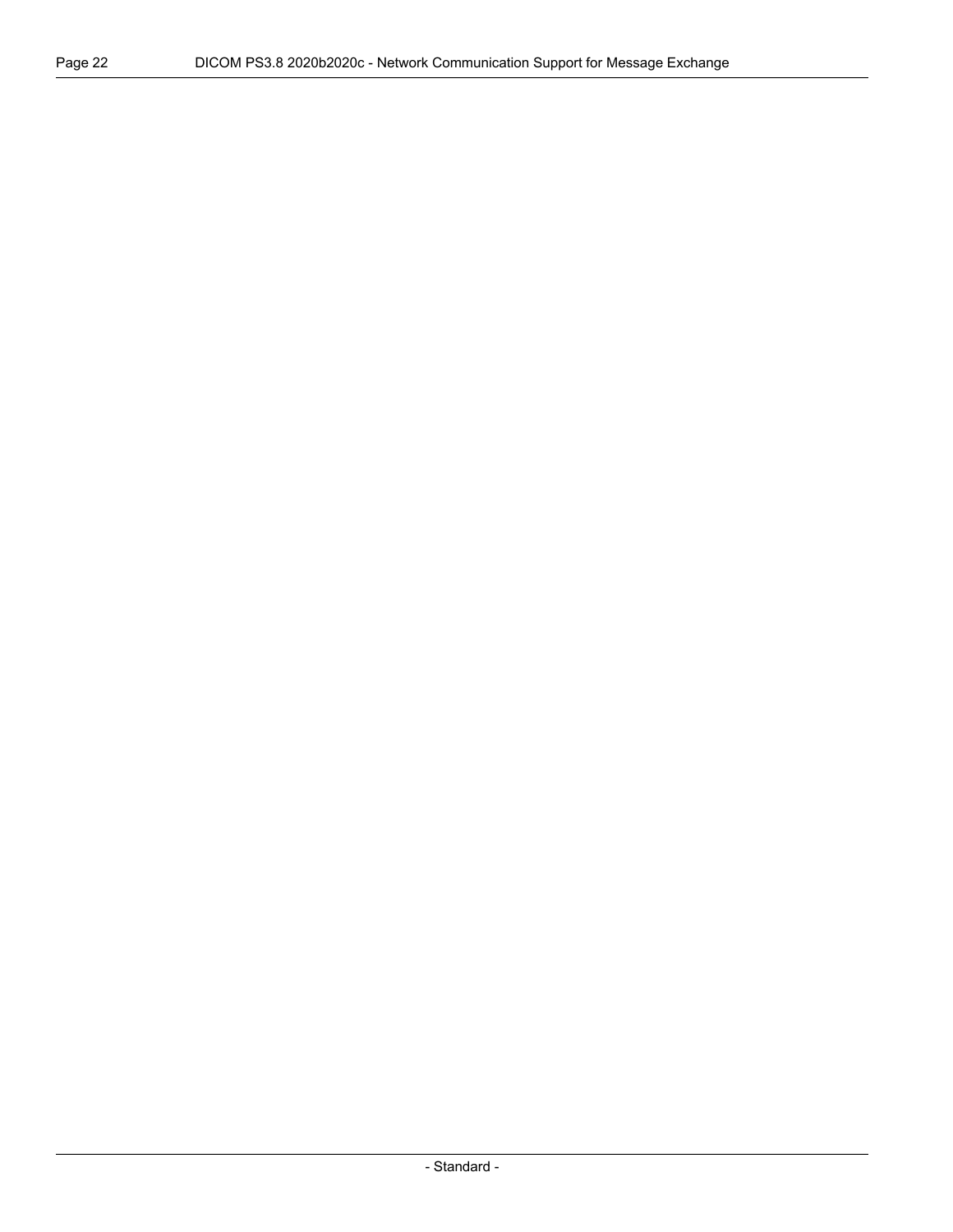# <span id="page-22-0"></span>**5 Conventions**

The following conventions are used for the service description tables shown in this Part of the Standard.

- **(=)** The same parameter value used in the indication or confirmation shall be the same as used in the request or response respect ively.
- **C** Conditional (on User Option)
- **M** Mandatory usage
- **MF** Mandatory with a fixed value
- **NU** Not Used
- **P** Provider Initiated
- **U** User Option
- **UF** User Option with a fixed value

Blank entries are not applicable.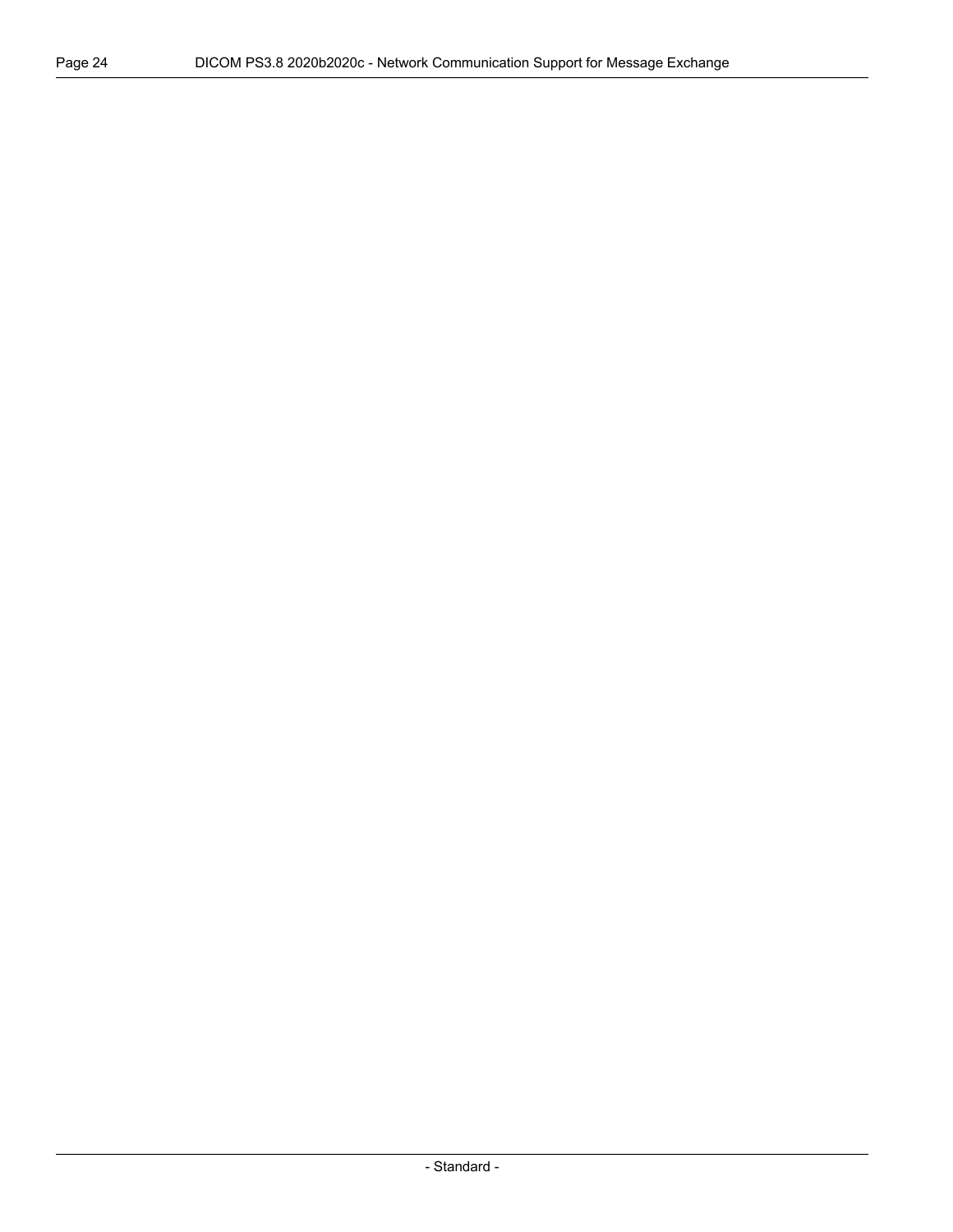# <span id="page-24-0"></span>**6 Network Communication Support Environment**

The Network Communication Services specified in [PS3.8](#page-0-0) are a set of generic services provided to support the communication of DICOM Application Entities. They are a proper subset of the services offered by the OSI Presentation Service (ISO 8822) and of the OSI Association Control Service Element (ACSE) (ISO 8649). They shall be referred to as the Upper Layer Service or UL Service. The DICOM UL Service is specified in Section 7.

This UL Service is provided by the Upper Layer Protocol for TCP/IP (see Section 9).

<span id="page-24-1"></span>[Figure](#page-24-1) 6-1 shows the TCP/IP protocol stack that is available to support the communication of DICOM Application Entities.



**Figure 6-1. DICOM Network Protocol Architecture**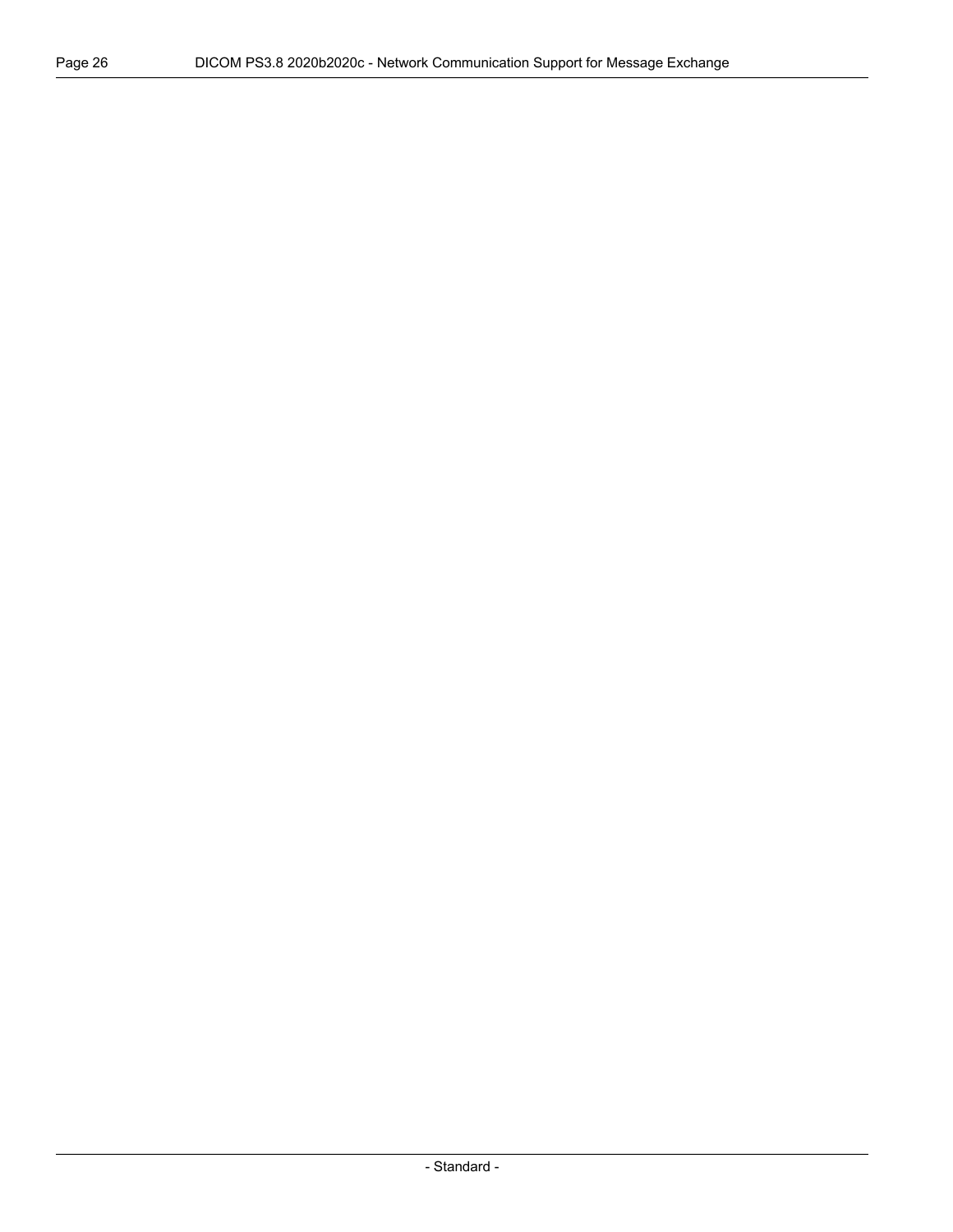# <span id="page-26-0"></span>**7 OSI Upper Layer Service for DICOM Application Entities**

This section provides a description of how to use the OSI Association Control Service Element (ACSE) and OSI Presentation Layer to provide the Upper Layer Service necessary to support the communication of DICOM Application Entities. This Upper Layer Service is a fully conformant subset of the services offered by the ACSE and the OSI Presentation Layer.

<span id="page-26-3"></span>The UL Services are listed in [Table](#page-26-3) 7-1.

#### **Table 7-1. Upper Layer Services**

| <b>SERVICE</b> | <b>TYPE</b>        |  |
|----------------|--------------------|--|
| A-ASSOCIATE    | Confirmed          |  |
| A-RELEASE      | Confirmed          |  |
| A-ABORT        | Non-Confirmed      |  |
| A-P-ABORT      | Provider-initiated |  |
| P-DATA         | Non-Confirmed      |  |

<span id="page-26-1"></span>In addition to the Upper Layer Service specification, this section defines at the parameter level the use of each element of this Upper Layer Service by DICOM Application Entities. The rules guiding the use of this Upper Layer Service by the DICOM Application Entities are addressed in [PS3.7.](part07.pdf#PS3.7)

### **7.1 A-ASSOCIATE Service**

The establishment of an association between two AEs shall be performed through ACSE A-ASSOCIATE request, indication, response and confirmation primitives. The initiator of the service is hereafter called a requestor and the service-user that receives the A-ASSO- CIATE indication is hereafter called the acceptor. It shall be a confirmed service.

#### Note

<span id="page-26-2"></span>The A-ASSOCIATE service supports the equivalent of a channel establishment in a point-to-point interface (see the retired PS3.9).

[Figure](#page-26-2) 7-1 illustrates the association establishment between two AEs.



**Figure 7-1. Associate Request**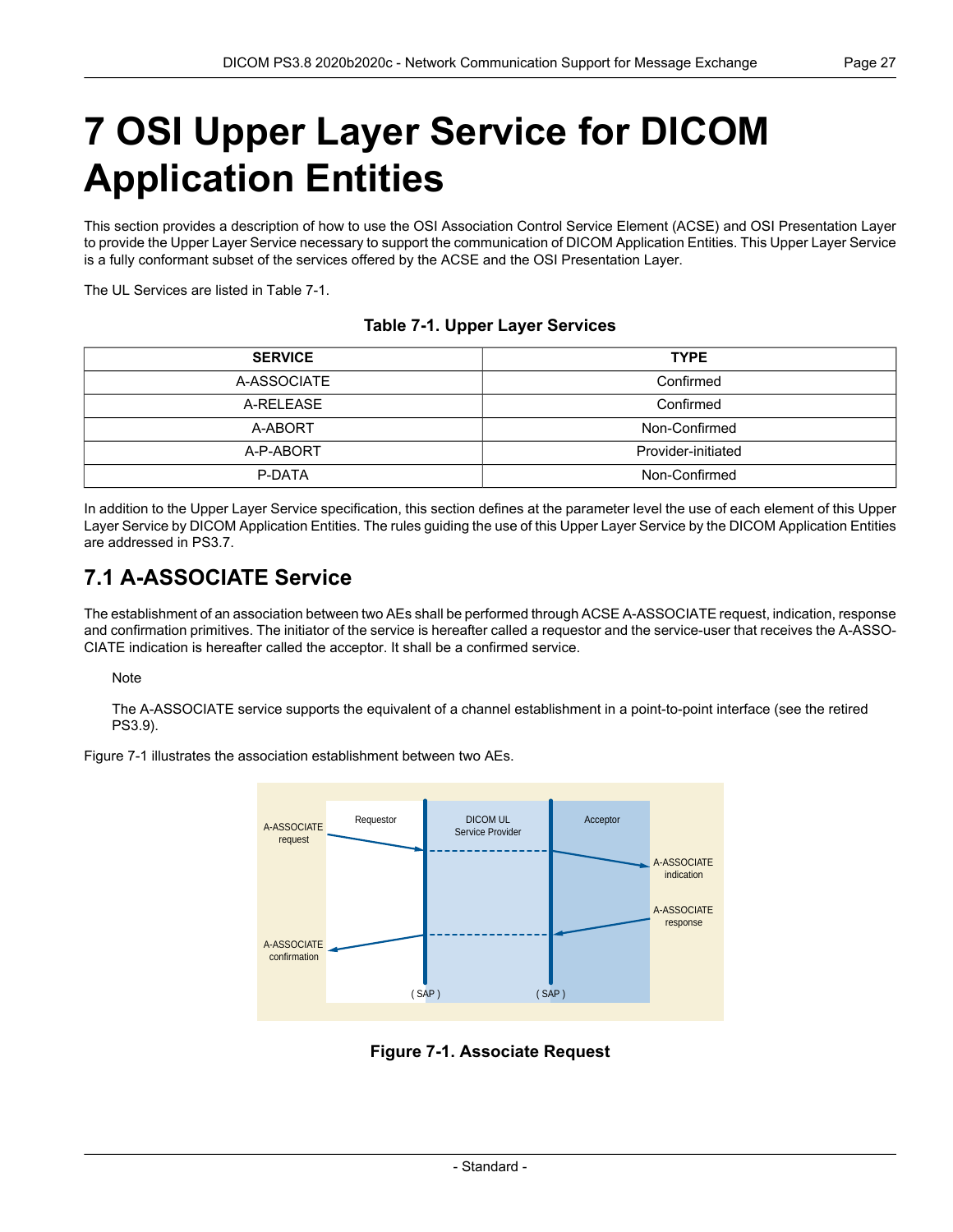#### <span id="page-27-0"></span>**7.1.1 A-ASSOCIATE Parameters**

<span id="page-27-3"></span>[Table](#page-27-3) 7-2 lists the parameters that shall be required for the A-ASSOCIATE service used by DICOM Application Entities in this Standard.

| A-ASSOCIATE parameter name                  | <b>Request</b> | <b>Indication</b> | <b>Response</b> | Confirmation |
|---------------------------------------------|----------------|-------------------|-----------------|--------------|
| application context name                    | M              | $M(=)$            | M               | $M(=)$       |
| calling AE title                            | M              | $M(=)$            | M               | $M(=)$       |
| called AE title                             | M              | $M(=)$            | M               | $M(=)$       |
| user information                            | M              | $M(=)$            | M               | $M(=)$       |
| result                                      |                |                   | M               | $M(=)$       |
| result source                               |                |                   |                 | M            |
| diagnostic                                  |                |                   | U               | $C(=)$       |
| calling presentation address                | M              | $M(=)$            |                 |              |
| called presentation address                 | M              | $M(=)$            |                 |              |
| presentation context definition list        | M              | $M(=)$            |                 |              |
| presentation context definition list result |                |                   | M               | $M(=)$       |

#### **Table 7-2. Key A-ASSOCIATE Service Parameters**

**Note** 

See Section 5 of this Part for table conventions.

<span id="page-27-4"></span>[Table](#page-27-4) 7-3 lists the parameters for the A-ASSOCIATE service that shall contain fixed values or shall not be used by DICOM Application Entities in this Standard.

#### **Table 7-3. A-ASSOCIATE Service Parameter (Fixed or Not Used)**

| A-ASSOCIATE parameter name             | <b>Request</b> | Indication | <b>Response</b> | Confirmation |
|----------------------------------------|----------------|------------|-----------------|--------------|
| mode                                   | UF             | $MF(=)$    |                 |              |
| responding AE title                    |                |            | MF              | $MF(=)$      |
| calling/called/responding AE qualifier | NU             | <b>NU</b>  | NU              | <b>NU</b>    |
| calling/called/responding AP invoc-id  | <b>NU</b>      | <b>NU</b>  | <b>NU</b>       | <b>NU</b>    |
| calling/called/responding AE invoc-id  | NU.            | <b>NU</b>  | <b>NU</b>       | <b>NU</b>    |
| responding presentation address        |                |            | MF              | $MF(=)$      |
| default context name/result            | NU             | <b>NU</b>  | <b>NU</b>       | <b>NU</b>    |
| presentation & session requirements    | UF             | $UF(=)$    | UF              | $UF(=)$      |
| other parameters (see ISO 8822 & 8649) | <b>NU</b>      | <b>NU</b>  | <b>NU</b>       | <b>NU</b>    |

#### <span id="page-27-2"></span><span id="page-27-1"></span>**7.1.1.1 Mode (Fixed)**

This parameter allows the negotiation of the optional Mode OSI-ACSE Service parameter. Only the default value of "normal" is used by DICOM Application Entities. Therefore, this parameter shall always specify the value "normal."

#### **7.1.1.2 Application Context Name**

This parameter identifies the application context proposed by the requestor. The acceptor shall return either the same or a different name. The returned name shall specify the application context to be used for this association. Further discussion on Application Context Names can be found in [Annex](#page-58-0) A.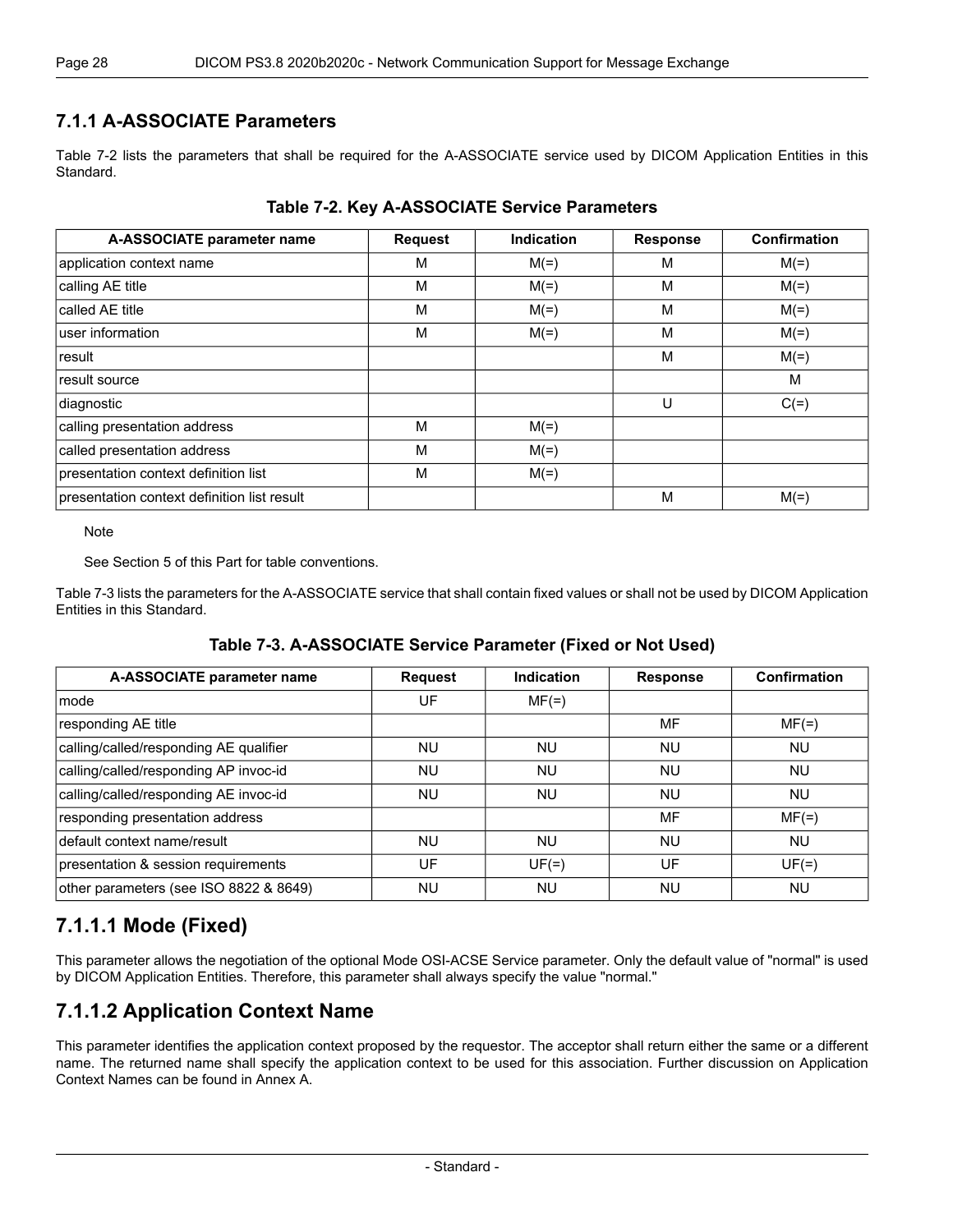An application context is an explicitly defined set of application service elements, related options, and any other information necessary for the interworking of application entities on an association.

**Note** 

The offer of an alternate application context by the acceptor provides a mechanism for limited negotiation. If the requestor cannot operate in the acceptor's application context, it shall issue an A-Abort request primitive. Application Context Names for the DICOM Application Entity as well as Application Context Names usage rules are defined in [PS3.7](part07.pdf#PS3.7).

#### <span id="page-28-0"></span>**7.1.1.3 Calling AE Title**

This parameter identifies the Application Entity (AE) that shall contain the requestor of the A-ASSOCIATE service. It is based on the Source DICOM Application Name. The relationship between DICOM Application Names and AE titles is specified in [Annex](#page-62-0) C. The Calling AE title may or may not be the same as the Initiator Address present in DICOM Messages exchanged over the association.

Note

<span id="page-28-1"></span>It is the responsibility of the UL User that received the A-ASSOCIATE-RQ to verify whether the Calling AE Title is one of its known remote DICOM Application Names.

#### **7.1.1.4 Called AE Title**

This parameter identifies the Application Entity that shall contain the intended acceptor of the A-ASSOCIATE service. It is based on the Destination DICOM Application Name. The relationship between DICOM Application Name and AE titles is specified in [Annex](#page-62-0) C. The Called AE title may or may not be the same as the Receiver Address present in DICOM Messages exchanged over the association.

<span id="page-28-2"></span>**Note** 

It is the responsibility of the UL User that received the A-ASSOCIATE-RQ to verify whether the Called AE Title is its (or one of its) DICOM Application Name(s).

#### <span id="page-28-3"></span>**7.1.1.5 Responding AE Title (Fixed)**

This parameter identifies the AE that shall contain the actual acceptor of the A-ASSOCIATE service. In this Standard it shall always contain the same value as the Called AE Title of the A-ASSOCIATE indication.

#### **7.1.1.6 User Information**

This parameter shall be used by the requestor and the acceptor of the association to include DICOM Application Entity user information. Its meaning shall depend on the application context that accompanies the primitive. The usage of this parameter is specified in [Annex](#page-64-0) [D](#page-64-0).

**Note** 

- <span id="page-28-4"></span>1. This parameter is used to carry initialization information for the DICOM Application Entities as defined in the application context specified by the value of the accompanying Application Context Name parameter.
- 2. [Annex](#page-64-0) D specifies some user information sub-items, and references [PS3.7](part07.pdf#PS3.7) for the specification of additional sub-items. [PS3.7](part07.pdf#PS3.7), in turn, references [PS3.4](part04.pdf#PS3.4) for the specification of Service-class-application-information used in some sub-items.

#### **7.1.1.7 Result**

This parameter shall be provided either by the acceptor of the A-ASSOCIATE request, by the UL service-provider (ACSE related function), or by the UL service-provider (Presentation related function). It shall indicate the result of using the A-ASSOCIATE service. It shall take one of the following symbolic values:

- a. accepted;
- b. rejected (permanent);
- c. rejected (transient).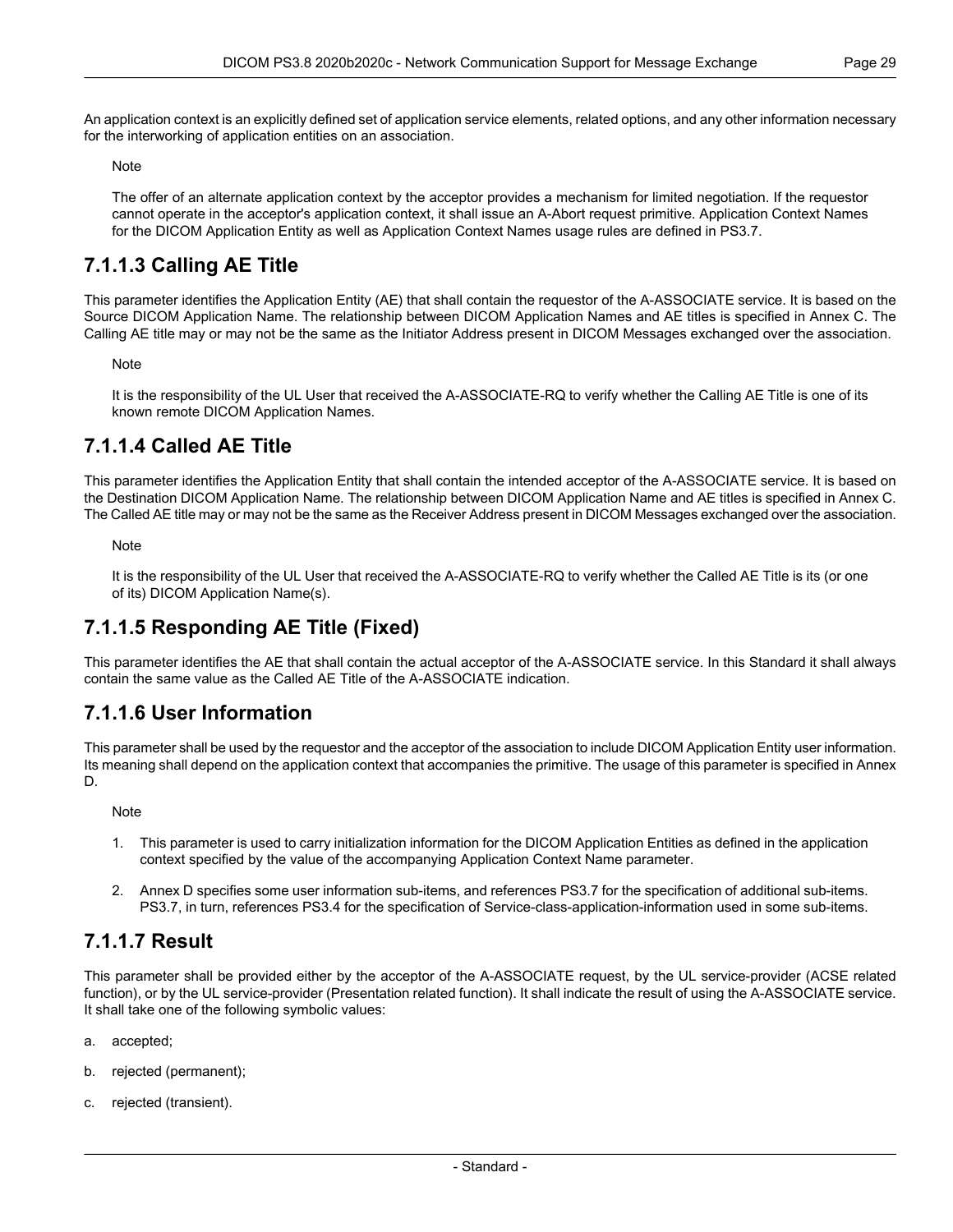The rejected (permanent) implies that the association calling UL user (when returning such a result to an association request) does not need to "call later." A permanent situation exists that prevents the association establishment (e.g., remote DICOM Application Name unknown).

#### <span id="page-29-0"></span>**7.1.1.8 Result Source**

The value of the parameter is supplied by the UL service-provider. It identifies the creating source of the Result parameter and the Diagnostic parameter, if present. It shall take one of the following symbolic values:

- a. UL service-user;
- b. UL service-provider (ACSE related function);c) UL service-provider (Presentation related function).

<span id="page-29-1"></span>Note

If the Result parameter has the value "accepted," the value of this parameter is "UL service-user."

#### **7.1.1.9 Diagnostic**

This parameter shall only be used if the Result parameter has the value of "rejected (permanent) " or "rejected (transient)." It shall be used to provide diagnostic information about the result of the A-ASSOCIATE service.

If the Result Source parameter has the value "UL service-user," it shall take one of the following symbolic values:

- a. no-reason-given
- b. application-context-name not supported
- c. calling-AE-title not recognized
- d. called-AE-title not recognized
- e. calling-AE-qualifier not recognized (see note)
- f. calling-AP-invocation-identifier not recognized (see note)
- g. calling-AE-invocation-identifier not recognized (see note)
- h. called-AE-qualifier not recognized (see note)
- i. called-AP-invocation-identifier not recognized (see note)
- j. called-AE-invocation-identifier not recognized (see note)

If the Result Source parameter has the value "UL service-provider" (ACSE related function), it shall take one of the following symbolic values:

- a. no-reason-given
- b. no-common-UL version

If the result source has the value "UL service-provider" (Presentation related function), it shall take the following symbolic values:

- a. no-reason-given
- b. temporary-congestion
- c. local-limit-exceeded
- d. called-(Presentation) -address-unknown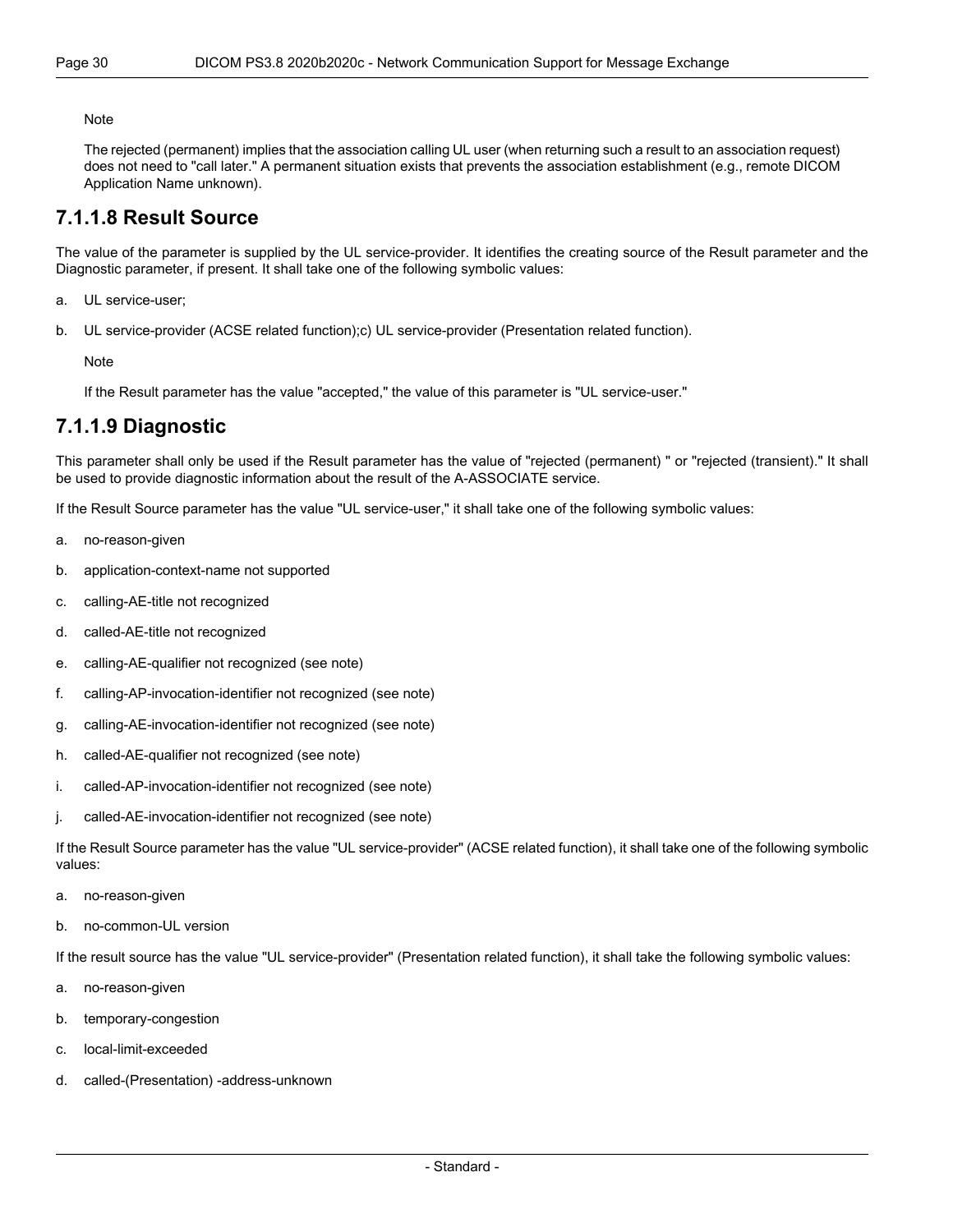- e. Presentation-protocol version not supported
- f. no-(Presentation) Service Access Point (SAP) available

<span id="page-30-0"></span>Even though some of the above symbolic values correspond to parameter errors not used in this Standard, they are included to allow the notification of errors resulting from the unauthorized use of these parameters.

#### **7.1.1.10 Calling Presentation Address**

<span id="page-30-1"></span>This parameter shall contain a structured destination address unambiguous within the global network address structure. This shall be a TCP/IP Address. See [Annex](#page-62-0) C.

#### **7.1.1.11 Called Presentation Address**

<span id="page-30-2"></span>This parameter shall contain a structured destination address unambiguous within the global network address structure. This shall be a TCP/IP Address. See [Annex](#page-62-0) C.

#### **7.1.1.12 Responding Presentation Address**

<span id="page-30-3"></span>In this Standard, a responding presentation address shall always contain the same value as the called Presentation Address of the A-ASSOCIATE indication. This parameter shall contain a structured destination address unambiguous within the global network address structure.

#### **7.1.1.13 Presentation Context Definition List**

This parameter used in an A-ASSOCIATE request or indication shall consist of a list containing one or more presentation contexts. Each item shall contain three components, a presentation context identification, an Abstract Syntax Name, and a list of one or more Transfer Syntax Names.

The presentation context identification components of this parameter exist to distinguish presentation contexts in communication. Such an identification of presentation context(s) applies only within the context of a given association (i.e., different presentation contexts may be identified by the same presentation context identification on different associations). It is the association-requestor's responsibility to assign an arbitrary, but unused identifier for each proposed presentation context on a given association. There is no restriction on the ordering of the presentation contexts in relation to their identifiers.

Note

A separate presentation context will be associated with each Abstract Syntax Name in each of the elements of the Presentation Context Definition List parameter. If the same Abstract Syntax Name occurs more than once, a separate and distinctly identified presentation context will be generated for each occurrence (as only one Transfer Syntax per presentation context can be accepted).

<span id="page-30-4"></span>Abstract Syntaxes defined by this Standard and used by DICOM Application Entites are defined in [PS3.4.](part04.pdf#PS3.4) Transfer Syntaxes defined by this Standard and used by DICOM Application Entities are defined in [PS3.5.](part05.pdf#PS3.5) Further discussion on Abstract Syntaxes and Transfer Syntaxes can be found in [Annex](#page-60-0) B.

#### **7.1.1.14 Presentation Context Definition Result List**

This parameter used in the A-ASSOCIATE Response and Confirmation indicates the acceptance or rejection of each of the present ation context definitions proposed in the presentation context definition list parameter (Section [7.1.1.13](#page-30-3)). The Presentation Context Definition Result List parameter shall take the form of a list of result values. There is a one to one correspondence between each one of these result values and each of the presentation contexts proposed in the Presentation Context Definition List parameter. Each result value represents either "acceptance," "user-rejection," or "provider-rejection." The values of the results are assigned by the UL user on the response service primitive. The result values may be sent in any order.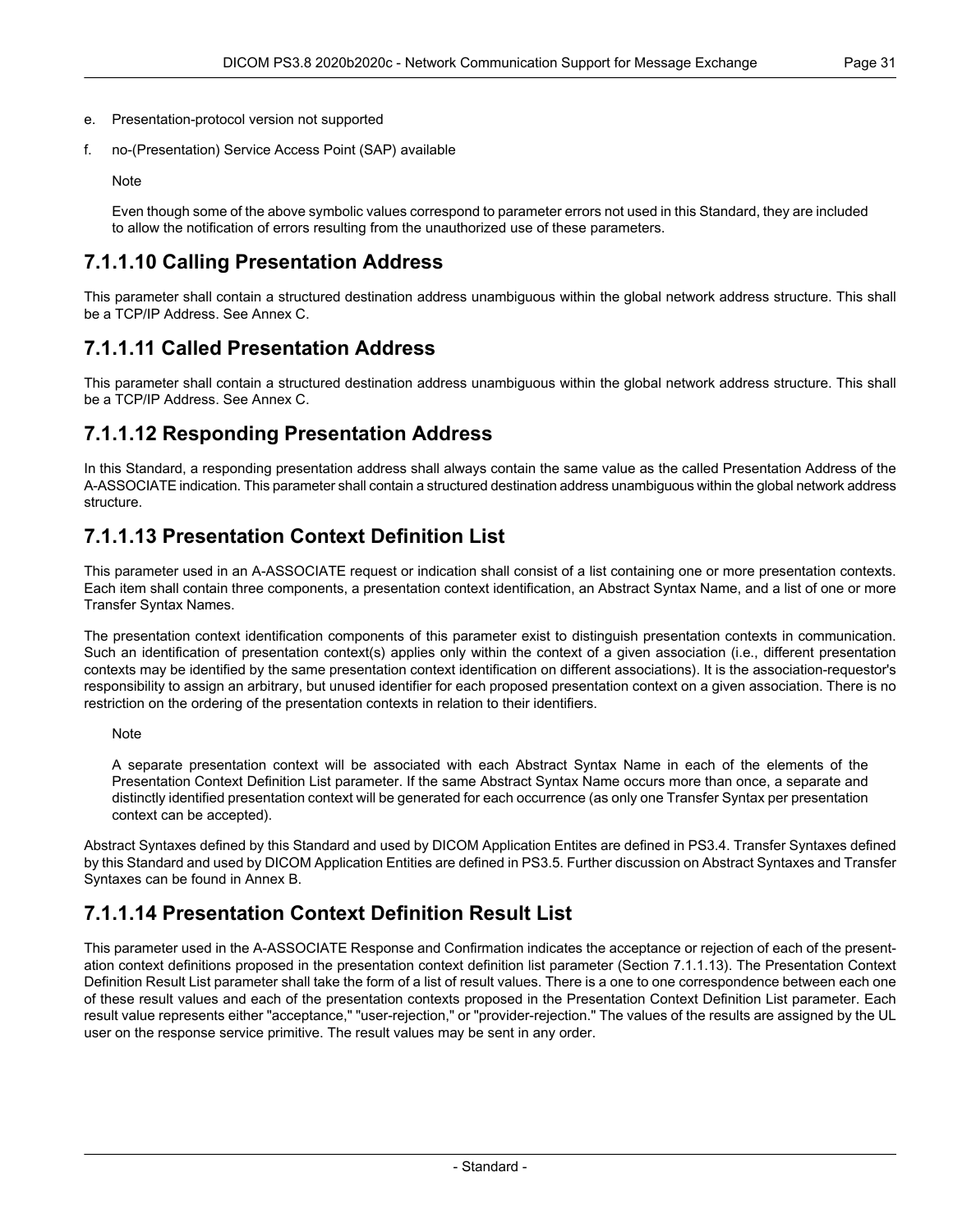The order of the results may be different than the order proposed. The order need not be sorted by identifier, and the Initiator may not assume or depend upon any particular order.

<span id="page-31-0"></span>In this Standard only one Transfer Syntax per presentation context shall be agreed to, even though more than one choice of Transfer Syntaxes may have been offered in a specific presentation context of the Presentation Context Definition list.

#### **7.1.1.15 Presentation Requirements (Fixed Value)**

<span id="page-31-1"></span>This parameter allows the negotiation of optional presentation functional units beyond the Presentation Kernel. Only the Kernel Functional Unit is used by DICOM Application Entities. Therefore, this parameter shall always specify "Presentation Kernel."

#### **7.1.1.16 Session Requirements (Fixed Value)**

<span id="page-31-2"></span>This parameter allows the negotiation of optional session Functional Units beyond the Session Kernel. Only the Kernel functional unit with the Full Duplex Functional Unit shall be used by DICOM Application Entities.

#### **7.1.1.17 Other Parameters**

<span id="page-31-3"></span>A few optional parameters defined in the OSI ACSE (ISO 8649) and OSI Presentation Service (ISO 8822) Standards are not identified here. They are not necessary for the communication of DICOM Application Entities and shall not be used in this Standard.

#### **7.1.2 A-ASSOCIATE Service Procedure**

**7.1.2.1** A DICOM Application Entity (which includes the Upper Layer service-user) that desires to establish an association shall issue an A-ASSOCIATE request primitive. The called AE is identified by parameters of the request primitive. The requestor shall not issue any primitives except an A-ABORT request primitive until it receives an A-ASSOCIATE confirmation primitive.

**7.1.2.2** The Upper Layer (UL) service-provider shall issue an A-ASSOCIATE indication primitive to the called AE.

**7.1.2.3** The called AE shall accept or reject the association by sending an A-ASSOCIATE response primitive with an appropriate Result parameter. The Upper layer service-provider shall issue an A-ASSOCIATE confirmation primitive having the same Result parameter. The Result Source parameter shall be assigned the symbolic value of "UL service-user."

**7.1.2.4** If the acceptor accepts the association, the association is available for use. Both AEs may now use any service provided by the DICOM application context that is in effect (with the exception of A-ASSOCIATE).

Note

This implies that once the association has been established, DICOM Messages can be exchanged as defined in [PS3.7.](part07.pdf#PS3.7)

**7.1.2.5** If the called AE rejects the association, the association shall not be established.

<span id="page-31-4"></span>**7.1.2.6** The UL service-provider may not be capable of supporting the requested association. In this situation, it shall return an A- ASSOCIATE confirmation primitive to the requestor with an appropriate Result parameter (rejected). The Result Source parameter shall be appropriately assigned either the symbolic value of "UL service-provider (ACSE related function) " or "UL service-provider (Presentation related function)." The indication primitive shall not be issued. The association shall not be established.

**7.1.2.7** Either an association-requestor or acceptor may disrupt the A-ASSOCIATE service procedure by issuing an A-ABORT request primitive (see [Section](#page-33-0) 7.3). The remote AE receives an A-ABORT indication primitive. The association shall not be established.

### **7.2 A-RELEASE Service**

The graceful release of an association between two AEs shall be performed through ACSE A-RELEASE request, indication, response, and confirmation primitives. The initiator of the service is hereafter called a requestor and the service-user that receives the A-RELEASE indication is hereafter called the acceptor. It shall be a confirmed service.

[Figure](#page-32-4) 7-2 illustrates the graceful release of an association between two AEs.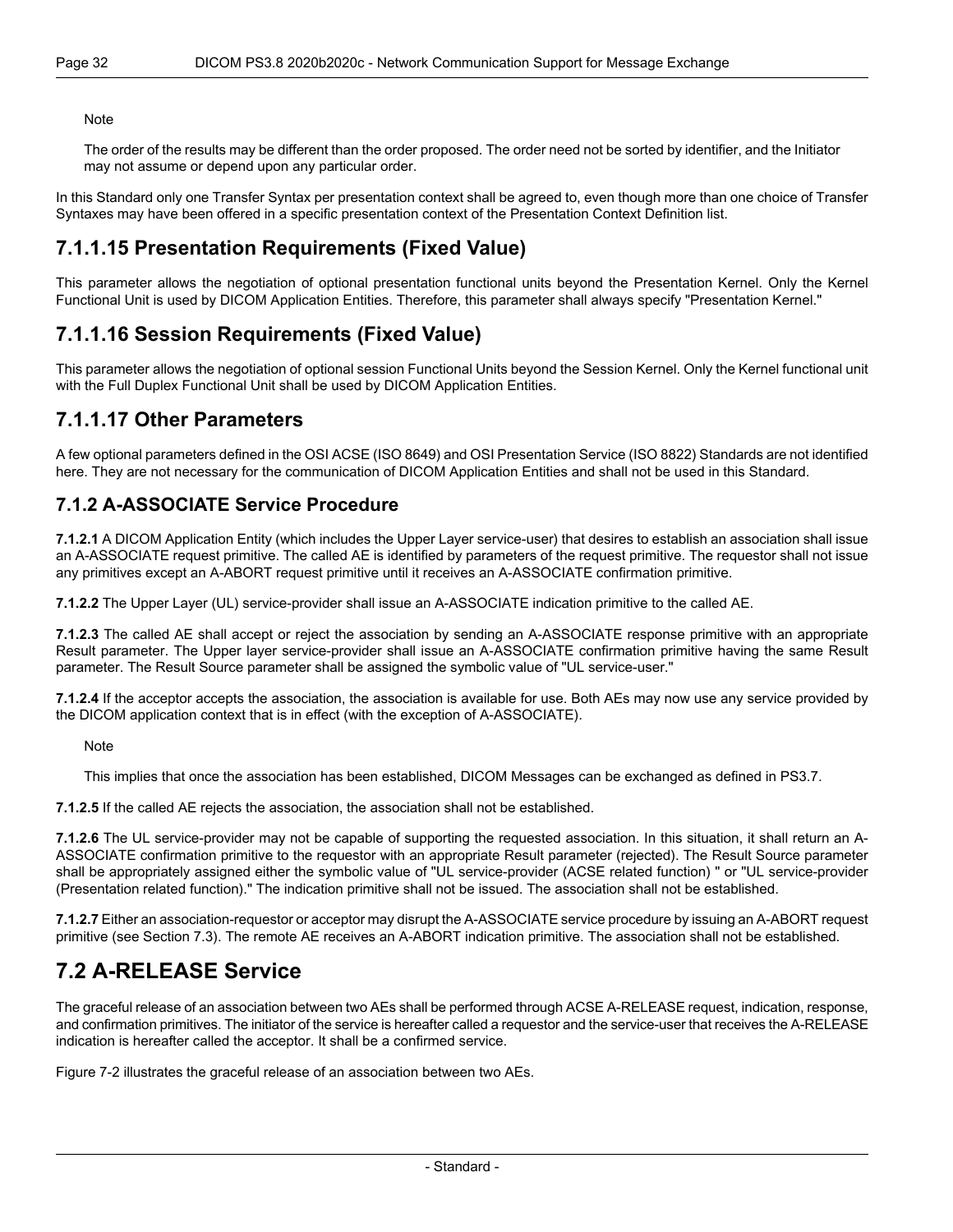<span id="page-32-4"></span>

**Figure 7-2. Association Release**

#### <span id="page-32-0"></span>**7.2.1 A-RELEASE Parameters**

<span id="page-32-5"></span>[Table](#page-32-5) 7-4 lists the parameters for the A-RELEASE service that shall contain fixed values or shall not be used by DICOM Application Entities in this Standard.

<span id="page-32-1"></span>

| A-RELEASE parameter name | <b>Request</b> | <b>Indication</b> | <b>Response</b> | <b>Confirmation</b> |
|--------------------------|----------------|-------------------|-----------------|---------------------|
| reason                   | UF             | $UF(=)$           | JF              | $UF(=)$             |
| luser information        | <b>NU</b>      | $NU(=)$           | <b>NU</b>       | $NU(=)$             |
| result                   |                |                   | MF              | $MF(=)$             |

**Table 7-4. A-RELEASE Service Parameters**

#### <span id="page-32-2"></span>**7.2.1.1 Reason (Fixed)**

When used on the request primitive, this parameter identifies the general level of urgency of the request. This parameter shall always use the value "normal" in this Standard.

### <span id="page-32-3"></span>**7.2.1.2 Result (Fixed)**

This parameter shall always take the value "affirmative" in this Standard.

#### **7.2.2 A-RELEASE Service Procedure**

**7.2.2.1** An UL service-user that desires to release the association shall issue an A-RELEASE request primitive. This requestor shall not issue any further primitives other than an A-ABORT request primitive until it receives an A-RELEASE confirmation primitive.

**Note** 

Even though the requestor of the A-RELEASE service shall not issue any further primitive other than A-ABORT, it may receive P-DATA Indication primitives.

**7.2.2.2** The UL service-provider shall issue an A-RELEASE indication primitive to the acceptor. The acceptor then shall not issue any UL primitives other than an A-RELEASE response primitive, an A-ABORT request primitive, or P-DATA Request primitive.

**7.2.2.3** To complete the A-RELEASE service, the acceptor shall reply to the A-RELEASE indication primitive by issuing an A-RELEASE response primitive. An accepting DICOM Application Entity shall always issue an A-RELEASE response primitive with an "affirmative" result parameter (i.e., accept the release).

**7.2.2.4** After an A-RELEASE response has been issued, the acceptor shall not issue any further primitives for the association thereafter, including P-DATA Requests.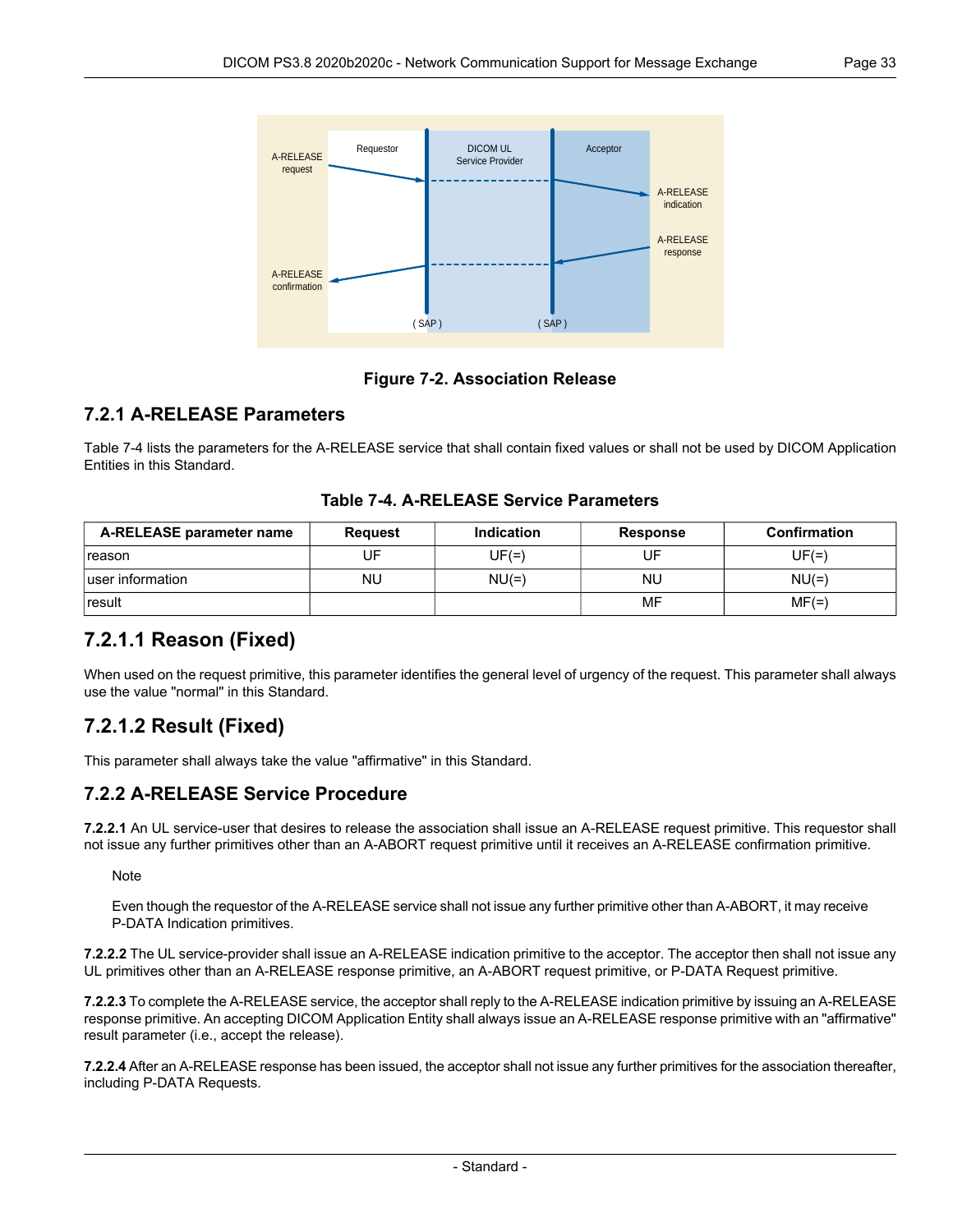**7.2.2.5** The UL service-provider shall issue an A-RELEASE confirmation primitive always with an "affirmative" value for the Result parameter.

**7.2.2.6** A requestor in either AE may disrupt the A-RELEASE service procedure by issuing an A-ABORT request. When the acceptor receives an A-ABORT indication, the association is released with the possible loss of information in transit.

**7.2.2.7** An A-RELEASE service procedure collision results when requestors in both AEs simultaneously issue an A-RELEASE service primitive. In this situation, both UL service-users receive an unexpected A-RELEASE indication primitive. The following sequence shall occur to complete the normal release of the association:

- a. The association-requestor shall issue an A-RELEASE response primitive.
- b. The association-acceptor waits for an A-RELEASE confirmation primitive from its peer. When it receives one, it shall then issue an A-RELEASE response primitive.
- <span id="page-33-0"></span>c. The association-requestor receives an A-RELEASE confirmation primitive.

The association shall be released when both ACSE service-users have received an A-RELEASE confirmation primitive.

#### **7.3 A-ABORT Service**

The ACSE A-ABORT service shall be used by a requestor in either of the AEs to cause the abnormal release of the association. It shall be a non-confirmed service. However, because of the possibility of an A-ABORT service procedure collision, the delivery of the indication primitive is not guaranteed. Should such a collision occur, both AEs are aware that the association has been terminated. The abort shall be performed through A-ABORT request and A-ABORT indication primitives.

**Note** 

<span id="page-33-3"></span>An A-ABORT request primitive used on an established association may result in the destruction of data in transit.

[Figure](#page-33-3) 7-3 illustrates aborting an established association between two AE's.



#### **Figure 7-3. Association User Initiated Abort**

#### <span id="page-33-4"></span><span id="page-33-1"></span>**7.3.1 A-ABORT Parameters**

[Table](#page-33-4) 7-5 lists the parameters for the A-ABORT service. Only the first parameter shall be used by DICOM Application Entities in this Standard.

#### **Table 7-5. A-ABORT Service Parameters**

<span id="page-33-2"></span>

| <b>A-ABORT Parameter Name</b> | <b>Request</b> | <b>Indication</b> |
|-------------------------------|----------------|-------------------|
| abort source                  |                | M                 |
| luser information             | <b>NU</b>      | $NU(=)$           |

#### **7.3.1.1 Abort Source**

This parameter indicates the initiating source of this abort. It shall take one of the following symbolic values:

a. UL service-user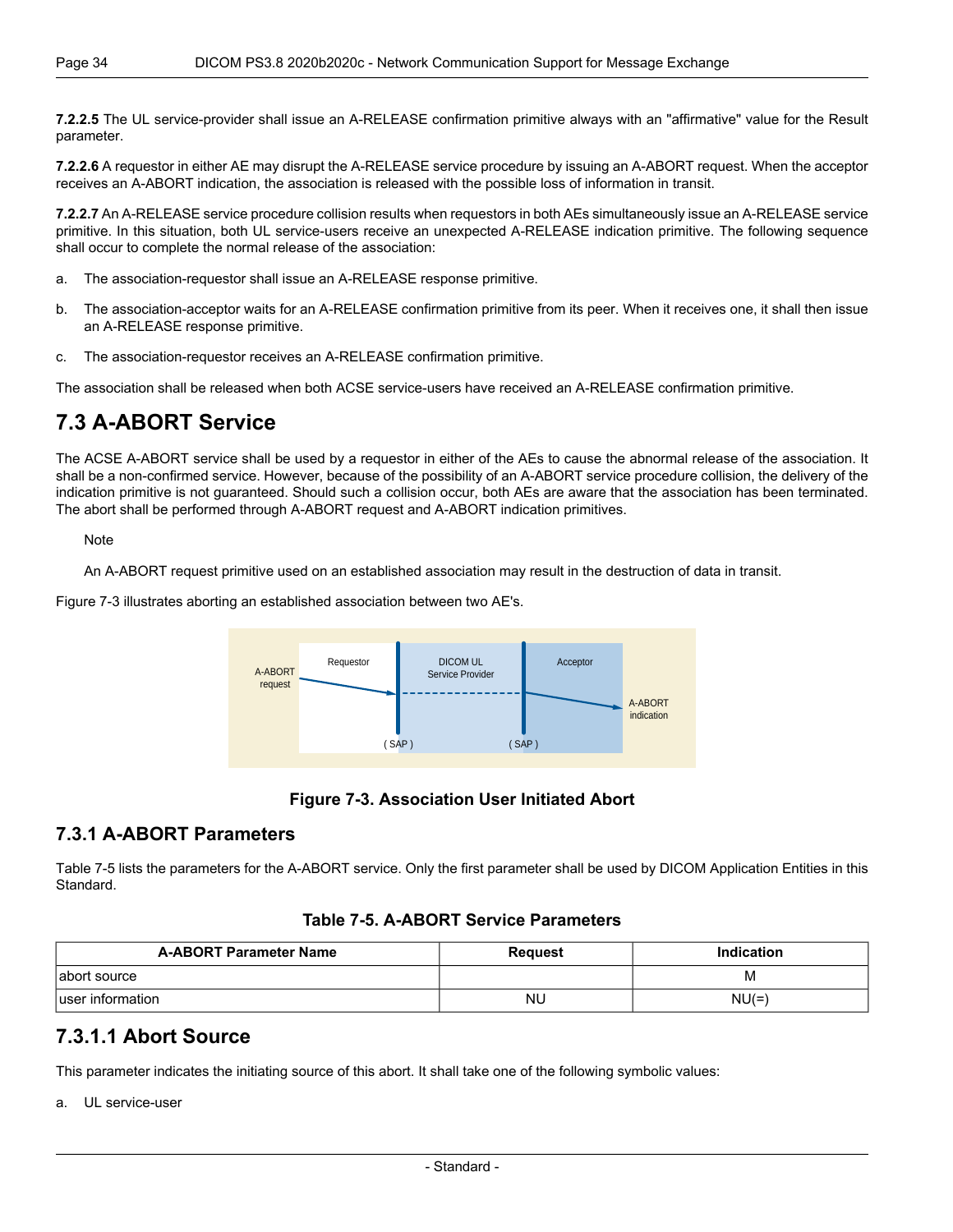#### <span id="page-34-0"></span>b. UL service-provider (ACSE related)

#### **7.3.2 A-ABORT Service Procedure**

**7.3.2.1** When the A-ABORT service is used, the association shall be released abnormally and simultaneous with the abnormal release of the underlying connection.

**7.3.2.2** A UL service-user that desires to release the association abnormally shall issue the A-ABORT request primitive. This requestor shall not issue any further primitives for the association.

**7.3.2.3** The UL service-provider shall issue an A-ABORT indication primitive to the acceptor. The UL service-provider shall assign the value of "UL service-user" for the Abort Source parameter. The association and the underlying connection have been released.

<span id="page-34-1"></span>**7.3.2.4** The UL service-provider (ACSE related functions) may itself cause the abnormal release of the association because of internal errors. In this case, the UL service-provider shall issue A-ABORT indication primitives to acceptors in both AEs. The UL service-provider shall assign the value of "UL service-provider" to the Abort Source parameter. The user information parameter shall not be used.

#### **7.4 A-P-ABORT Service**

The ACSE A-P-ABORT service shall be used by the UL service-provider to signal the abnormal release of the association due to problems in services at the Presentation Layer and below. This occurrence indicates the possible loss of information in transit. A-P- ABORT is a provider-initiated service.

<span id="page-34-3"></span>[Figure](#page-34-3) 7-4 illustrates aborting an established association by an UL service-provider.



**Figure 7-4. Provider Initiated Abort**

#### <span id="page-34-4"></span><span id="page-34-2"></span>**7.4.1 A-P-ABORT Parameter**

[Table](#page-34-4) 7-6 lists the parameter that shall be required for the A-P-ABORT service.

#### **Table 7-6. A-P-ABORT Service Parameters**

| <b>A-P-ARORT Parameter Name</b> | ------ |  |
|---------------------------------|--------|--|
|                                 |        |  |
|                                 |        |  |
| provi<br>asor<br>$  -$          |        |  |

The provider reason parameter shall be used to convey one of the following reasons:

- a. reason-not-specified
- b. unrecognized-pdu
- c. unexpected-pdu
- d. unexpected-session-service primitive
- e. unrecognized-pdu parameter
- f. unexpected-pdu parameter
- g. invalid-pdu-parameter value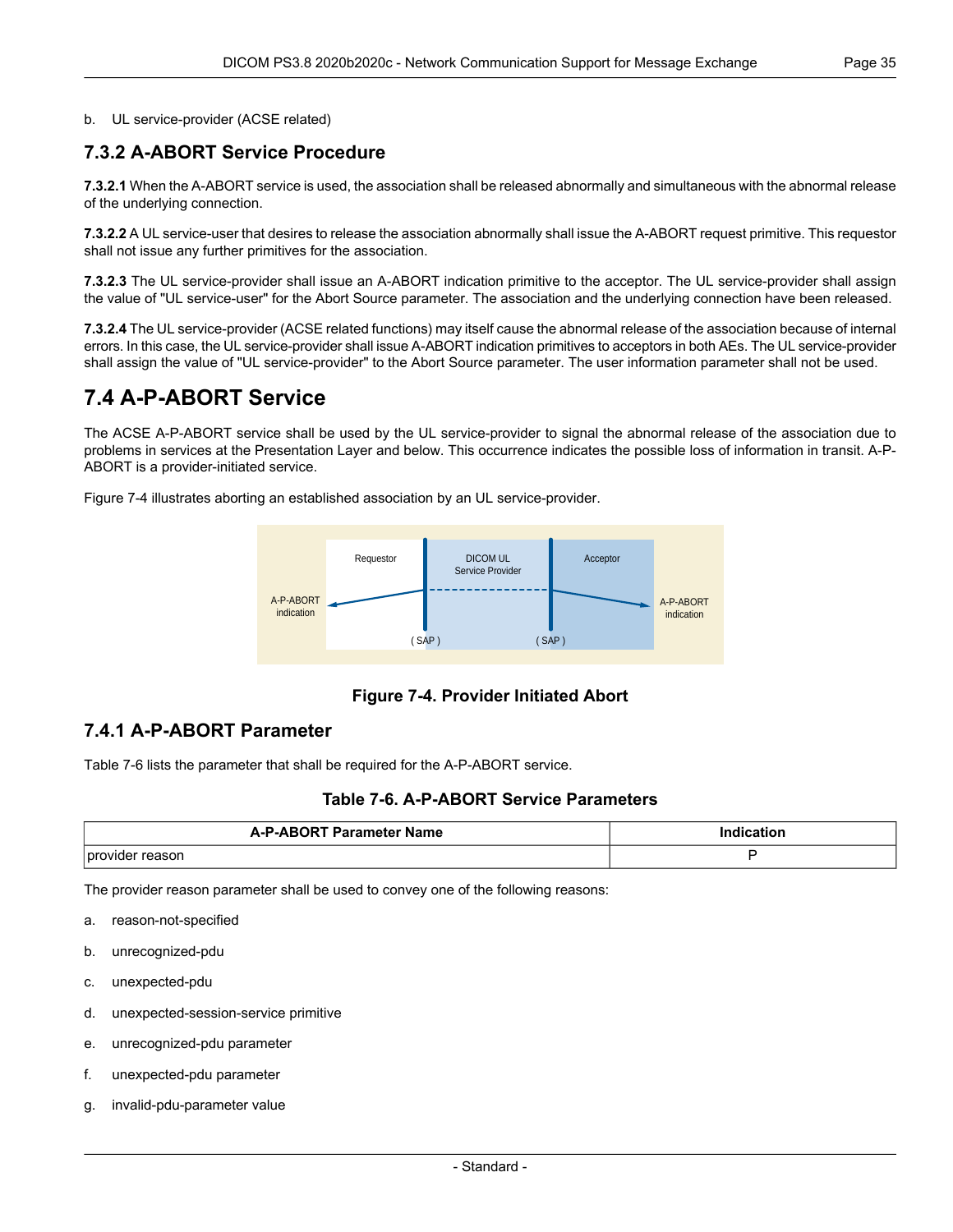In addition to these reasons, a locally defined list of reasons may be used to reflect errors that caused the abort and originated in the Session, Transport, Network, Data Link, and Physical layers. The generation and handling of such errors is internal to an implementation and, therefore, is outside the scope of this communications Standard.

#### <span id="page-35-0"></span>**7.4.2 A-P-ABORT Service Procedure**

<span id="page-35-1"></span>When the UL service-provider detects an internal error, A-P-ABORT indication primitives shall be issued to acceptors in both AEs. The association shall be abnormally released. Requestors in both AEs shall not issue any further primitives for the association.

## **7.5 Sequencing Information**

<span id="page-35-2"></span>Interactions among the specific service procedures, discussed in [Section](#page-26-1) 7.1, [Section](#page-31-4) 7.2, [Section](#page-33-0) 7.3 and [Section](#page-34-1) 7.4 for the ACSE subset of the Upper Layer Service, are defined in clause 10 of ISO 8649 - The ACSE Service Definition.

### **7.6 P-DATA Service**

This Presentation P-DATA Service shall be used by either AE to cause the exchange of application information (i.e., DICOM Messages). DICOM Messages shall be exchanged as defined in [PS3.7.](part07.pdf#PS3.7) An association provides a simultaneous bi-directional exchange of P- DATA request/indication primitives.

<span id="page-35-4"></span>[Figure](#page-35-4) 7-5 illustrates the transfer of data on an established association between two AEs.



**Figure 7-5. Data Transfer**

#### <span id="page-35-5"></span><span id="page-35-3"></span>**7.6.1 P-DATA Parameters**

[Table](#page-35-5) 7-7 lists the parameter that shall be required for the P-DATA service.

#### **Table 7-7. P-DATA Service Parameter**

| <b>P-DATA Parameter Name</b>                 | sanes. |                  |
|----------------------------------------------|--------|------------------|
| value list<br><b>I</b> presentation<br>≞data | ΙM     | $M(=)$<br>$\sim$ |

The Presentation Data Value List parameter shall contain one or more Presentation Data Values (PDV). Each PDV shall consist of two parameters: a Presentation Context ID and User Data values. The User Data values are taken from the Abstract Syntax and encoded in the Transfer Syntax identified by the Presentation Context ID. This referenced Presentation Context ID identifies one of the presentation contexts agreed to at association time. The User Data values format used in each PDV by the DICOM Application Entities is specified in [Annex](#page-66-0) E.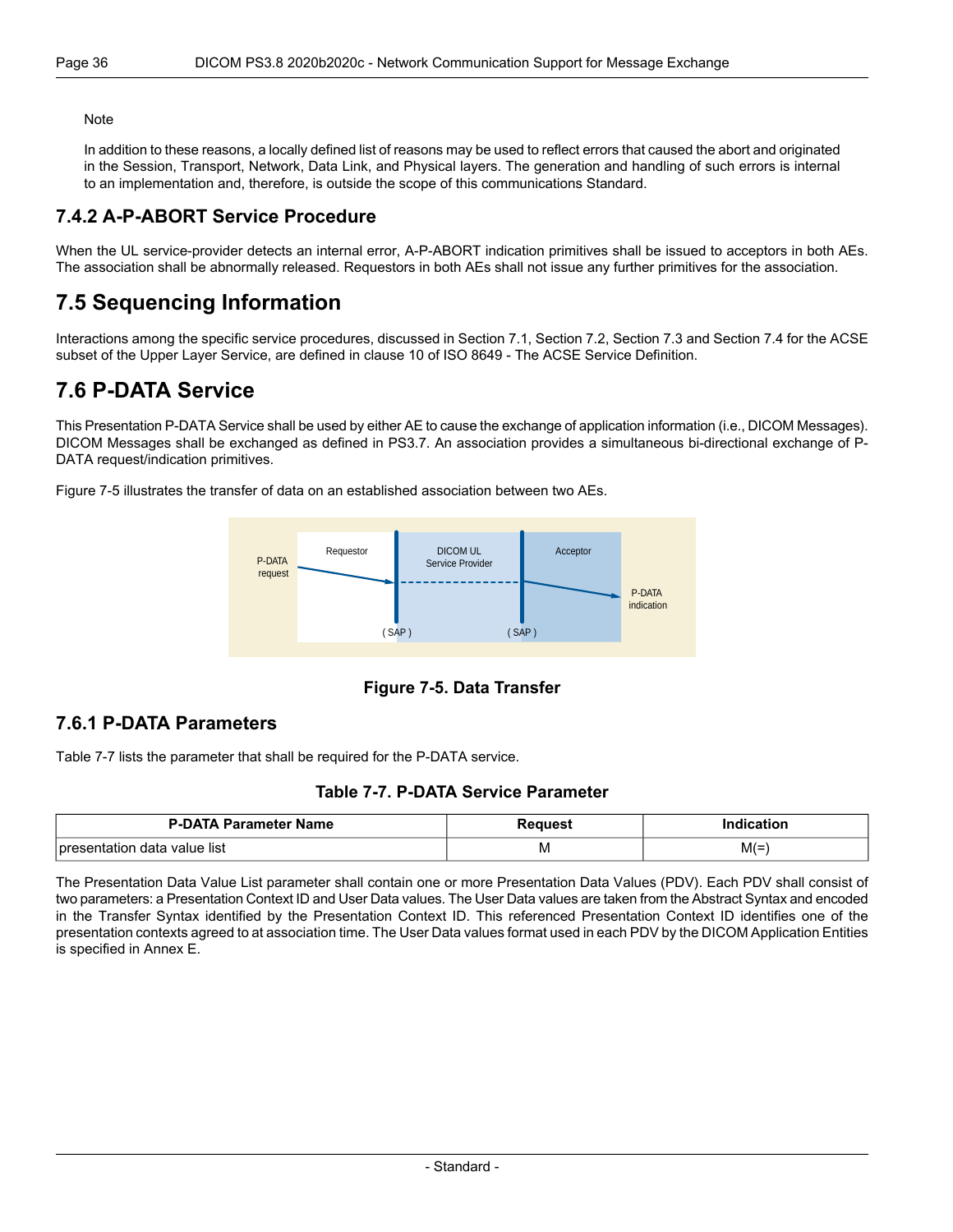# **8 DICOM OSI Upper Layer Profile**

Retired. See PS 3.8 2001.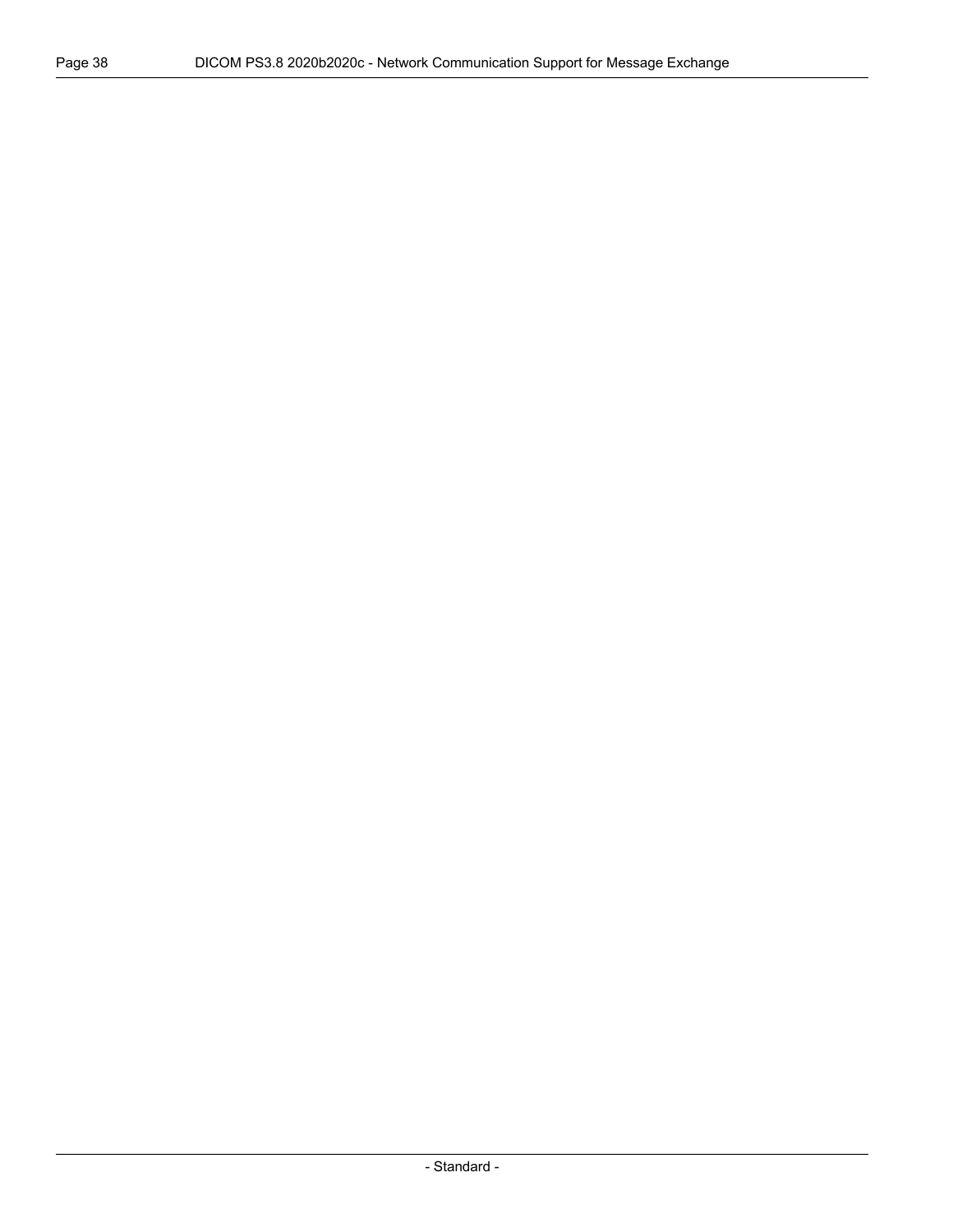# **9 DICOM Upper Layer Protocol for TCP/IP**

The DICOM Upper Layer Protocol specified in this section shall be used in conjunction with the TCP/IP transport layers..

## **9.1 Use of the Transport Service Provided By TCP**

## **9.1.1 General**

There is a one-to-one relationship between a TCP Transport Connection and an Upper Layer Association. Therefore, the following rules apply:

- a. Each Upper Layer Association shall be supported by one and only one TCP Transport Connection.
- b. Each TCP Transport Connection shall support one and only one Upper Layer Association.

The Services provided by the TCP Transport Services are not formally documented. This section, therefore, makes use of "commonly" used terms in a number of TCP Programming Interface Implementations (e.g., Sockets). However, the following RFCs shall be required for TCP/IP support. They specify the support needed for IPv4.

- a. RFC793, Transmission Control Program DARPA Internet Protocol Specification
- b. RFC791, Internet Protocol DARPA Internet Protocol Specification
- c. RFC792, Internet Control Message Protocol DARPA Internet Program Protocol Specification
- d. RFC950, Internet Subnetting

In addition, devices that support IPv6 shall comply with:

- a. RFC1881, IPv6 Address Allocation Management
- b. RFC2460, Internet Protocol, Version 6 (IPv6) Specification

#### Note

There are many other RFC's that may also apply to a particular implementation depending upon specific selections of hardware and software features.

For the establishment of a TCP connection, a TCP port shall be used to serve as the transport selector. A DICOM UL entity is identified on a given system on the network by a port number unique within the scope of this system. Port numbers of remote DICOM UL entities (well known port number or other numbers) shall be configurable on DICOM UL entities.

#### **Note**

It is strongly recommended that systems supporting a single DICOM UL entity use as their port the "well known port" registered for the DICOM Upper Layer Protocol: port number 104 (decimal), if the operating system permits access to privileged ports (in the range 0 to 1023), otherwise it is recommended that they use the "registered" port number 11112 (decimal). See "ht tp://www.iana.org/assignments/port-numbers".

Application Entities may also choose to access the TCP Transport Services via a Secure Transport Connection. The nature of this Secure Transport Connection is specified through Security Profiles (see [PS3.15](part15.pdf#PS3.15)). Security Profiles select minimum mechanisms needed to support that profile. Other mechanisms may also be used if agreed to during establishment of the Secure Transport Con nection.

#### Note

1. DICOM does not specify how a secure transport connection is established, or the significance of any certificates exchanged during peer entity authentication. These issues are left up to the application, which is assumed to be following some security policy. Once the application has established a secure Transport Connection, then an Upper Layer Association can use that secure channel.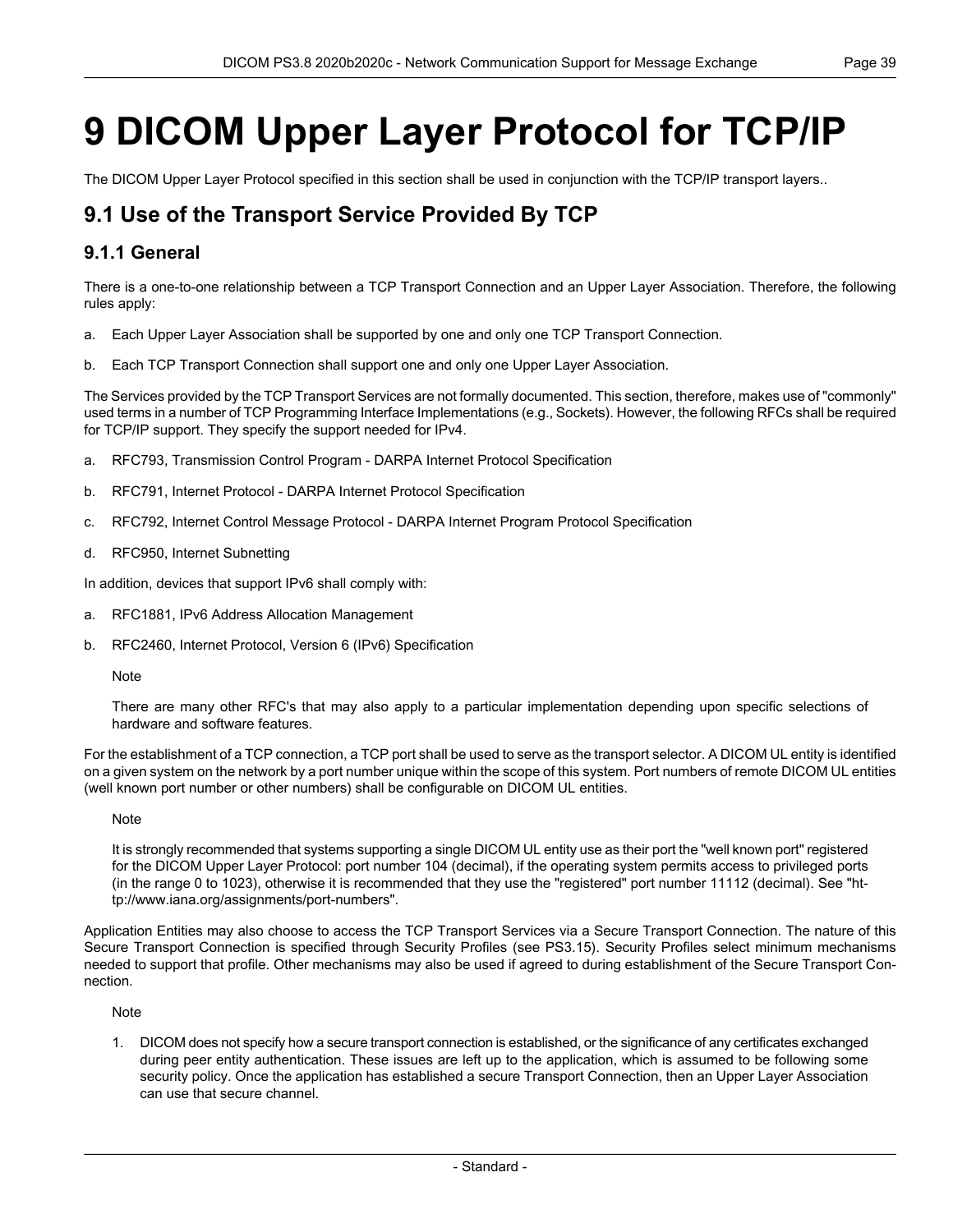- 2. There may be an interaction between PDU size and record size of the secure Transport Connection that impacts efficiency of transport.
- 3. Registered ports for Secure Transport Connections are defined in [PS3.15](part15.pdf#PS3.15).

## **9.1.2 Opening a TCP Transport Connection**

When an Association is to be established by a DICOM Upper Layer Entity, a TRANSPORT CONNECT request primitive shall be issued to the TCP Transport Service (Active Open). Once the TCP Transport Connection Confirmation is received (Open Completed), an A-ASSOCIATE-RQ PDU shall be sent/written on the now established transport connection.

When a DICOM Upper Layer Entity becomes activated (Association Idle State), it shall wait for TCP Transport Connections in a passive mode by initiating a "listen." When an incoming TCP Transport Connection Indication is received from the network, it is ac cepted and a timer ARTIM (Association Request/Reject/Release Timer) shall be set. Any further exchange of PDUs (read/write) shall be performed as specified by the Upper Layer State Machine (including ARTIM Timer expiration before an A-ASSOCIATE-RQ PDU is received, see [Section](#page-40-0) 9.2).

## **9.1.3 Transferring Data On a TCP Connection**

Data exchange of PDUs (read/write) on an established TCP Connection shall follow the specifications of the DICOM Upper Layer Protocol State Machine (see [Section](#page-40-0) 9.2) and the DICOM Upper Layer PDU structure (see [Section](#page-44-0) 9.3).

## **9.1.4 Closing a TCP Transport Connection**

TCP Transport Connections shall be closed using the "don't linger" option.

A TCP Transport Connection is closed under a number of situations. These are described in the DICOM Upper Layer Protocol State Machine. Some typical cases are discussed below:

- a. After an A-RELEASE-RQ has been sent and the A-RELEASE-RP PDU is received
- b. When a Transport Connection has been established by the DICOM remote UL Entity and no A-ASSOCIATE-RQ is received before the ARTIM Timer expires
- c. When an A-ABORT PDU has been received
- d. When an A-ABORT PDU has been sent and the ARTIM Timer expires before the Transport Connection is closed
- e. When a TCP connection is being disconnected by the Transport Service Provider (e.g., network failure)
- f. When a TCP connection is being disconnected by the remote DICOM UL Entity

**Note** 

- 1. Except following the normal completion of an association reject, release or abort and in specific situations such as temporary lack of resources, an Upper Layer State Machine should not disconnect a TCP connection or reject its estab lishment. The appropriate behavior is to use the Association Reject or Abort services.
- 2. The ARTIM Timer should not be used to oversee the Association Establishment or Release. Such a mechanism falls under the protocol definition of the layer above the DICOM Upper Layer (i.e., DICOM Application Entity, see [PS3.7\)](part07.pdf#PS3.7).

## **9.1.5 ARTIM Timer**

The value of the ARTIM Timer used to manage the Request, Reject, and Release of associations on a DICOM UL entity shall be configurable to address a wide range of network configurations.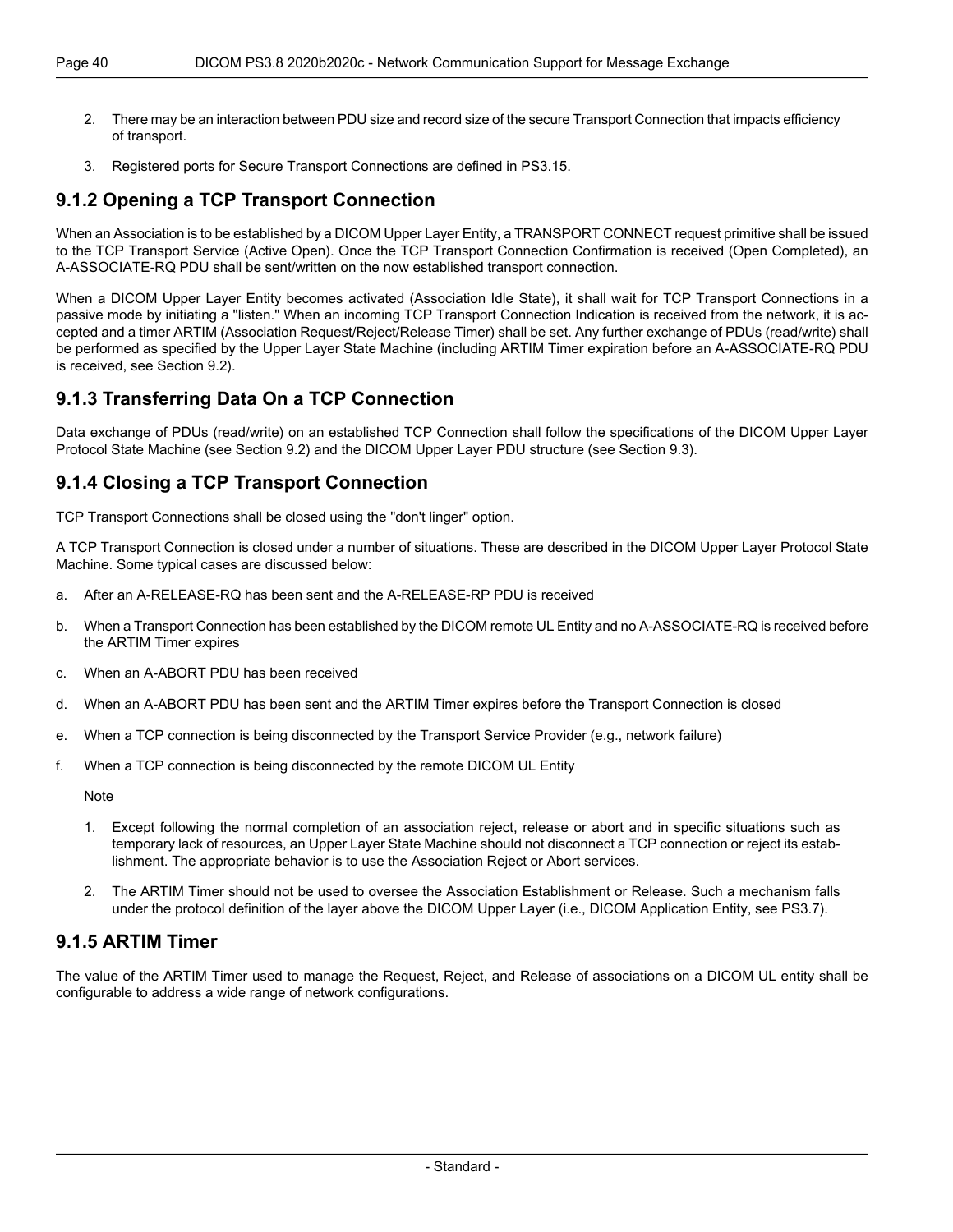# <span id="page-40-0"></span>**9.2 DICOM Upper Layer Protocol for TCP/IP State Machine**

## **9.2.1 Machine States Definition**

## **Table 9-1. No Association**

| <b>State</b> | .<br>--- |
|--------------|----------|
| Sta          | Idle     |

### **Table 9-2. Association Establishment**

| <b>State</b> | <b>Definition</b>                                                                |  |  |  |  |  |  |
|--------------|----------------------------------------------------------------------------------|--|--|--|--|--|--|
| Sta 2        | Transport connection open (Awaiting A-ASSOCIATE-RQ PDU)                          |  |  |  |  |  |  |
| Sta 3        | Awaiting local A-ASSOCIATE response primitive (from local user)                  |  |  |  |  |  |  |
| Sta 4        | Awaiting transport connection opening to complete (from local transport service) |  |  |  |  |  |  |
| Sta 5        | Awaiting A-ASSOCIATE-AC or A-ASSOCIATE-RJ PDU                                    |  |  |  |  |  |  |

### **Table 9-3. Data Transfer**

| State  | <b>Definition</b>                                   |
|--------|-----------------------------------------------------|
| ∣Sta 6 | Association established and ready for data transfer |

#### **Table 9-4. Association Release**

| <b>State</b> | <b>Definition</b>                                                                        |
|--------------|------------------------------------------------------------------------------------------|
| Sta 7        | Awaiting A-RELEASE-RP PDU                                                                |
| Sta 8        | Awaiting local A-RELEASE response primitive (from local user)                            |
| Sta 9        | Release collision requestor side; awaiting A-RELEASE response (from local user)          |
| Sta 10       | Release collision acceptor side; awaiting A-RELEASE-RP PDU                               |
| Sta 11       | Release collision requestor side; awaiting A-RELEASE-RP PDU                              |
| Sta 12       | Release collision acceptor side; awaiting A-RELEASE response primitive (from local user) |

### **Table 9-5. Waiting for Transport Connection Close**

| State   | <b>Definition</b>                                                             |  |  |  |  |  |  |
|---------|-------------------------------------------------------------------------------|--|--|--|--|--|--|
| ∣Sta 13 | Awaiting Transport Connection Close Indication (Association no longer exists) |  |  |  |  |  |  |

## **9.2.2 State Machine Actions Definition**

### **Table 9-6. Association Establishment Related Actions**

| <b>Action</b> | <b>Definition</b>                                                    |  |  |  |  |  |
|---------------|----------------------------------------------------------------------|--|--|--|--|--|
| AE-1          | Issue TRANSPORT CONNECT request primitive to local transport service |  |  |  |  |  |
|               | Next state is Sta4                                                   |  |  |  |  |  |
| AE-2          | Send A-ASSOCIATE-RQ-PDU                                              |  |  |  |  |  |
|               | Next state is Sta5                                                   |  |  |  |  |  |
| IAE-3         | Issue A-ASSOCIATE confirmation (accept) primitive                    |  |  |  |  |  |
|               | Next state is Sta6                                                   |  |  |  |  |  |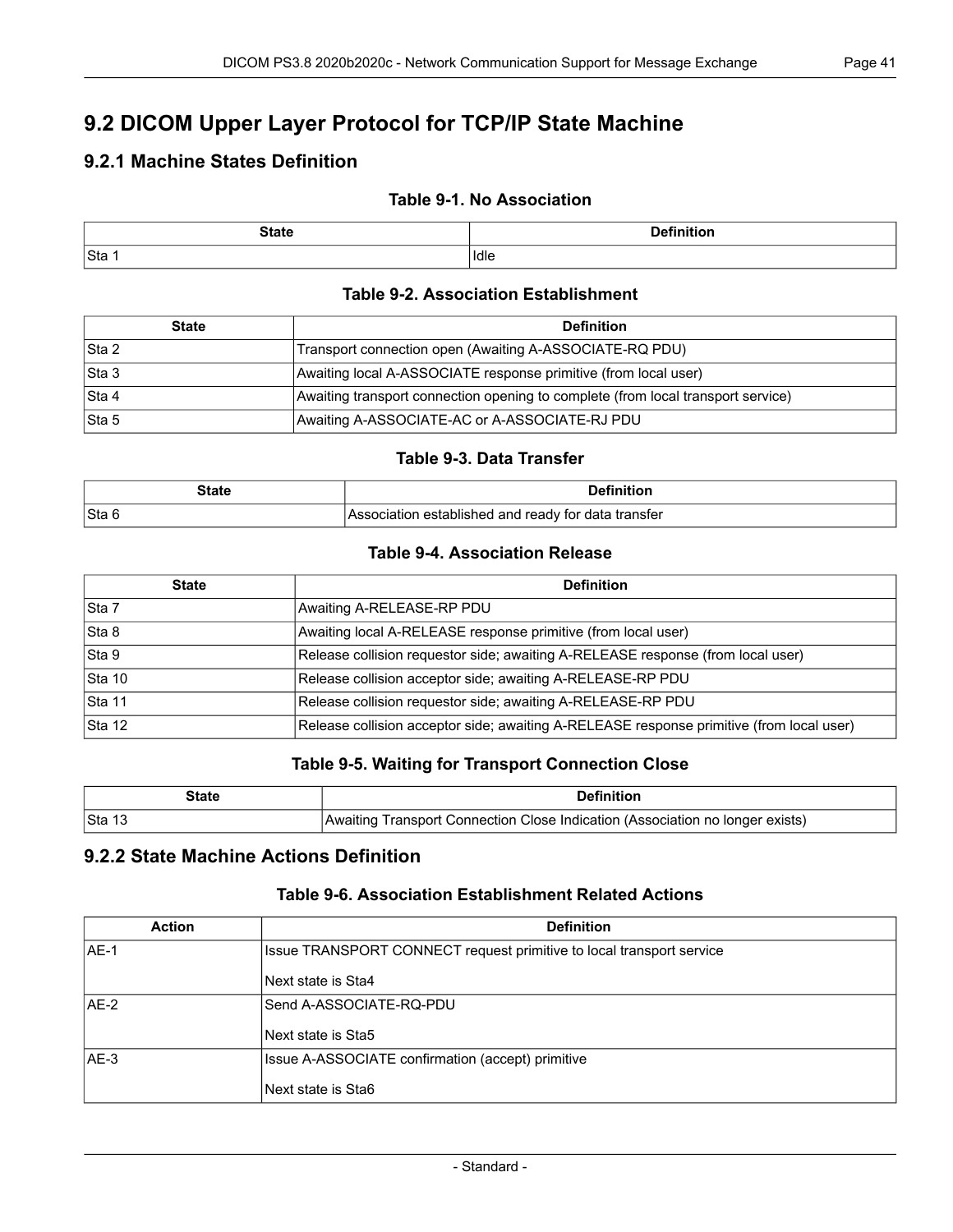| <b>Action</b> | <b>Definition</b>                                                                |
|---------------|----------------------------------------------------------------------------------|
| $AE-4$        | Issue A-ASSOCIATE confirmation (reject) primitive and close transport connection |
|               | Next state is Sta1                                                               |
| AE-5          | Issue Transport connection response primitive; start ARTIM timer                 |
|               | Next state is Sta2                                                               |
| $AE-6$        | Stop ARTIM timer and if A-ASSOCIATE-RQ acceptable by service-provider:           |
|               | • issue A-ASSOCIATE indication primitive                                         |
|               | Next state is Sta3                                                               |
|               | otherwise:                                                                       |
|               | • issue A-ASSOCIATE-RJ-PDU and start ARTIM timer                                 |
|               | Next state is Sta13                                                              |
| AE-7          | Send A-ASSOCIATE-AC PDU                                                          |
|               | Next state is Sta6                                                               |
| AE-8          | Send A-ASSOCIATE-RJ PDU and start ARTIM timer                                    |
|               | Next state is STA13                                                              |

## **Table 9-7. Data Transfer Related Actions**

| <b>State</b> | <b>Definition</b>                |
|--------------|----------------------------------|
| DT-1         | Send P-DATA-TF PDU               |
|              | Next state is Sta6               |
| $DT-2$       | Send P-DATA indication primitive |
|              | Next state is Sta6               |

### **Table 9-8. Association Release Related Actions**

| <b>Action</b> | <b>Definition</b>                                                      |  |  |  |  |  |  |  |
|---------------|------------------------------------------------------------------------|--|--|--|--|--|--|--|
| <b>AR-1</b>   | Send A-RELEASE-RQ PDU                                                  |  |  |  |  |  |  |  |
|               | Next state is Sta7                                                     |  |  |  |  |  |  |  |
| $AR-2$        | Issue A-RELEASE indication primitive                                   |  |  |  |  |  |  |  |
|               | Next state is Sta8                                                     |  |  |  |  |  |  |  |
| AR-3          | Issue A-RELEASE confirmation primitive, and close transport connection |  |  |  |  |  |  |  |
|               | Next state is Sta1                                                     |  |  |  |  |  |  |  |
| AR-4          | Issue A-RELEASE-RP PDU and start ARTIM timer                           |  |  |  |  |  |  |  |
|               | Next state is Sta13                                                    |  |  |  |  |  |  |  |
| <b>AR-5</b>   | Stop ARTIM timer                                                       |  |  |  |  |  |  |  |
|               | Next state is Sta1                                                     |  |  |  |  |  |  |  |
| $AR-6$        | <b>Issue P-DATA indication</b>                                         |  |  |  |  |  |  |  |
|               | Next state is Sta7                                                     |  |  |  |  |  |  |  |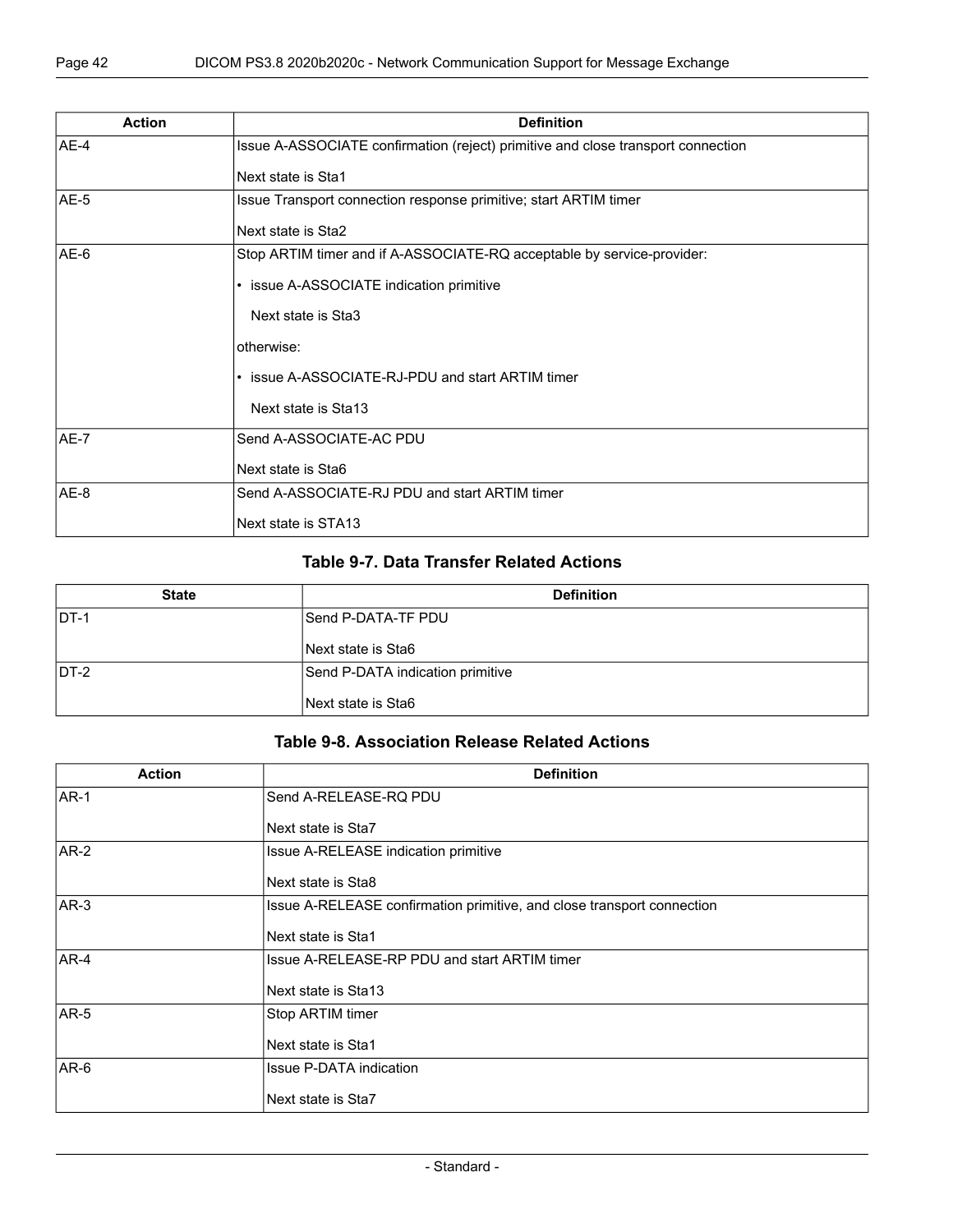| <b>Action</b> | <b>Definition</b>                               |  |  |  |  |  |
|---------------|-------------------------------------------------|--|--|--|--|--|
| $AR-7$        | <b>Issue P-DATA-TF PDU</b>                      |  |  |  |  |  |
|               | Next state is Sta8                              |  |  |  |  |  |
| $AR-8$        | Issue A-RELEASE indication (release collision): |  |  |  |  |  |
|               | • if association-requestor, next state is Sta9  |  |  |  |  |  |
|               | • if not, next state is Sta10                   |  |  |  |  |  |
| $AR-9$        | Send A-RELEASE-RP PDU                           |  |  |  |  |  |
|               | Next state is Sta11                             |  |  |  |  |  |
| <b>AR-10</b>  | Issue A-RELEASE confirmation primitive          |  |  |  |  |  |
|               | Next state is Sta12                             |  |  |  |  |  |

### **Table 9-9. Association Abort Related Actions**

| <b>Action</b> | <b>Definition</b>                                                                                    |  |  |  |  |  |  |  |  |
|---------------|------------------------------------------------------------------------------------------------------|--|--|--|--|--|--|--|--|
| $AA-1$        | Send A-ABORT PDU (service-user source) and start (or restart if already started) ARTIM timer         |  |  |  |  |  |  |  |  |
|               | Next state is Sta13                                                                                  |  |  |  |  |  |  |  |  |
| $AA-2$        | Stop ARTIM timer if running. Close transport connection                                              |  |  |  |  |  |  |  |  |
|               | Next state is Sta1                                                                                   |  |  |  |  |  |  |  |  |
| $AA-3$        | If (service-user inititated abort):                                                                  |  |  |  |  |  |  |  |  |
|               | • issue A-ABORT indication and close transport connection                                            |  |  |  |  |  |  |  |  |
|               | otherwise (service-provider inititated abort):                                                       |  |  |  |  |  |  |  |  |
|               | • issue A-P-ABORT indication and close transport connection                                          |  |  |  |  |  |  |  |  |
|               | Next state is Sta1                                                                                   |  |  |  |  |  |  |  |  |
| $AA-4$        | Issue A-P-ABORT indication primitive                                                                 |  |  |  |  |  |  |  |  |
|               | Next state is Sta1                                                                                   |  |  |  |  |  |  |  |  |
| $AA-5$        | Stop ARTIM timer                                                                                     |  |  |  |  |  |  |  |  |
|               | Next state is Sta1                                                                                   |  |  |  |  |  |  |  |  |
| AA-6          | Ignore PDU                                                                                           |  |  |  |  |  |  |  |  |
|               | Next state is Sta13                                                                                  |  |  |  |  |  |  |  |  |
| $AA-7$        | Send A-ABORT PDU                                                                                     |  |  |  |  |  |  |  |  |
|               | Next state is Sta13                                                                                  |  |  |  |  |  |  |  |  |
| $AA-8$        | Send A-ABORT PDU (service-provider source-), issue an A-P-ABORT indication, and start ARTIM<br>timer |  |  |  |  |  |  |  |  |
|               | Next state is Sta13                                                                                  |  |  |  |  |  |  |  |  |

## **9.2.3 DICOM Upper Layer Protocol for TCP/IP State Transition Table**

The DICOM Upper Layer Protocol State transitions are specified in [Table](#page-43-0) 9-10. This table addresses both the normal and error cases for the protocol operation. Both the called and the calling aspects of an association are described in this table.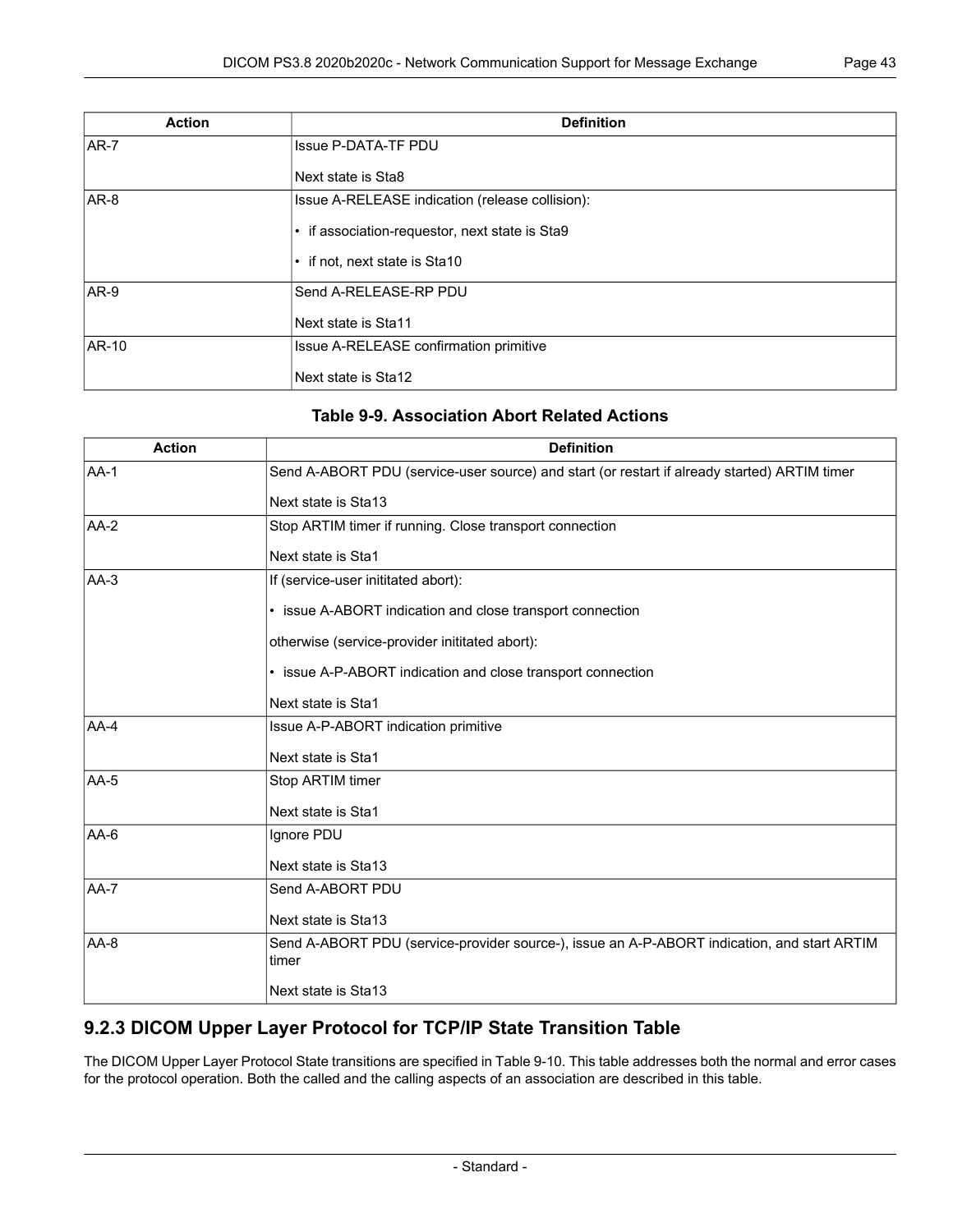## **Table 9-10. DICOM Upper Layer Protocol State Transition Table**

<span id="page-43-0"></span>

| <b>STATES</b>                                                        | No<br>$\mathsf{assoc}^{\mathsf{n}}$ | <b>Association establishment</b> |                             |                |                             | Data<br>transfer            | Association release (normal & collision) |                             |                             |                             |                             | Wait<br>for Tp<br><b>Close</b> |                 |
|----------------------------------------------------------------------|-------------------------------------|----------------------------------|-----------------------------|----------------|-----------------------------|-----------------------------|------------------------------------------|-----------------------------|-----------------------------|-----------------------------|-----------------------------|--------------------------------|-----------------|
| <b>EVENTS</b>                                                        | Sta1                                | Sta2                             | Sta3                        | Sta4           | Sta5                        | Sta6                        | Sta7                                     | Sta8                        | Sta9                        | Sta10                       | Sta11                       | Sta12                          | Sta13           |
| A-ASSOCIATE<br>Request (local user)                                  | $AE-1$<br>Sta4                      |                                  |                             |                |                             |                             |                                          |                             |                             |                             |                             |                                |                 |
| Transport Conn.<br>Confirm <sup>n</sup> (local<br>transport service) |                                     |                                  |                             | $AE-2$<br>Sta5 |                             |                             |                                          |                             |                             |                             |                             |                                |                 |
| A-ASSOCIATE-AC<br>PDU (received on<br>transport<br>connection)       |                                     | $AA-1$<br>Sta <sub>13</sub>      | $AA-8$<br>Sta <sub>13</sub> |                | $AE-3$<br>Sta <sub>6</sub>  | $AA-8$<br>Sta <sub>13</sub> | $AA-8$<br>Sta <sub>13</sub>              | $AA-8$<br>Sta <sub>13</sub> | $AA-8$<br>Sta <sub>13</sub> | $AA-8$<br>Sta <sub>13</sub> | $AA-8$<br>Sta <sub>13</sub> | $AA-8$<br>Sta <sub>13</sub>    | AA-6<br>Sta13   |
| A-ASSOCIATE-RJ<br>PDU (received on<br>transport<br>connection)       |                                     | $AA-1$<br>Sta13                  | $AA-8$<br>Sta13             |                | $AE-4$<br>Sta1              | $AA-8$<br>Sta <sub>13</sub> | $AA-8$<br>Sta13                          | $AA-8$<br>Sta13             | AA-8<br>Sta13               | $AA-8$<br>Sta13             | $AA-8$<br>Sta13             | AA-8<br>Sta13                  | AA-6<br>Sta13   |
| Transport<br>Connection<br>Indication (local<br>transport service)   | $AE-5$<br>Sta <sub>2</sub>          |                                  |                             |                |                             |                             |                                          |                             |                             |                             |                             |                                |                 |
| A-ASSOCIATE-RQ<br>PDU (received on<br>transport<br>connection)       |                                     | $AE-6$<br>Sta3 or<br>13          | $AA-8$<br>Sta <sub>13</sub> |                | $AA-8$<br>Sta <sub>13</sub> | $AA-8$<br>Sta <sub>13</sub> | $AA-8$<br>Sta13                          | $AA-8$<br>Sta <sub>13</sub> | $AA-8$<br>Sta <sub>13</sub> | $AA-8$<br>Sta <sub>13</sub> | $AA-8$<br>Sta <sub>13</sub> | $AA-8$<br>Sta <sub>13</sub>    | $AA-7$<br>Sta13 |
| A-ASSOCIATE<br>response primitive<br>(accept)                        |                                     |                                  | $AE-7$<br>Sta <sub>6</sub>  |                |                             |                             |                                          |                             |                             |                             |                             |                                |                 |
| A-ASSOCIATE<br>response primitive<br>(reject)                        |                                     |                                  | $AE-8$<br>Sta13             |                |                             |                             |                                          |                             |                             |                             |                             |                                |                 |
| P-DATA request<br>primitive                                          |                                     |                                  |                             |                |                             | $DT-1$<br>Sta <sub>6</sub>  |                                          | $AR-7$<br>Sta8              |                             |                             |                             |                                |                 |
| P-DATA-TF PDU                                                        |                                     | $AA-1$<br>Sta13                  | $AA-8$<br>Sta13             |                | $AA-8$<br>Sta13             | DT-2<br>Sta6                | $AR-6$<br>Sta7                           | $AA-8$<br>Sta13             | $AA-8$<br>Sta13 $ $         | $AA-8$<br>Sta13             | $AA-8$<br>Sta13             | $AA-8$<br>Sta13                | AA-6<br>Sta13   |
| A-RELEASE<br>Request primitive                                       |                                     |                                  |                             |                |                             | $AR-1$<br>Sta7              |                                          |                             |                             |                             |                             |                                |                 |
| A-RELEASE-RQ<br>PDU (received on<br>open transport<br>connection)    |                                     | $AA-1$<br>Sta13                  | $AA-8$<br>Sta13             |                | AA-8<br>Sta13               | $AR-2$<br>Sta8              | AR-8<br>Sta9 or<br>10                    | AA-8<br>Sta13               | AA-8<br>Sta13               | AA-8<br>Sta13               | $AA-8$<br>Sta13             | AA-8<br>Sta13                  | AA-6<br>Sta13   |
| A-RELEASE-RP<br>PDU (received on<br>transport<br>connection)         |                                     | $AA-1$<br>Sta13                  | $AA-8$<br>Sta13             |                | $AA-8$<br>Sta13             | AA-8<br>Sta13               | $AR-3$<br>Sta1                           | AA-8<br>Sta13               | AA-8<br>Sta13               | AR-10<br>Sta12              | $AR-3$<br>Sta1              | AA-8<br>Sta13                  | AA-6<br>Sta13   |
| A-RELEASE<br>Response primitive                                      |                                     |                                  |                             |                |                             |                             |                                          | $AR-4$<br>Sta13             | AR-9<br>Sta11               |                             |                             | $AR-4$<br>Sta13                |                 |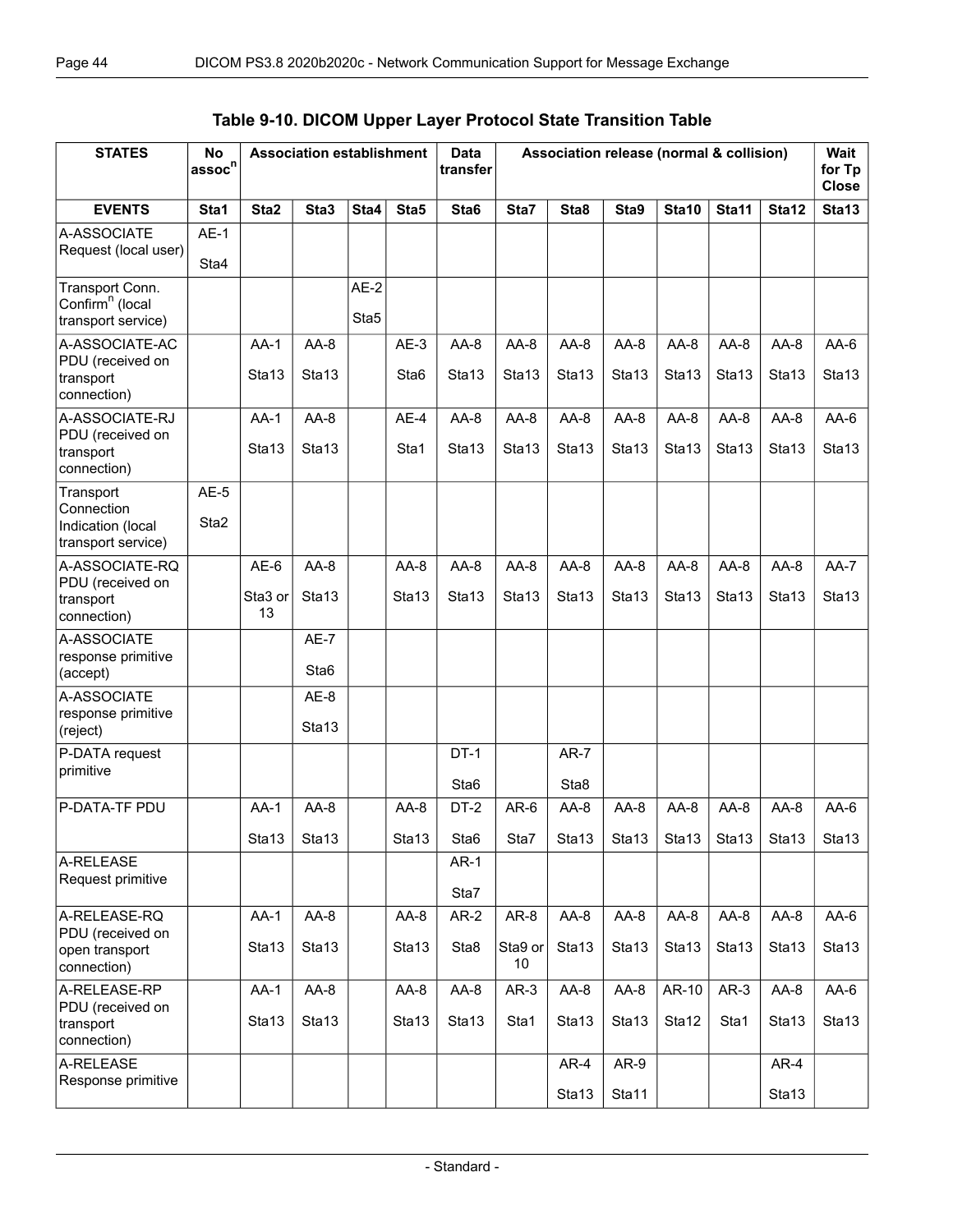| <b>STATES</b>                                                | No<br>$^{\shortmid}$ assoc $^{\mathsf{n}}$ : |                   | <b>Association establishment</b> |        |                   | Data<br>transfer  |                   | Association release (normal & collision) |                   |                   |                   |                   | <b>Wait</b><br>for Tp<br><b>Close</b> |
|--------------------------------------------------------------|----------------------------------------------|-------------------|----------------------------------|--------|-------------------|-------------------|-------------------|------------------------------------------|-------------------|-------------------|-------------------|-------------------|---------------------------------------|
| <b>EVENTS</b>                                                | Sta1                                         | Sta <sub>2</sub>  | Sta <sub>3</sub>                 | Sta4   | Sta5              | Sta <sub>6</sub>  | Sta7              | Sta8                                     | Sta9              | Sta10             | Sta11             | Sta12             | Sta <sub>13</sub>                     |
| A-ABORT Request<br>primitive                                 |                                              |                   | $AA-1$                           | $AA-2$ | $AA-1$            | $AA-1$            | $AA-1$            | $AA-1$                                   | $AA-1$            | $AA-1$            | $AA-1$            | $AA-1$            |                                       |
|                                                              |                                              |                   | Sta <sub>13</sub>                | Sta1   | Sta <sub>13</sub> | Sta <sub>13</sub> | Sta <sub>13</sub> | Sta <sub>13</sub>                        | Sta <sub>13</sub> | Sta <sub>13</sub> | Sta <sub>13</sub> | Sta <sub>13</sub> |                                       |
| A-ABORT PDU<br>(received on open<br>transport<br>connection) |                                              | $AA-2$            | $AA-3$                           |        | $AA-3$            | $AA-3$            | $AA-3$            | $AA-3$                                   | $AA-3$            | $AA-3$            | $AA-3$            | $AA-3$            | $AA-2$                                |
|                                                              |                                              | Sta1              | Sta1                             |        | Sta1              | Sta1              | Sta1              | Sta1                                     | Sta1              | Sta1              | Sta1              | Sta1              | Sta1                                  |
| Transport<br>connection closed                               |                                              | $AA-5$            | $AA-4$                           | $AA-4$ | $AA-4$            | $AA-4$            | $AA-4$            | $AA-4$                                   | $AA-4$            | $AA-4$            | $AA-4$            | $AA-4$            | $AR-5$                                |
| indication (local<br>transport service)                      |                                              | Sta1              | Sta1                             | Sta1   | Sta1              | Sta1              | Sta1              | Sta1                                     | Sta1              | Sta1              | Sta1              | Sta1              | Sta1                                  |
| ARTIM timer expired<br>(Association                          |                                              | $AA-2$            |                                  |        |                   |                   |                   |                                          |                   |                   |                   |                   | $AA-2$                                |
| reject/release timer)                                        |                                              | Sta1              |                                  |        |                   |                   |                   |                                          |                   |                   |                   |                   | Sta1                                  |
| Unrecognized or<br>invalid PDU received                      |                                              | $AA-1$            | $AA-8$                           |        | $AA-8$            | $AA-8$            | $AA-8$            | $AA-8$                                   | $AA-8$            | $AA-8$            | $AA-8$            | $AA-8$            | $AA-7$                                |
|                                                              |                                              | Sta <sub>13</sub> | Sta13                            |        | Sta <sub>13</sub> | Sta13             | Sta13             | Sta13                                    | Sta13             | Sta13             | Sta13             | Sta13             | Sta <sub>13</sub>                     |

## <span id="page-44-0"></span>**9.3 DICOM Upper Layer Protocol for TCP/IP Data Units Structure**

## **9.3.1 General**

The Protocol Data Units (PDUs) are the message formats exchanged between peer entities within a layer. A PDU shall consist of protocol control information and user data. PDUs are constructed by mandatory fixed fields followed by optional variable fields that contain one or more items and/or sub-items.

Items of unrecognized types shall be ignored and skipped. Items shall appear in an increasing order of their item types. Several instances of the same item shall be acceptable or shall not as specified by each item.

The DICOM UL protocol consists of seven Protocol Data Units:

- a. A-ASSOCIATE-RQ PDU
- b. A-ASSOCIATE-AC PDU
- c. A-ASSOCIATE-RJ PDU
- d. P-DATA-TF PDU
- e. A-RELEASE-RQ PDU
- f. A-RELEASE-RP PDU
- g. A-ABORT PDU

The encoding of the DICOM UL PDUs is defined as follows (Big Endian byte ordering) :

Note

The Big Endian byte ordering has been chosen for consistency with the OSI and TCP/IP environment. This pertains to the DICOM UL PDU headers only. The encoding of the PDV message fragments is defined by the Transfer Syntax negotiated at association establishment.

a. Each PDU type shall consist of one or more bytes that when represented, are numbered sequentially, with byte 1 being the lowest byte number.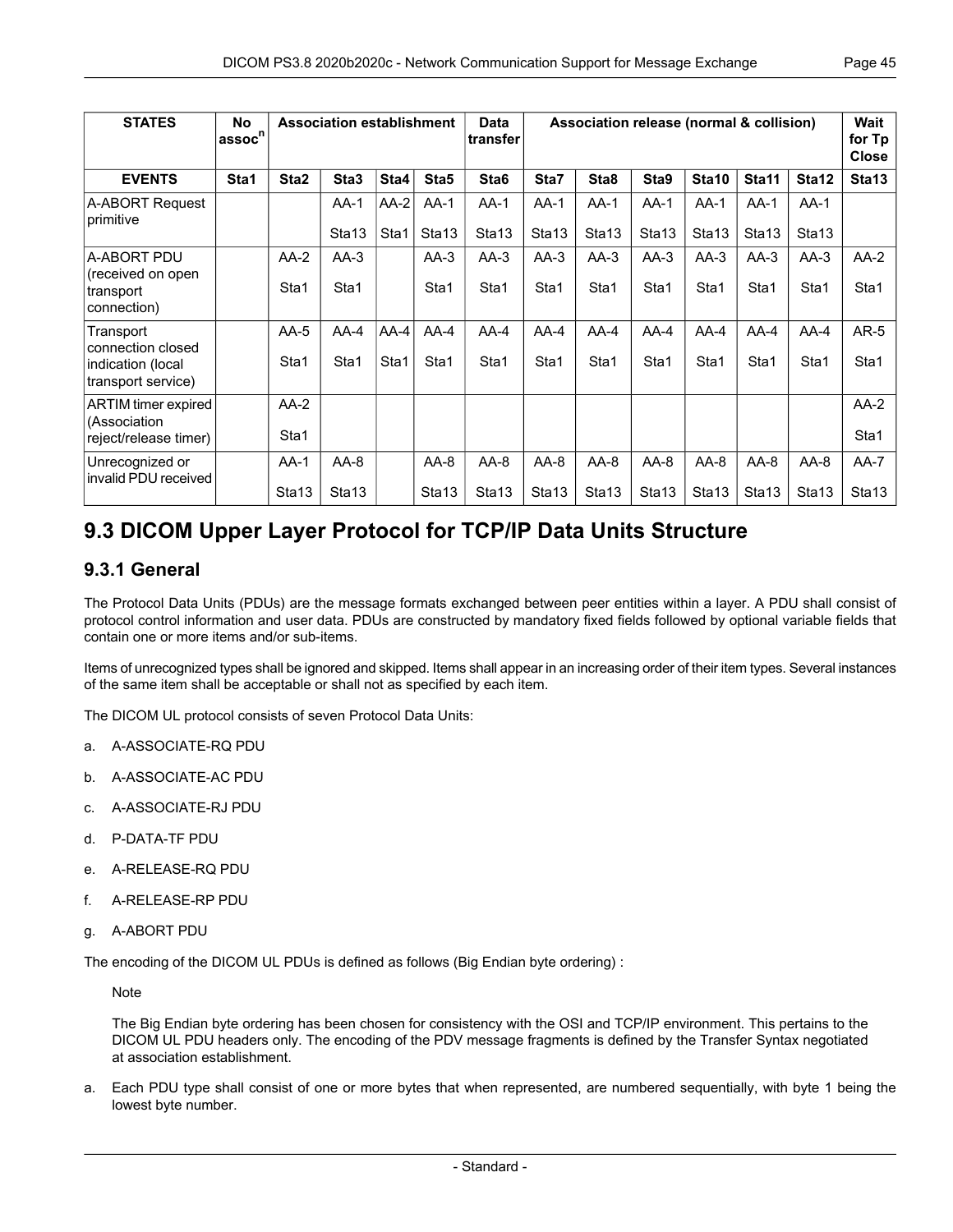- b. Each byte within the PDU shall consist of eight bits that, when represented, are numbered 7 to 0, where bit 0 is the low order bit.
- c. When consecutive bytes are used to represent a string of characters, the lowest byte numbers represent the first character.
- d. When consecutive bytes are used to represent a binary number, the lower byte number has the most significant value.
- e. The lowest byte number is placed first in the transport service data flow.
- f. An overview of the PDUs is shown in [Figure](#page-45-0) 9-1 and [Figure](#page-46-0) 9-2. The detailed structure of each PDU is specified in the following sections.

#### Note

<span id="page-45-0"></span>A number of parameters defined in the UL Service are not reflected in these PDUs (e.g., service parameters, fixed values, values not used by DICOM Application Entities.)

| PDU<br>Type<br>$\overline{1}$   | $\overline{1}$                 | PDU<br>Length<br>$\overline{4}$ | Protocol<br>Version<br>$\overline{2}$ | $\overline{2}$                        | Called<br>Calling<br>Entity<br>Entity<br>Title<br>Title<br>16<br>16   | 32                               |            | (Variable Field)<br>Contains one or more<br>Items shown below |               |
|---------------------------------|--------------------------------|---------------------------------|---------------------------------------|---------------------------------------|-----------------------------------------------------------------------|----------------------------------|------------|---------------------------------------------------------------|---------------|
|                                 |                                |                                 |                                       |                                       |                                                                       |                                  |            |                                                               | $\ddot{z}$    |
| Application<br>Context<br>Item  | Item<br>Type<br>$\overline{1}$ | $\overline{1}$                  | Item<br>Length<br>$\overline{2}$      |                                       | Application Context Name<br>$= 64$                                    |                                  | (only one) |                                                               |               |
| Presentation<br>Context<br>Item | Item<br>Type<br>$\overline{1}$ | $\overline{1}$                  | Item<br>Length<br>$\overline{2}$      | Pres.<br>Context ID<br>$\overline{1}$ | Result/<br>Reason<br>used for AC)<br>$\overline{1}$<br>$\overline{1}$ | $\mathbf{1}$                     |            | (Variable Field)<br>Contains one or more<br>Items shown below | (one or more) |
|                                 | Abstract<br>Syntax<br>litem    | Item<br>Type<br>$\overline{1}$  | $\overline{1}$                        | Item<br>Length<br>$\overline{2}$      |                                                                       | <b>Abstract Syntax</b><br>$= 64$ |            | (only one in RQ)<br>(not present in AC)                       |               |
|                                 | Transfer<br>Syntx<br>Item      | Item<br>Type<br>$\overline{1}$  | $\overline{1}$                        | Item<br>Length<br>$\overline{2}$      |                                                                       | <b>Transfer Syntax</b><br>$= 64$ |            | (one or more in RQ)<br>(only one in AC)                       |               |
| User                            |                                |                                 |                                       |                                       | (Variable Field)                                                      |                                  |            |                                                               |               |
| Info<br>Item                    | Item<br>Type<br>$\overline{1}$ | $\overline{1}$                  | Item<br>Length<br>$\overline{2}$      |                                       | Contains one or more<br>Items shown below                             |                                  | (only one) |                                                               |               |
|                                 | Maximum<br>Length<br>Item      | Item<br>Type                    |                                       | Item<br>Length                        |                                                                       | Max. Length<br>Received          |            | (only one)                                                    |               |
|                                 |                                | $\overline{1}$                  | $\overline{1}$                        | $\overline{2}$                        |                                                                       | $\overline{4}$                   |            |                                                               |               |

**Figure 9-1. Protocol Data Units Structure and Encoding**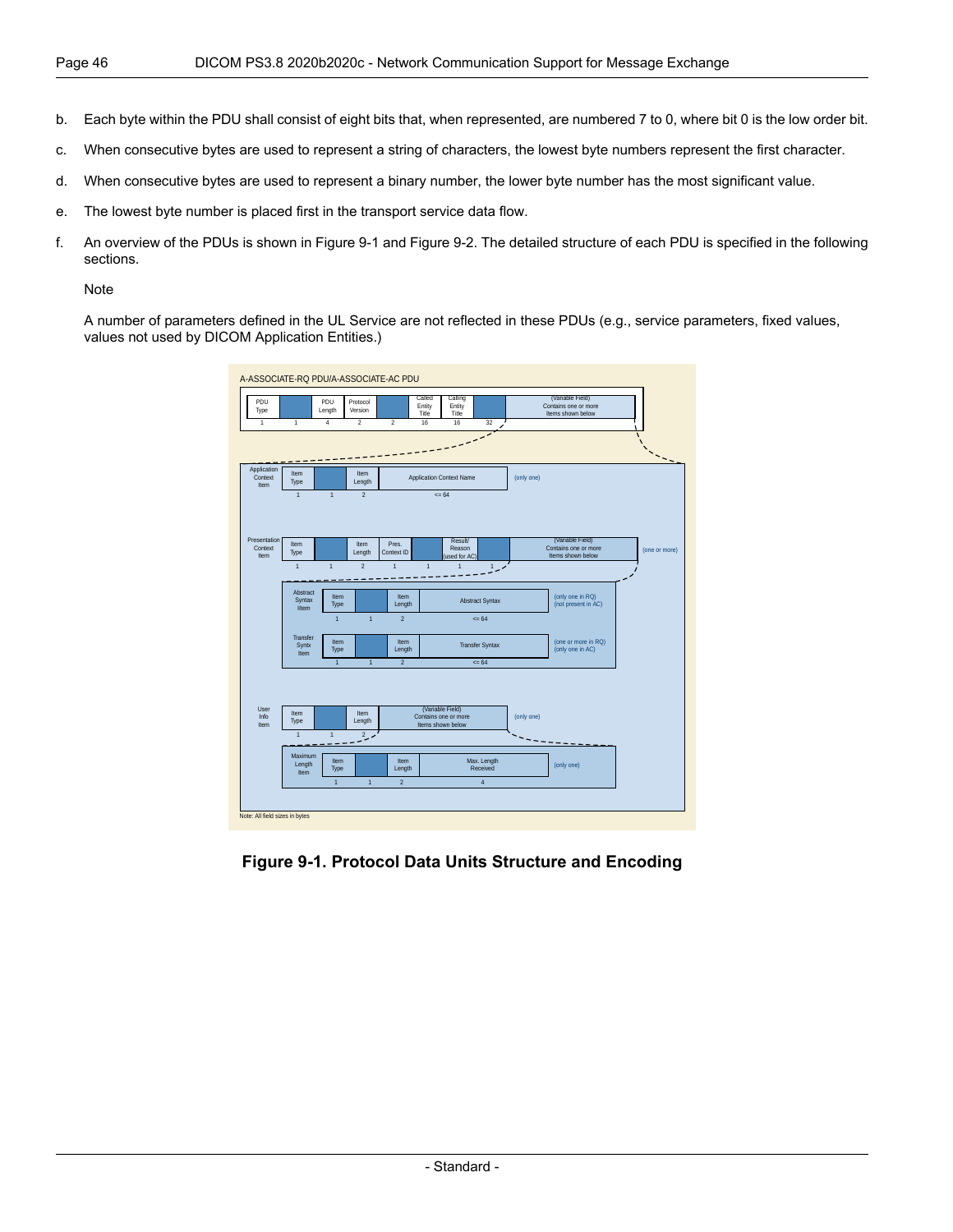<span id="page-46-0"></span>

| PDU<br>Type   |   | PDU<br>Length |                     | Result*                                  | Source *                                  | Reason/<br>Diag *                               |  |  |
|---------------|---|---------------|---------------------|------------------------------------------|-------------------------------------------|-------------------------------------------------|--|--|
|               | 1 | 4             | 1                   | 1                                        | 1                                         | 1                                               |  |  |
| P-DATA-TF PDU |   |               |                     |                                          |                                           |                                                 |  |  |
|               |   |               |                     |                                          |                                           |                                                 |  |  |
| PDU<br>Type   |   | PDU<br>Length |                     | (Variable Field)<br>Contains one or more | Presentation Data Value Items shown below |                                                 |  |  |
|               |   | 4             |                     |                                          |                                           |                                                 |  |  |
|               |   |               |                     |                                          |                                           |                                                 |  |  |
|               |   | Item          | Pres.<br>Context ID |                                          |                                           | Presentation-data-Values (PDV)<br>DICOM message |  |  |

#### **Figure 9-2. Protocol Data Units Structure and Encoding**

### **9.3.2 A-ASSOCIATE-RQ PDU Structure**

An A-ASSOCIATE-RQ PDU shall be made of a sequence of mandatory fields followed by a variable length field. [Table](#page-46-1) 9-11 shows the sequence of the mandatory fields.

<span id="page-46-1"></span>The variable field shall consist of one Application Context Item, one or more Presentation Context Items, and one User Information Item. Sub-Items shall exist for the Presentation Context and User Information Items.

| <b>PDU bytes</b> | <b>Field name</b> | <b>Description of field</b>                                                                                                                                                                                                                                                                                                                                           |
|------------------|-------------------|-----------------------------------------------------------------------------------------------------------------------------------------------------------------------------------------------------------------------------------------------------------------------------------------------------------------------------------------------------------------------|
|                  | PDU-type          | 01H                                                                                                                                                                                                                                                                                                                                                                   |
| $\overline{2}$   | Reserved          | This reserved field shall be sent with a value 00H but not tested to this value when received.                                                                                                                                                                                                                                                                        |
| $3-6$            | PDU-length        | This PDU-length shall be the number of bytes from the first byte of the following field to<br>the last byte of the variable field. It shall be encoded as an unsigned binary number                                                                                                                                                                                   |
| $7-8$            | Protocol-version  | This two byte field shall use one bit to identify each version of the DICOM UL protocol<br>supported by the calling end-system. This is Version 1 and shall be identified with bit 0<br>set. A receiver of this PDU implementing only this version of the DICOM UL protocol shall<br>only test that bit 0 is set.                                                     |
| $9 - 10$         | Reserved          | This reserved field shall be sent with a value 0000H but not tested to this value when<br>received.                                                                                                                                                                                                                                                                   |
| $11 - 26$        | Called-AE-title   | Destination DICOM Application Name. It shall be encoded as 16 characters as defined<br>by the ISO 646:1990-Basic G0 Set with leading and trailing spaces (20H) being<br>non-significant. The value made of 16 spaces (20H) meaning "no Application Name<br>specified" shall not be used. For a complete description of the use of this field, see<br>Section 7.1.1.4. |
| $27-42$          | Calling-AE-title  | Source DICOM Application Name. It shall be encoded as 16 characters as defined by the<br>ISO 646:1990-Basic G0 Set with leading and trailing spaces (20H) being non-significant.<br>The value made of 16 spaces (20H) meaning "no Application Name specified" shall not<br>be used. For a complete description of the use of this field, see Section 7.1.1.3.         |
| 43-74            | Reserved          | This reserved field shall be sent with a value 00H for all bytes but not tested to this value<br>when received                                                                                                                                                                                                                                                        |
| $75  xxx$        | Variable items    | This variable field shall contain the following items: one Application Context Item, one or<br>more Presentation Context Items and one User Information Item. For a complete description<br>of the use of these items see Section 7.1.1.2, Section 7.1.1.13, and Section 7.1.1.6.                                                                                     |

#### **Table 9-11. ASSOCIATE-RQ PDU Fields**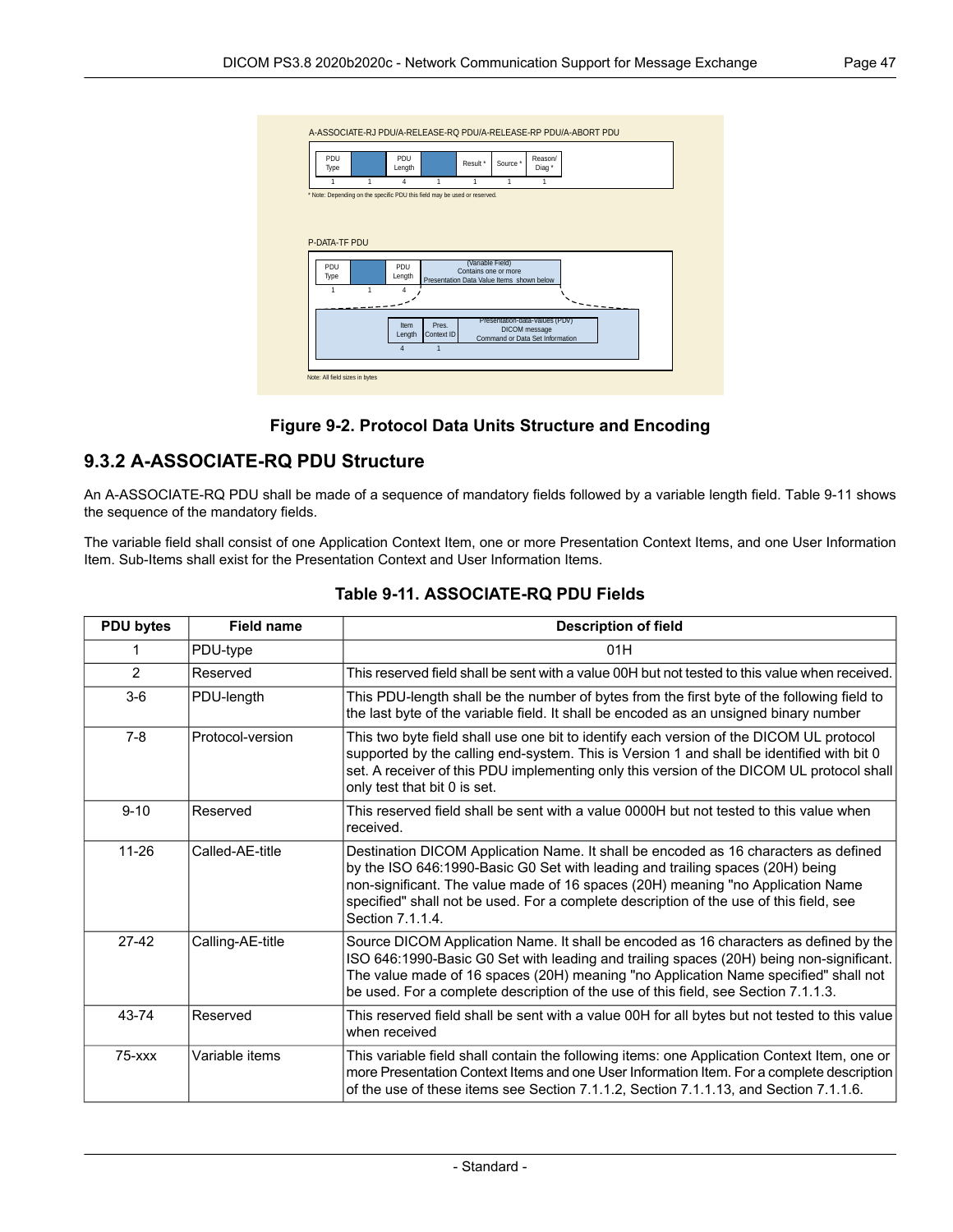## **9.3.2.1 Application Context Item Structure**

<span id="page-47-0"></span>An Application Context Item shall be made of a sequence of mandatory fields followed by a variable length field. [Table](#page-47-0) 9-12 shows the sequence of the mandatory fields.

| Item bytes | <b>Field name</b>        | <b>Description of field</b>                                                                                                                                                                                                                                                                                                    |
|------------|--------------------------|--------------------------------------------------------------------------------------------------------------------------------------------------------------------------------------------------------------------------------------------------------------------------------------------------------------------------------|
|            | Item-type                | 10H                                                                                                                                                                                                                                                                                                                            |
| 2          | Reserved                 | This reserved field shall be sent with a value 00H but not tested to this value when<br>received.                                                                                                                                                                                                                              |
| $3-4$      | Item-length              | This Item-length shall be the number of bytes from the first byte of the following field<br>to the last byte of the Application-context-name field. It shall be encoded as an<br>unsigned binary number.                                                                                                                       |
| $5  xxx$   | Application-context-name | A valid Application-context-name shall be encoded as defined in Annex F. For a<br>description of the use of this field see Section 7.1.1.2. Application-context-names<br>are structured as UIDs as defined in PS3.5 (see Annex A for an overview of this<br>concept). DICOM Application-context-names are registered in PS3.7. |

#### **Table 9-12. Application Context Item Fields**

## **9.3.2.2 Presentation Context Item Structure**

<span id="page-47-1"></span>The Presentation Context Item shall be made of a sequence of mandatory fixed length fields followed by a variable field. [Table](#page-47-1) 9-13 shows the sequence of the mandatory fields.

The variable field shall consist of one Abstract Syntax Sub-Item followed by one or more Transfer Syntax Sub-Items.

| Item bytes  | <b>Field name</b>                     | <b>Description of field</b>                                                                                                                                                                                                                  |
|-------------|---------------------------------------|----------------------------------------------------------------------------------------------------------------------------------------------------------------------------------------------------------------------------------------------|
|             | Item-type                             | 20H                                                                                                                                                                                                                                          |
| 2           | Reserved                              | This reserved field shall be sent with a value 00H but not tested to this value when<br>received.                                                                                                                                            |
| $3 - 4$     | Item-length                           | This Item-length shall be the number of bytes from the first byte of the following field<br>to the last byte of the last Transfer Syntax Item. It shall be encoded as an unsigned<br>binary number.                                          |
| 5           | Presentation-context-ID               | Presentation-context-ID values shall be odd integers between 1 and 255, encoded<br>as an unsigned binary number. For a complete description of the use of this field<br>see Section 7.1.1.13.                                                |
| 6           | Reserved                              | This reserved field shall be sent with a value 00H but not tested to this value when<br>received.                                                                                                                                            |
| 7           | Reserved                              | This reserved field shall be sent with a value 00H but not tested to this value when<br>received.                                                                                                                                            |
| 8           | Reserved                              | This reserved field shall be sent with a value 00H but not tested to this value when<br>received.                                                                                                                                            |
| $9 - x x x$ | Abstract/Transfer Syntax<br>Sub-Items | This variable field shall contain the following sub-items: one Abstract Syntax and<br>one or more Transfer Syntax(es). For a complete description of the use and encoding<br>of these sub-items see Section 9.3.2.2.1 and Section 9.3.2.2.2. |

#### **Table 9-13. Presentation Context Item Fields**

### <span id="page-47-2"></span>**9.3.2.2.1 Abstract Syntax Sub-Item Structure**

The Abstract Syntax Sub-Item shall be made of a sequence of mandatory fixed length fields followed by a variable field. [Table](#page-48-1) 9-14 shows the sequence of the mandatory fields.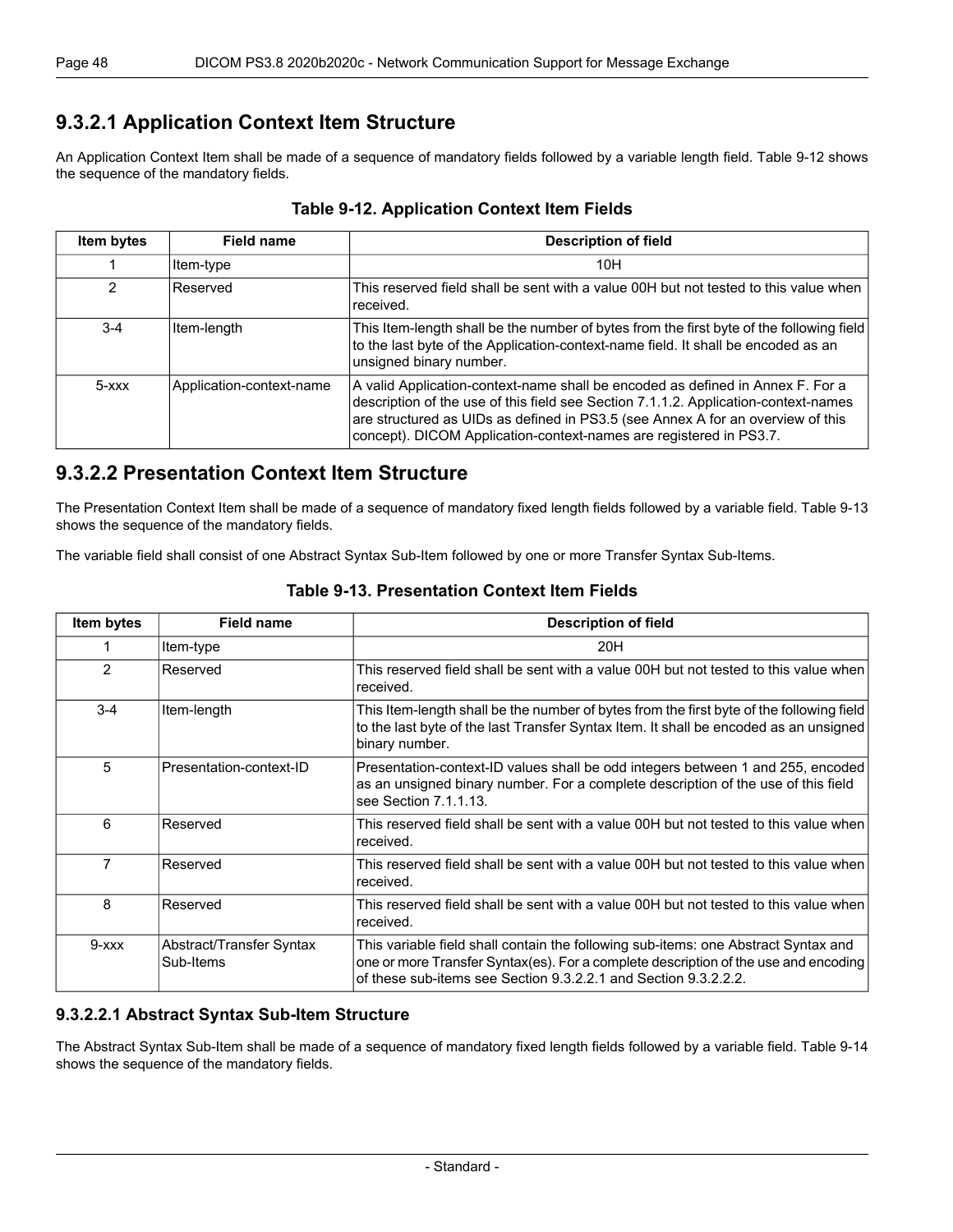<span id="page-48-1"></span>

| Item bytes      | Field name           | <b>Description of field</b>                                                                                                                                                                                                                                                                                                                                                                                                     |
|-----------------|----------------------|---------------------------------------------------------------------------------------------------------------------------------------------------------------------------------------------------------------------------------------------------------------------------------------------------------------------------------------------------------------------------------------------------------------------------------|
|                 | Item-type            | 30H                                                                                                                                                                                                                                                                                                                                                                                                                             |
| 2               | Reserved             | This reserved field shall be sent with a value 00H but not tested to this value when<br>received.                                                                                                                                                                                                                                                                                                                               |
| $3-4$           | Item-length          | This Item-length shall be the number of bytes from the first byte of the following field<br>to the last byte of the Abstract-syntax-name field. It shall be encoded as an unsigned<br>binary number.                                                                                                                                                                                                                            |
| $5 - x$ $x$ $x$ | Abstract-syntax-name | This variable field shall contain the Abstract-syntax-name related to the proposed<br>presentation context. A valid Abstract-syntax-name shall be encoded as defined in<br>Annex F. For a description of the use of this field see Section 7.1.1.13.<br>Abstract-syntax-names are structured as UIDs as defined in PS3.5 (see Annex B for<br>an overview of this concept). DICOM Abstract-syntax-names are registered in PS3.4. |

### **Table 9-14. Abstract Syntax Sub-Item Fields**

### <span id="page-48-0"></span>**9.3.2.2.2 Transfer Syntax Sub-Item Structure**

<span id="page-48-2"></span>The Transfer Syntax Sub-Item shall be made of a sequence of mandatory fixed length fields followed by a variable field. [Table](#page-48-2) 9-15 shows the sequence of the mandatory fields.

| Item bytes    | <b>Field name</b>       | <b>Description of field</b>                                                                                                                                                                                                                                                                                                                                                                                               |
|---------------|-------------------------|---------------------------------------------------------------------------------------------------------------------------------------------------------------------------------------------------------------------------------------------------------------------------------------------------------------------------------------------------------------------------------------------------------------------------|
|               | Item-type               | 40H                                                                                                                                                                                                                                                                                                                                                                                                                       |
| $\mathcal{P}$ | <b>Reserved</b>         | This reserved field shall be sent with a value 00H but not tested to this value when<br>received.                                                                                                                                                                                                                                                                                                                         |
| $3-4$         | Item-lenath             | This Item-length shall be the number of bytes from the first byte of the following field<br>to the last byte of the Transfer-syntax-name field(s). It shall be encoded as an unsigned<br>binary numbers                                                                                                                                                                                                                   |
| $5 - xxx$     | Transfer-syntax-name(s) | This variable field shall contain the Transfer-syntax-name proposed for this presentation<br>context. A valid Transfer-syntax-name shall be encoded as defined in Annex F. For a<br>description of the use of this field see Section 7.1.1.13. Transfer-syntax-names are<br>structured as UIDs as defined in PS3.5 (see Annex B for an overview of this concept).<br>DICOM Transfer-syntax-names are registered in PS3.5. |

#### **Table 9-15. Transfer Syntax Sub-Item Fields**

## **9.3.2.3 User Information Item Structure**

The User Information Item shall be made of a sequence of mandatory fixed length fields followed by a variable field. [Table](#page-48-3) 9-16 shows the sequence of the mandatory fields.

<span id="page-48-3"></span>The variable field shall consist of one or more User-Data Sub-Items.

Note

The User-Data Sub-Items may be present in any order within the User-Information Item. No significance should be placed on the order of User-Data Sub-Items within the User Information Item. Sending applications should be aware that some older applications might expect Sub-Items to be encoded in ascending order of Item-type within the enclosing Item.

| Item bytes | <b>Field name</b> | <b>Description of field</b>                                                                       |
|------------|-------------------|---------------------------------------------------------------------------------------------------|
|            | ∣ltem-t∨pe        | 50H                                                                                               |
|            | Reserved          | This reserved field shall be sent with a value 00H but not tested to this value when<br>received. |

### **Table 9-16. User Information Item Fields**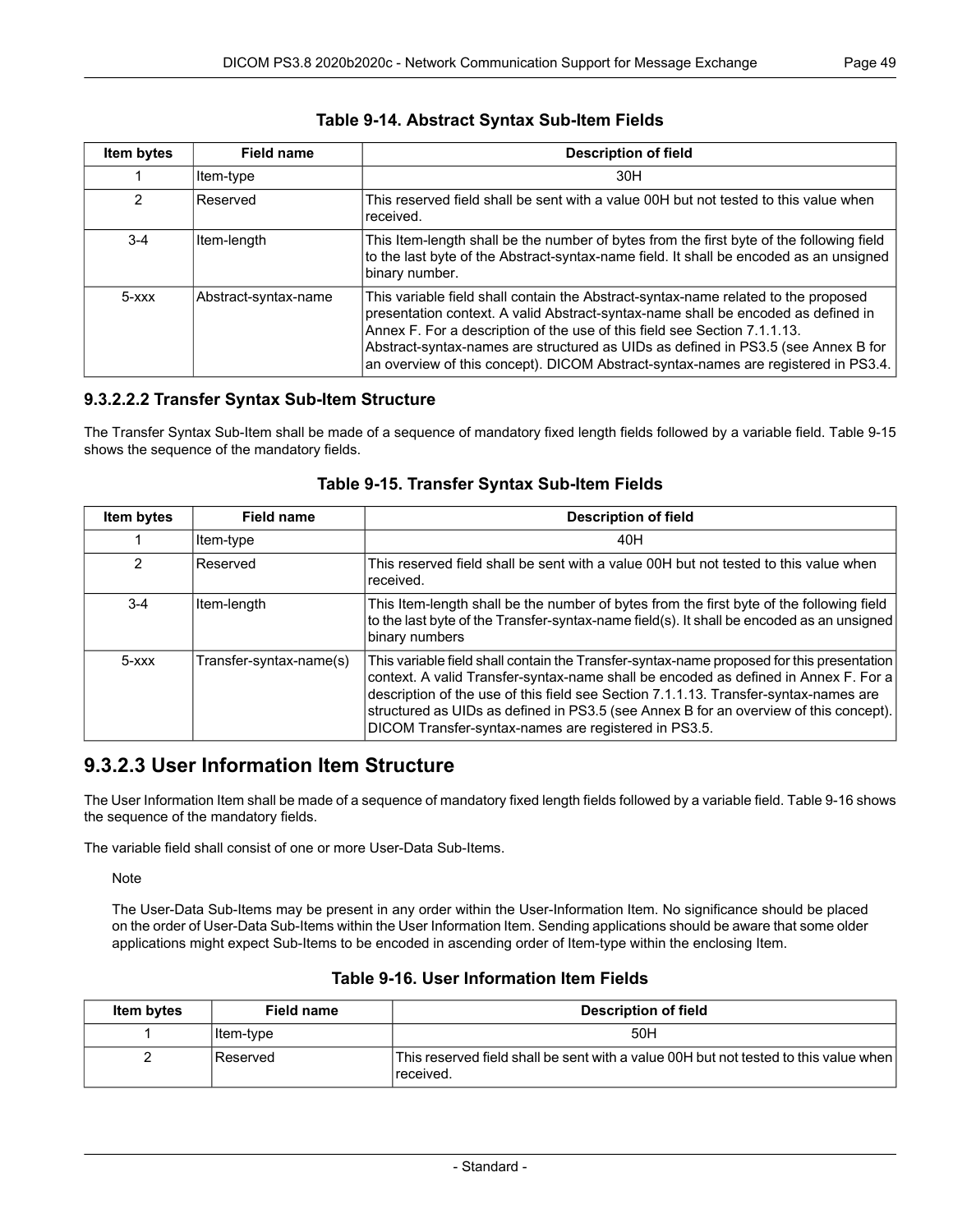| Item bytes      | Field name  | <b>Description of field</b>                                                                                                                                                                  |
|-----------------|-------------|----------------------------------------------------------------------------------------------------------------------------------------------------------------------------------------------|
| $3 - 4$         | Item-length | This Item-length shall be the number of bytes from the first byte of the following<br>field to the last byte of the User-data field(s). It shall be encoded as an unsigned<br>binary number. |
| $5 - x$ $x$ $x$ | User-data   | This variable field shall contain User-data sub-items as defined by the DICOM<br>Application Entity. The structure and content of these sub-items is defined in Annex<br>D.                  |

## **9.3.3 A-ASSOCIATE-AC PDU Structure**

An A-ASSOCIATE-AC PDU shall be made of a sequence of mandatory fields followed by a variable length field. [Table](#page-49-0) 9-17 shows the sequence of the mandatory fields.

<span id="page-49-0"></span>The variable field consist of one Application Context Item, one or more Presentation Context Items, and one User Information Item. Sub-Items shall exist for the Presentation Context and User Information Items.

| <b>PDU bytes</b> | <b>Field name</b> | <b>Description of field</b>                                                                                                                                                                                                                                                                                       |
|------------------|-------------------|-------------------------------------------------------------------------------------------------------------------------------------------------------------------------------------------------------------------------------------------------------------------------------------------------------------------|
|                  | PDU-type          | 02H                                                                                                                                                                                                                                                                                                               |
| $\mathcal{P}$    | Reserved          | This reserved field shall be sent with a value 00H but not tested to this value when<br>received.                                                                                                                                                                                                                 |
| $3-6$            | PDU-length        | This PDU-length shall be the number of bytes from the first byte of the following field to<br>the last byte of the variable field. It shall be encoded as an unsigned binary number.                                                                                                                              |
| $7-8$            | Protocol-version  | This two byte field shall use one bit to identify each version of the DICOM UL protocol<br>supported by the calling end-system. This is Version 1 and shall be identified with bit 0<br>set. A receiver of this PDU implementing only this version of the DICOM UL protocol<br>shall only test that bit 0 is set. |
| $9 - 10$         | Reserved          | This reserved field shall be sent with a value 0000H but not tested to this value when<br>received.                                                                                                                                                                                                               |
| $11 - 26$        | Reserved          | This reserved field shall be sent with a value identical to the value received in the same<br>field of the A-ASSOCIATE-RQ PDU, but its value shall not be tested when received.                                                                                                                                   |
| $27-42$          | Reserved          | This reserved field shall be sent with a value identical to the value received in the same<br>field of the A-ASSOCIATE-RQ PDU, but its value shall not be tested when received.                                                                                                                                   |
| 43-74            | Reserved          | This reserved field shall be sent with a value identical to the value received in the same<br>field of the A-ASSOCIATE-RQ PDU, but its value shall not be tested when received.                                                                                                                                   |
| $75  xxx$        | Variable items    | This variable field shall contain the following items: one Application Context Item, one<br>or more Presentation Context Item(s) and one User Information Item. For a complete<br>description of these items see Section 7.1.1.2, Section 7.1.1.14, and Section 7.1.1.6.                                          |

### **Table 9-17. ASSOCIATE-AC PDU Fields**

## **9.3.3.1 Application Context Item Structure**

An Application Context Item shall be made of a sequence of mandatory fields followed by a variable length field. [Table](#page-47-0) 9-12 shows the sequence of mandatory fields.

## **9.3.3.2 Presentation Context Item Structure**

The Presentation Context Item shall be made of a sequence of mandatory fixed length fields followed by a variable field. [Table](#page-50-0) 9-18 shows the sequence of the mandatory fields.

The variable field shall consist of one Transfer Syntax Sub-Item.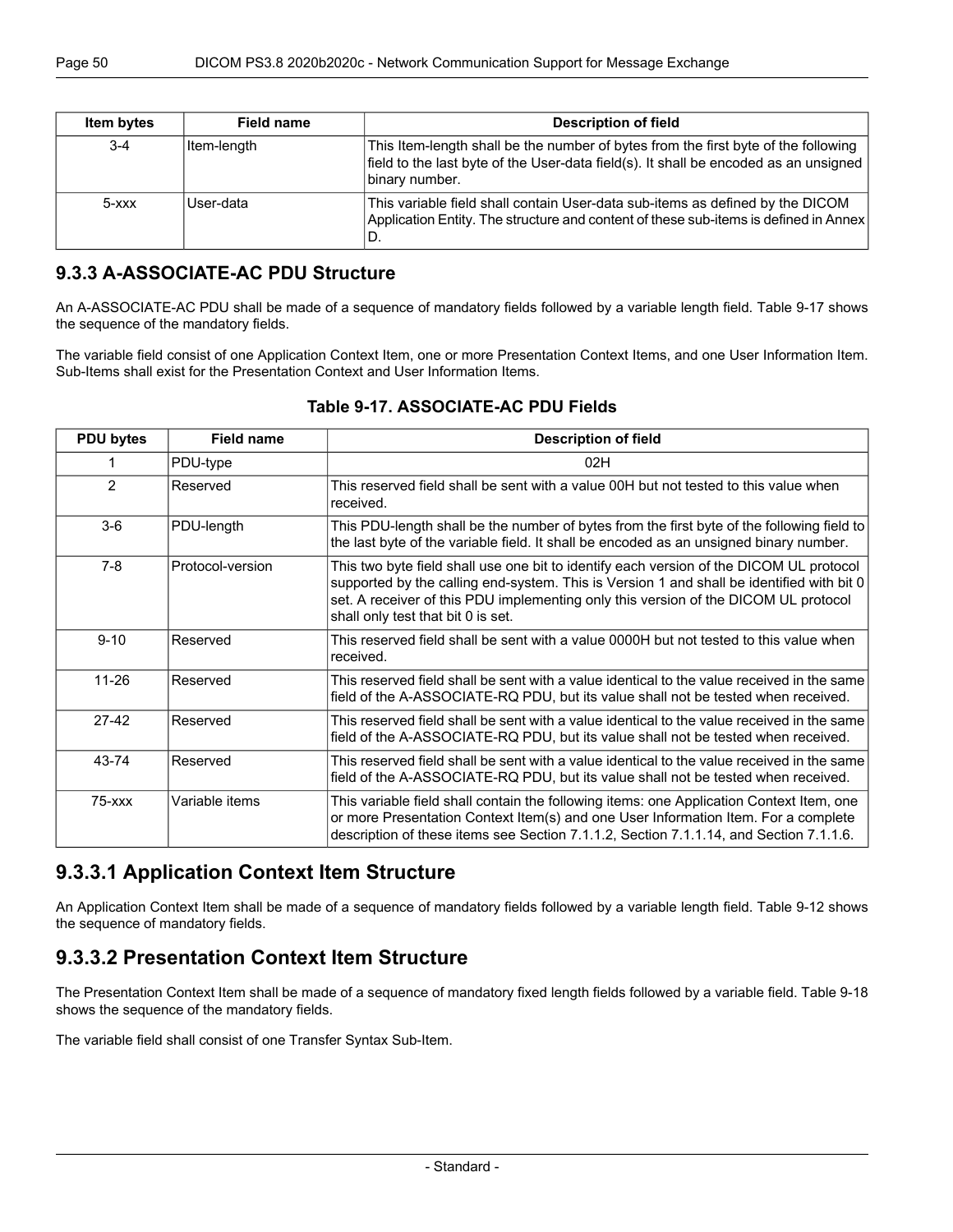<span id="page-50-0"></span>

| Item bytes     | <b>Field name</b>        | <b>Description of field</b>                                                                                                                                                                                                                                                                                                                       |
|----------------|--------------------------|---------------------------------------------------------------------------------------------------------------------------------------------------------------------------------------------------------------------------------------------------------------------------------------------------------------------------------------------------|
| 1              | Item-type                | 21H                                                                                                                                                                                                                                                                                                                                               |
| 2              | Reserved                 | This reserved field shall be sent with a value 00H but not tested to this value when<br>received.                                                                                                                                                                                                                                                 |
| $3 - 4$        | Item-length              | This Item-length shall be the number of bytes from the first byte of the following field to<br>the last byte of the Transfer Syntax Sub-Item. It shall be encoded as an unsigned binary<br>number.                                                                                                                                                |
| 5              | Presentation-context-ID  | Presentation-context-ID values shall be odd integers between 1 and 255, encoded as<br>an unsigned binary number. For a complete description of the use of this field see<br>Section 7.1.1.13.                                                                                                                                                     |
| 6              | Reserved                 | This reserved field shall be sent with a value 00H but not tested to this value when<br>received.                                                                                                                                                                                                                                                 |
| $\overline{7}$ | Result/Reason            | This Result/Reason field shall contain an integer value encoded as an unsigned binary<br>number. One of the following values shall be used:<br>$0$ - acceptance<br>1 - user-rejection<br>2 - no-reason (provider rejection)<br>3 - abstract-syntax-not-supported (provider rejection)<br>4 - transfer-syntaxes-not-supported (provider rejection) |
| 8              | Reserved                 | This reserved field shall be sent with a value 00H but not tested to this value when<br>received.                                                                                                                                                                                                                                                 |
| $9 - x x x$    | Transfer syntax sub-item | This variable field shall contain one Transfer Syntax Sub-Item. When the Result/Reason<br>field has a value other than acceptance (0), this field shall not be significant and its value<br>shall not be tested when received. For a complete description of the use and encoding<br>of this item see Section 9.3.3.2.1.                          |

### **Table 9-18. Presentation Context Item Fields**

## <span id="page-50-2"></span><span id="page-50-1"></span>**9.3.3.2.1 Transfer Syntax Sub-Item Structure**

The Transfer Syntax Sub-Item shall be made of a sequence of mandatory fixed length fields followed by a variable field. [Table](#page-50-2) 9-19 shows the sequence of the mandatory fields.

| Item bytes | Field name           | <b>Description of field</b>                                                                                                                                                                                                                                                                                                                                                                                                  |
|------------|----------------------|------------------------------------------------------------------------------------------------------------------------------------------------------------------------------------------------------------------------------------------------------------------------------------------------------------------------------------------------------------------------------------------------------------------------------|
|            | Item-type            | 40H                                                                                                                                                                                                                                                                                                                                                                                                                          |
| 2          | Reserved             | This reserved field shall be sent with a value 00H but not tested to this value when<br>received.                                                                                                                                                                                                                                                                                                                            |
| $3-4$      | Item-length          | This Item-length shall be the number of bytes from the first byte of the following field<br>to the last byte of the Transfer-syntax-name field. It shall be encoded as an unsigned<br>binary number.                                                                                                                                                                                                                         |
| $5 - xxx$  | Transfer-syntax-name | This variable field shall contain the Transfer-syntax-name proposed for this presentation<br>context. A valid Transfer-syntax-name shall be encoded as defined in Annex F. For a<br>description of the use of this field see Section 7.1.1.14. Transfer-syntax-names are<br> structured as UIDs as defined in PS3.5 (see Annex B for an overview of this concept).  <br>DICOM Transfer-syntax-names are registered in PS3.5. |

| Table 9-19. Transfer Syntax Sub-Item Fields |  |  |
|---------------------------------------------|--|--|
|                                             |  |  |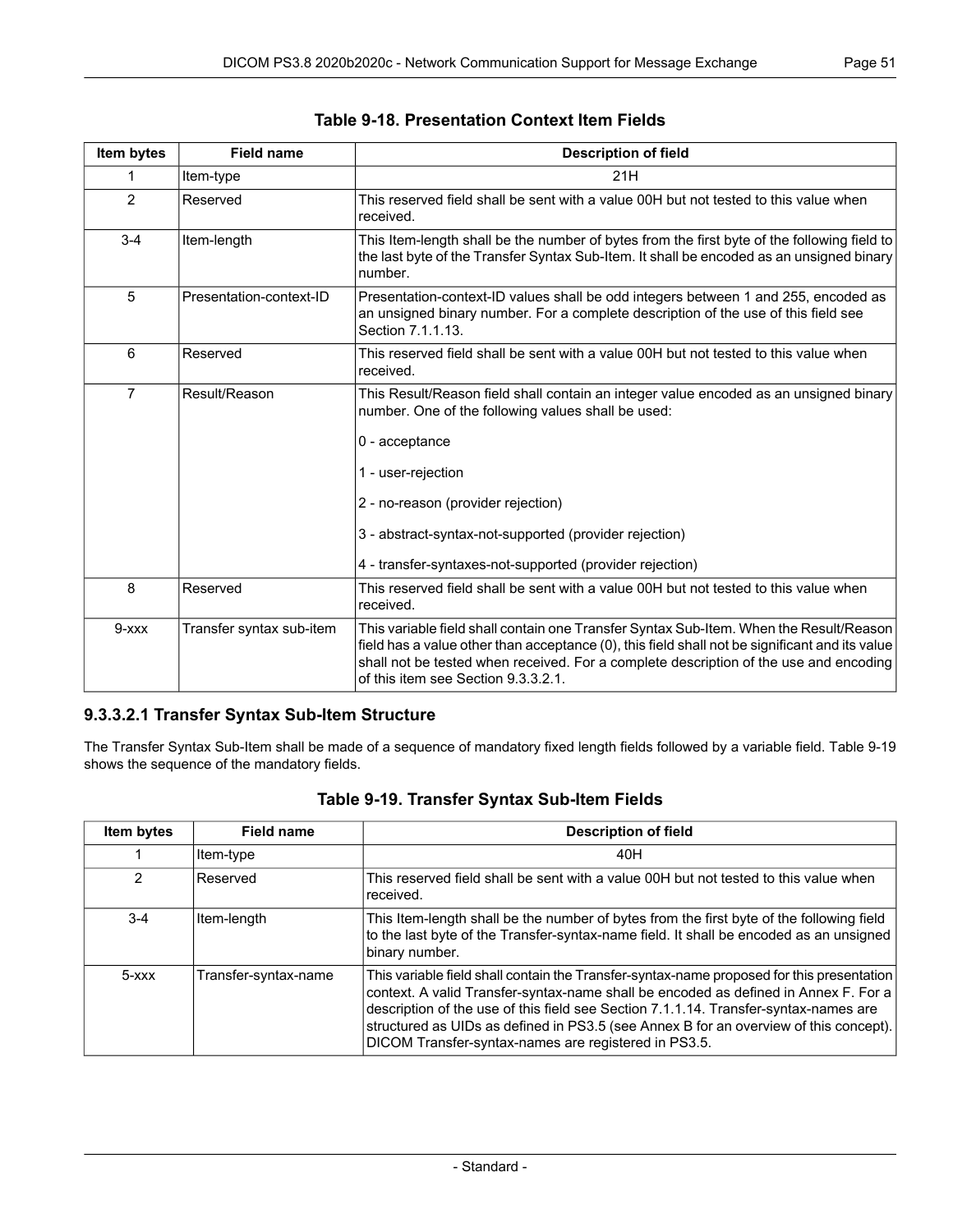## **9.3.3.3 User Information Item Structure**

The User Information Item shall be made of a sequence of mandatory length fields followed by a variable field. [Table](#page-51-0) 9-20 shows the sequence of the mandatory fields.

The variable field shall consist of one or more User-Data Sub-Items.

**Note** 

<span id="page-51-0"></span>The User-Data Sub-Items may be present in any order within the User-Information Item. No significance should be placed on the order of User-Data Sub-Items within the User Information Item. Sending applications should be aware that some older applications might expect Sub-Items to be encoded in ascending order of Item-type within the enclosing Item.

#### **Table 9-20. User Information Item Fields**

| Item bytes      | <b>Field name</b> | <b>Description of field</b>                                                                                                                                                                              |
|-----------------|-------------------|----------------------------------------------------------------------------------------------------------------------------------------------------------------------------------------------------------|
|                 | Item-type         | 50H                                                                                                                                                                                                      |
| 2               | Reserved          | This reserved field shall be sent with a value 00H but not tested to this value when<br>received.                                                                                                        |
| $3 - 4$         | Item-length       | This Item-length shall be the number of bytes from the first byte of the following<br>field to the last byte of the User-data-information field(s). It shall be encoded as<br>an unsigned binary number. |
| $5 - x$ $x$ $x$ | User-data         | This variable field shall contain User-data sub-items as defined by the DICOM<br>Application Entity. The structure and content of these sub-items is defined in Annex<br>ID.                             |

## **9.3.4 A-ASSOCIATE-RJ PDU Structure**

<span id="page-51-1"></span>An A-ASSOCIATE-RJ PDU shall be made of a sequence of mandatory fields. [Table](#page-51-1) 9-21 shows the sequence of the mandatory fields.

| <b>PDU bytes</b> | <b>Field name</b> | <b>Description of field</b>                                                                                                                                                                                                                                                                 |
|------------------|-------------------|---------------------------------------------------------------------------------------------------------------------------------------------------------------------------------------------------------------------------------------------------------------------------------------------|
|                  | PDU-type          | 03H                                                                                                                                                                                                                                                                                         |
| 2                | Reserved          | This reserved field shall be sent with a value 00H but not tested to this value when received.                                                                                                                                                                                              |
| $3-6$            | PDU-length        | This PDU-length shall be the number of bytes from the first byte of the following field to the last<br>byte of the Reason/Diag. field. In the case of this PDU, it shall have the fixed value of 00000004H<br>encoded as an unsigned binary number.                                         |
| $\overline{7}$   | Reserved          | This reserved field shall be sent with a value 00H but not tested to this value when received.                                                                                                                                                                                              |
| 8                | Result            | This Result field shall contain an integer value encoded as an unsigned binary number. One of<br>the following values shall be used:<br>1 - rejected-permanent<br>2 - rejected-transient                                                                                                    |
| 9                | Source            | This Source field shall contain an integer value encoded as an unsigned binary number. One of<br>the following values shall be used:<br>1 - DICOM UL service-user<br>2 - DICOM UL service-provider (ACSE related function)<br>3 - DICOM UL service-provider (Presentation related function) |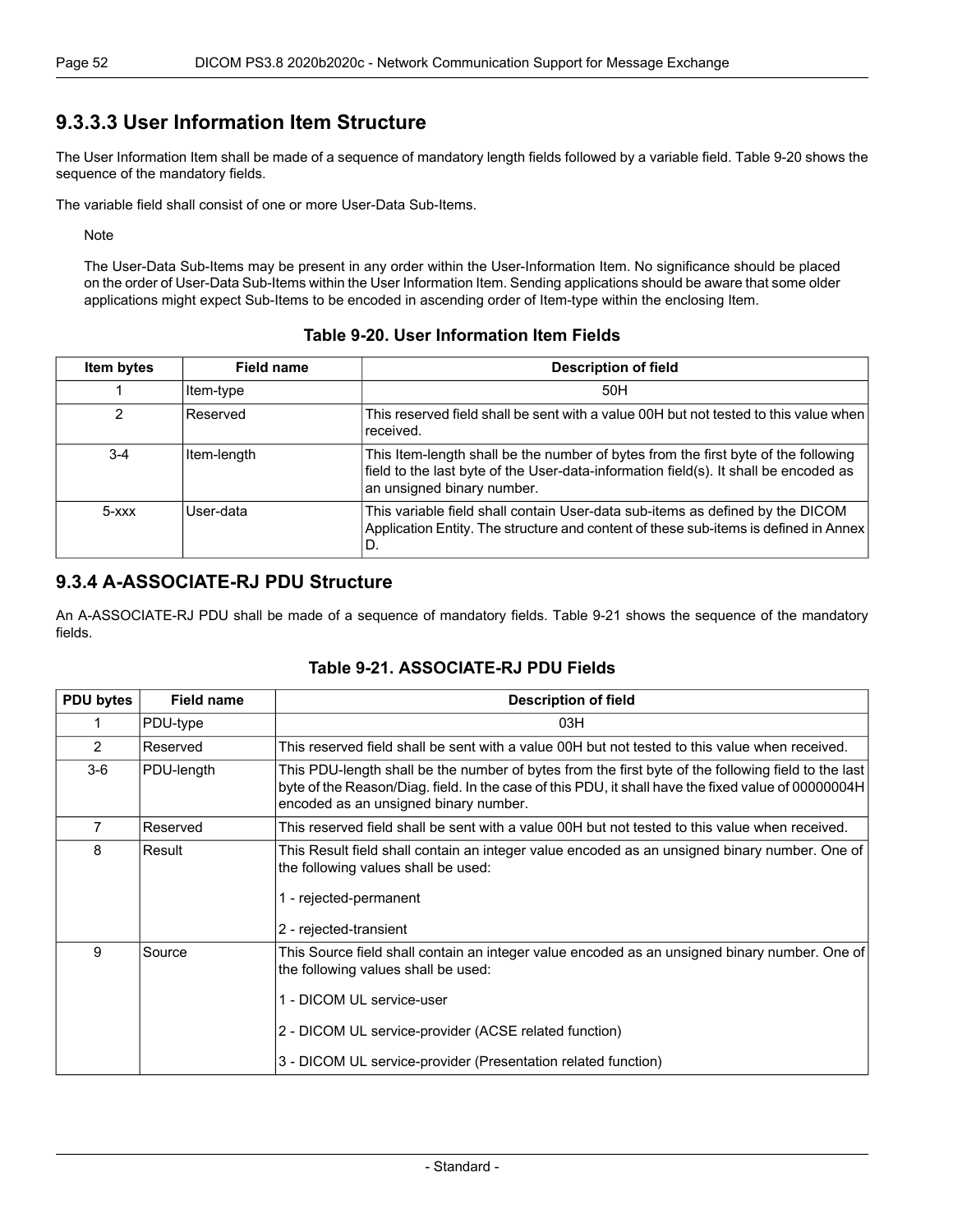| <b>PDU bytes</b> | <b>Field name</b> | <b>Description of field</b>                                                                                                                                                           |
|------------------|-------------------|---------------------------------------------------------------------------------------------------------------------------------------------------------------------------------------|
| 10               | Reason/Diag.      | This field shall contain an integer value encoded as an unsigned binary number. If the Source<br>field has the value (1) "DICOM UL service-user", it shall take one of the following: |
|                  |                   | 1 - no-reason-given                                                                                                                                                                   |
|                  |                   | 2 - application-context-name-not-supported                                                                                                                                            |
|                  |                   | 3 - calling-AE-title-not-recognized                                                                                                                                                   |
|                  |                   | 4-6 - reserved                                                                                                                                                                        |
|                  |                   | 7 - called-AE-title-not-recognized                                                                                                                                                    |
|                  |                   | 8-10 - reserved                                                                                                                                                                       |
|                  |                   | If the Source field has the value (2) "DICOM UL service provided (ACSE related function)", it<br>shall take one of the following:                                                     |
|                  |                   | 1 - no-reason-given                                                                                                                                                                   |
|                  |                   | 2 - protocol-version-not-supported                                                                                                                                                    |
|                  |                   | If the Source field has the value (3) "DICOM UL service provided (Presentation related function)",<br>it shall take one of the following:                                             |
|                  |                   | $0$ - reserved                                                                                                                                                                        |
|                  |                   | 1 - temporary-congestio                                                                                                                                                               |
|                  |                   | 2 - local-limit-exceeded                                                                                                                                                              |
|                  |                   | 3-7 - reserved                                                                                                                                                                        |
|                  |                   | <b>Note</b>                                                                                                                                                                           |
|                  |                   | The reserved fields are used to preserve symmetry with OSI ACSE/Presentation Services<br>and Protocols.                                                                               |

## **9.3.5 P-DATA-TF PDU Structure**

<span id="page-52-0"></span>A P-DATA-TF PDU shall be made of a sequence of mandatory fixed length fields followed by a variable length field. [Table](#page-52-0) 9-22 shows the sequence of the mandatory fields.

The variable data field shall contain one or more Presentation-Data-Value Items.

#### **Table 9-22. P-DATA-TF PDU Fields**

| <b>PDU bytes</b> | <b>Field name</b> | <b>Description of field</b>                                                                                                                                                                     |
|------------------|-------------------|-------------------------------------------------------------------------------------------------------------------------------------------------------------------------------------------------|
|                  | PDU-type          | 04H                                                                                                                                                                                             |
|                  | Reserved          | This reserved field shall be sent with a value 00H but not tested to this value<br>when received.                                                                                               |
| $3-6$            | PDU-length        | This PDU-length shall be the number of bytes from the first byte of the following<br>field to the last byte of the variable field. It shall be encoded as an unsigned<br>binary number.         |
| 7-xxx            |                   | Presentation-data-value Item(s) This variable data field shall contain one or more Presentation-data-value<br>Items(s). For a complete description of the use of this field see Section 9.3.5.1 |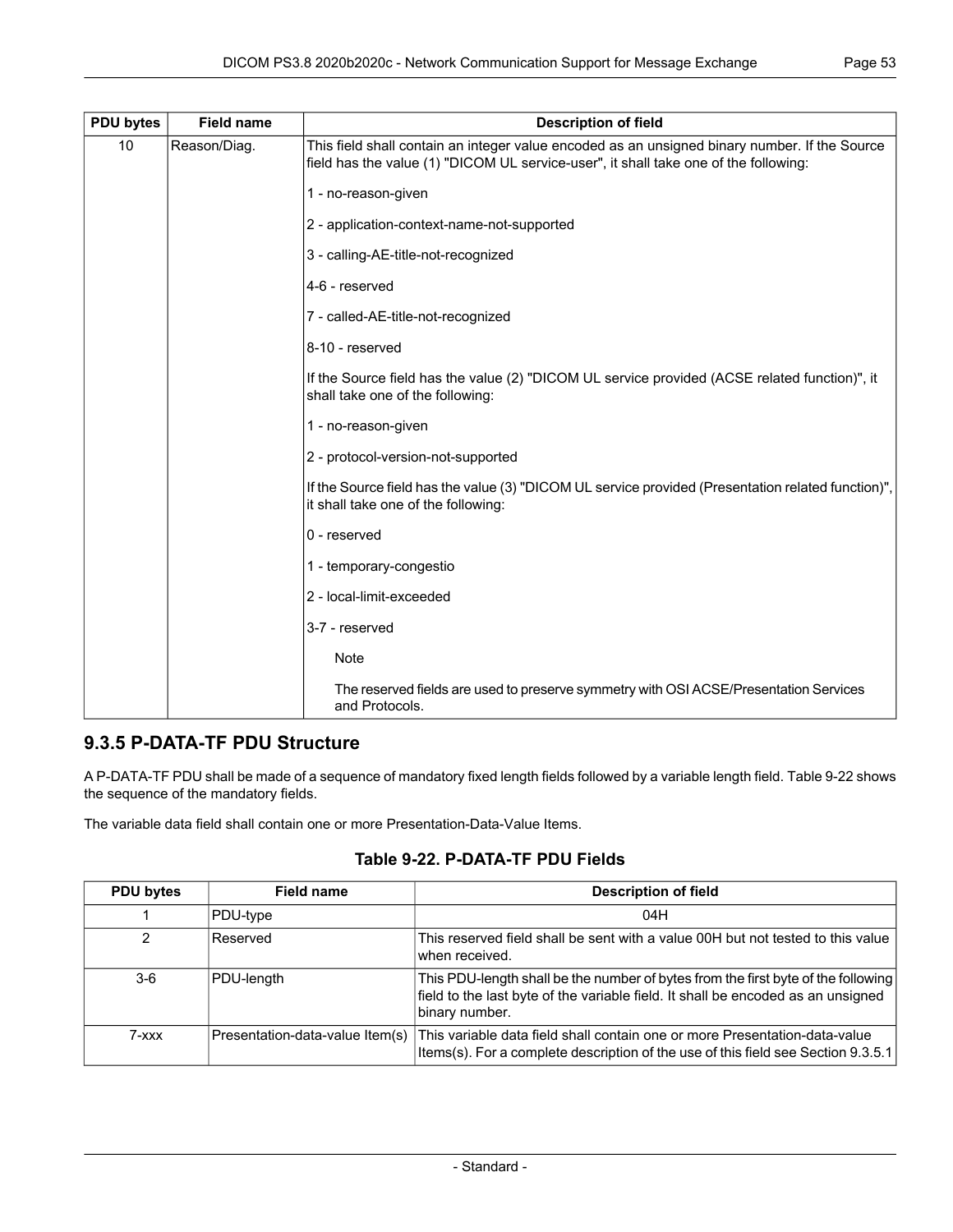## <span id="page-53-0"></span>**9.3.5.1 Presentation Data Value Item Structure**

The Presentation Data Value Item shall be made of a sequence of mandatory fixed length fields followed by one variable length field. [Table](#page-53-1) 9-23 shows the sequence of the fields.

<span id="page-53-1"></span>The variable field shall consist of one Presentation-Data-Value.

| Table 9-23. Presentation-Data-Value Item Fields |  |
|-------------------------------------------------|--|
|-------------------------------------------------|--|

| Item bytes | Field name              | <b>Description of field</b>                                                                                                                                                                                |
|------------|-------------------------|------------------------------------------------------------------------------------------------------------------------------------------------------------------------------------------------------------|
| $1 - 4$    | Item-length             | This Item-length shall be the number of bytes from the first byte of the following field<br>to the last byte of the Presentation-data-value field. It shall be encoded as an<br>unsigned binary number.    |
| 5          | Presentation-context-ID | Presentation-context-ID values shall be odd integers between 1 and 255, encoded<br>as an unsigned binary number. For a complete description of the use of this field<br>see Section 7.1.1.13.              |
| $6 - xxx$  | Presentation-data-value | This Presentation-data-value field shall contain DICOM message information<br>(command and/or Data Set) with a message control header. For a complete<br>description of the use of this field see Annex E. |

## <span id="page-53-2"></span>**9.3.6 A-RELEASE-RQ PDU Structure**

An A-RELEASE-RQ PDU shall be made of a sequence of mandatory fields. [Table](#page-53-2) 9-24 shows the sequence of the fields.

| <b>PDU bytes</b> | Field name | <b>Description of field</b>                                                                                                                                                                                                                     |
|------------------|------------|-------------------------------------------------------------------------------------------------------------------------------------------------------------------------------------------------------------------------------------------------|
|                  | PDU-type   | 05H                                                                                                                                                                                                                                             |
| 2                | Reserved   | This reserved field shall be sent with a value 00H but not tested to this value when<br>received.                                                                                                                                               |
| 3-6              | PDU-length | This PDU-length shall be the number of bytes from the first byte of the following<br>field to the last byte of the Reserved field. In the case of this PDU, it shall have<br>the fixed value of 00000004H encoded as an unsigned binary number. |
| $7 - 10$         | Reserved   | This reserved field shall be sent with a value 00000000H but not tested to this<br>value when received.                                                                                                                                         |

#### **Table 9-24. A-RELEASE-RQ PDU Fields**

## <span id="page-53-3"></span>**9.3.7 A-RELEASE-RP PDU Structure**

An A-RELEASE-RP PDU shall be made of a sequence of mandatory fields. [Table](#page-53-3) 9-25 shows the sequence of the fields.

#### **Table 9-25. A-RELEASE-RP PDU Fields**

| <b>PDU bytes</b> | Field name | Description of field                                                                                                                                                                                                                            |
|------------------|------------|-------------------------------------------------------------------------------------------------------------------------------------------------------------------------------------------------------------------------------------------------|
|                  | PDU-type   | 06H                                                                                                                                                                                                                                             |
| 2                | Reserved   | This reserved field shall be sent with a value 00H but not tested to this value when<br>received.                                                                                                                                               |
| 3-6              | PDU-length | This PDU-length shall be the number of bytes from the first byte of the following<br>field to the last byte of the Reserved field. In the case of this PDU, it shall have<br>the fixed value of 00000004H encoded as an unsigned binary number. |
| $7-10$           | Reserved   | This reserved field shall be sent with a value 00000000H but not tested to this<br>value when received.                                                                                                                                         |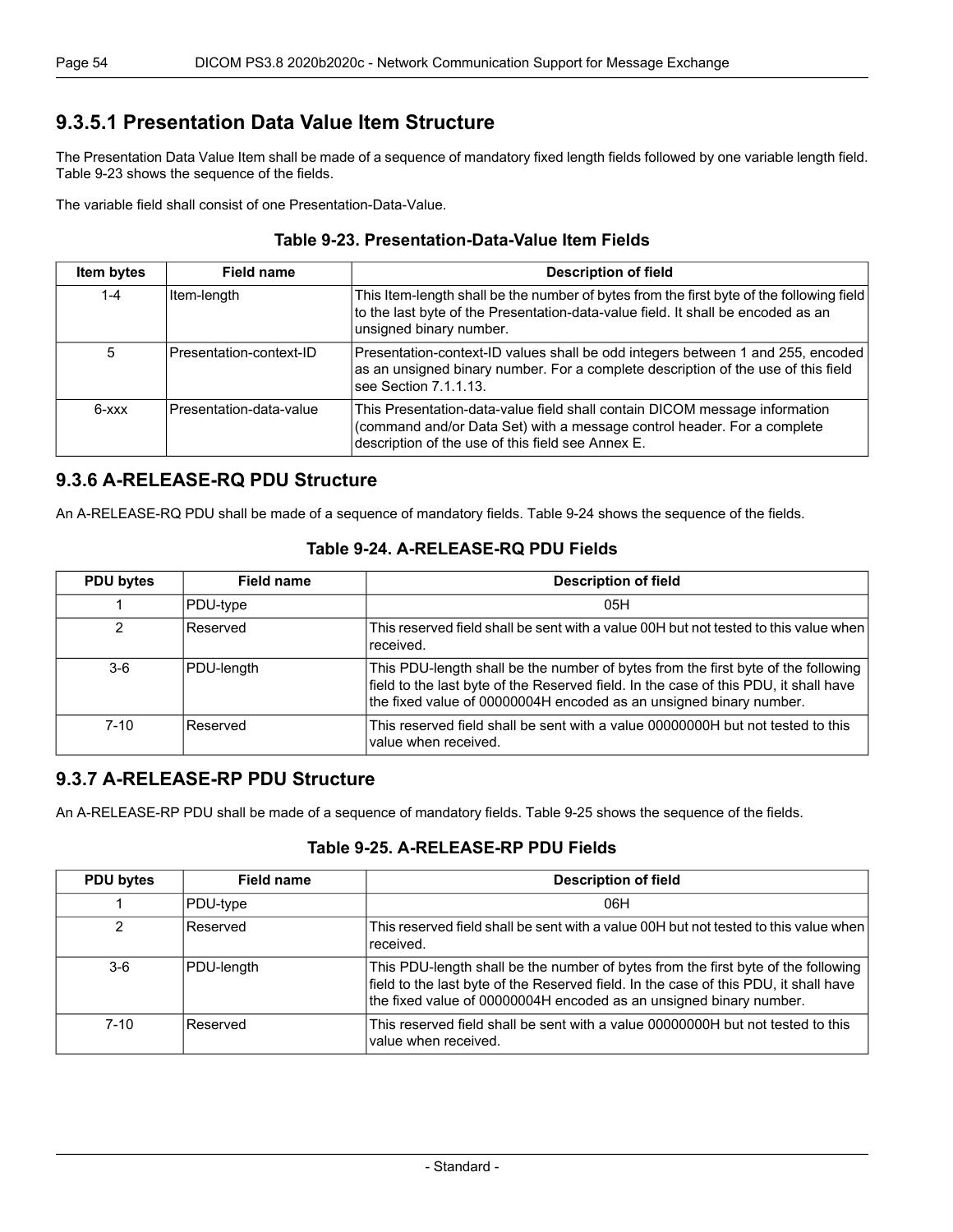## **9.3.8 A-ABORT PDU Structure**

An A-ABORT PDU shall be made of a sequence of mandatory fields. [Table](#page-54-0) 9-26 shows the sequence of the fields.

<span id="page-54-0"></span>The A-ABORT PDU shall support both the A-ABORT Service (user initiated) and the A-P-ABORT Service (provider initiated).

| <b>PDU bytes</b> | <b>Field name</b> | <b>Description of field</b>                                                                                                                                                                                                                     |
|------------------|-------------------|-------------------------------------------------------------------------------------------------------------------------------------------------------------------------------------------------------------------------------------------------|
| 1                | PDU-type          | 07H                                                                                                                                                                                                                                             |
| $\overline{2}$   | Reserved          | This reserved field shall be sent with a value 00H but not tested to this value when received.                                                                                                                                                  |
| $3-6$            | PDU-length        | This PDU-length shall be the number of bytes from the first byte of the following field to the<br>last byte of the Reserved field. In the case of this PDU, it shall have the fixed value of<br>00000004H encoded as an unsigned binary number. |
| $\overline{7}$   | Reserved          | This reserved field shall be sent with a value 00H but not tested to this value when received.                                                                                                                                                  |
| 8                | Reserved          | This reserved field shall be sent with a value 00H but not tested to this value when received.                                                                                                                                                  |
| 9                | Source            | This Source field shall contain an integer value encoded as an unsigned binary number. One<br>of the following values shall be used:                                                                                                            |
|                  |                   | 0 - DICOM UL service-user (initiated abort)                                                                                                                                                                                                     |
|                  |                   | 1 - reserved                                                                                                                                                                                                                                    |
|                  |                   | 2 - DICOM UL service-provider (initiated abort)                                                                                                                                                                                                 |
| 10               | Reason/Diag.,     | This field shall contain an integer value encoded as an unsigned binary number. If the Source<br>field has the value (2) "DICOM UL service-provider", it shall take one of the following:                                                       |
|                  |                   | 0 - reason-not-specified1 - unrecognized-PDU                                                                                                                                                                                                    |
|                  |                   | 2 - unexpected-PDU                                                                                                                                                                                                                              |
|                  |                   | 3 - reserved                                                                                                                                                                                                                                    |
|                  |                   | 4 - unrecognized-PDU parameter                                                                                                                                                                                                                  |
|                  |                   | 5 - unexpected-PDU parameter                                                                                                                                                                                                                    |
|                  |                   | 6 - invalid-PDU-parameter value                                                                                                                                                                                                                 |
|                  |                   | If the Source field has the value (0) "DICOM UL service-user", this reason field shall not be<br>significant. It shall be sent with a value 00H but not tested to this value when received.                                                     |
|                  |                   | <b>Note</b>                                                                                                                                                                                                                                     |
|                  |                   | The reserved fields are used to preserve symmetry with OSI ACSE/Presentation<br>Services and Protocol.                                                                                                                                          |

### **Table 9-26. A-ABORT PDU Fields**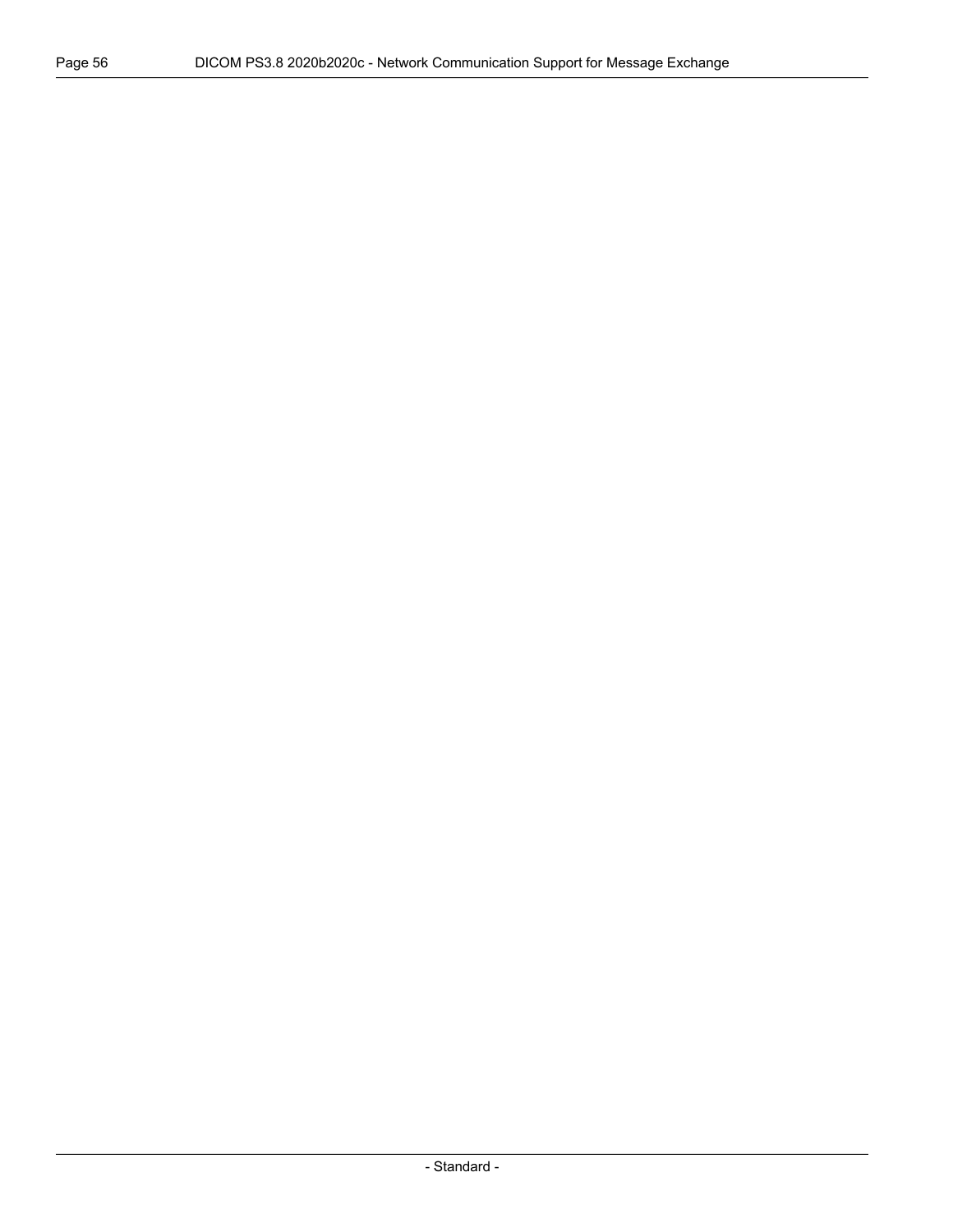# **10 Conformance**

## **10.1 Conformance Requirements**

## <span id="page-56-0"></span>**10.1.1 Retired**

## **10.1.2 TCP/IP Network Communication Support**

An implementation claiming conformance to *DICOM TCP/IP Network Communication Support*shall:

- a. Meet the DICOM Upper Layers Protocol requirements as defined in Section 9.
- b. Use registered Application Context Names, Abstract Syntax Names and Transfer Syntax Names as defined for OSI Object Identifiers (ISO 8824 and ISO 9834-1).

Note

[Annex](#page-68-0) F defines the DICOM Upper Layer Protocol encoding for the Application Context Names, Abstract Syntax Names, and Transfer Syntax Names. ISO 8825 defined encoding is not used.

c. Use one of the published and approved RFCs defining the operation of TCP/IP over specific physical networks.

# **10.2 Conformance Statement**

An implementation claiming conformance to DICOM for communication support in a networked environment shall state DICOM V3.0 TCP/IP Network Communication Support with the list of physical networks and corresponding relevant implementation information. This implies that the conformance requirements defined in [Section](#page-56-0) 10.1.2 are met.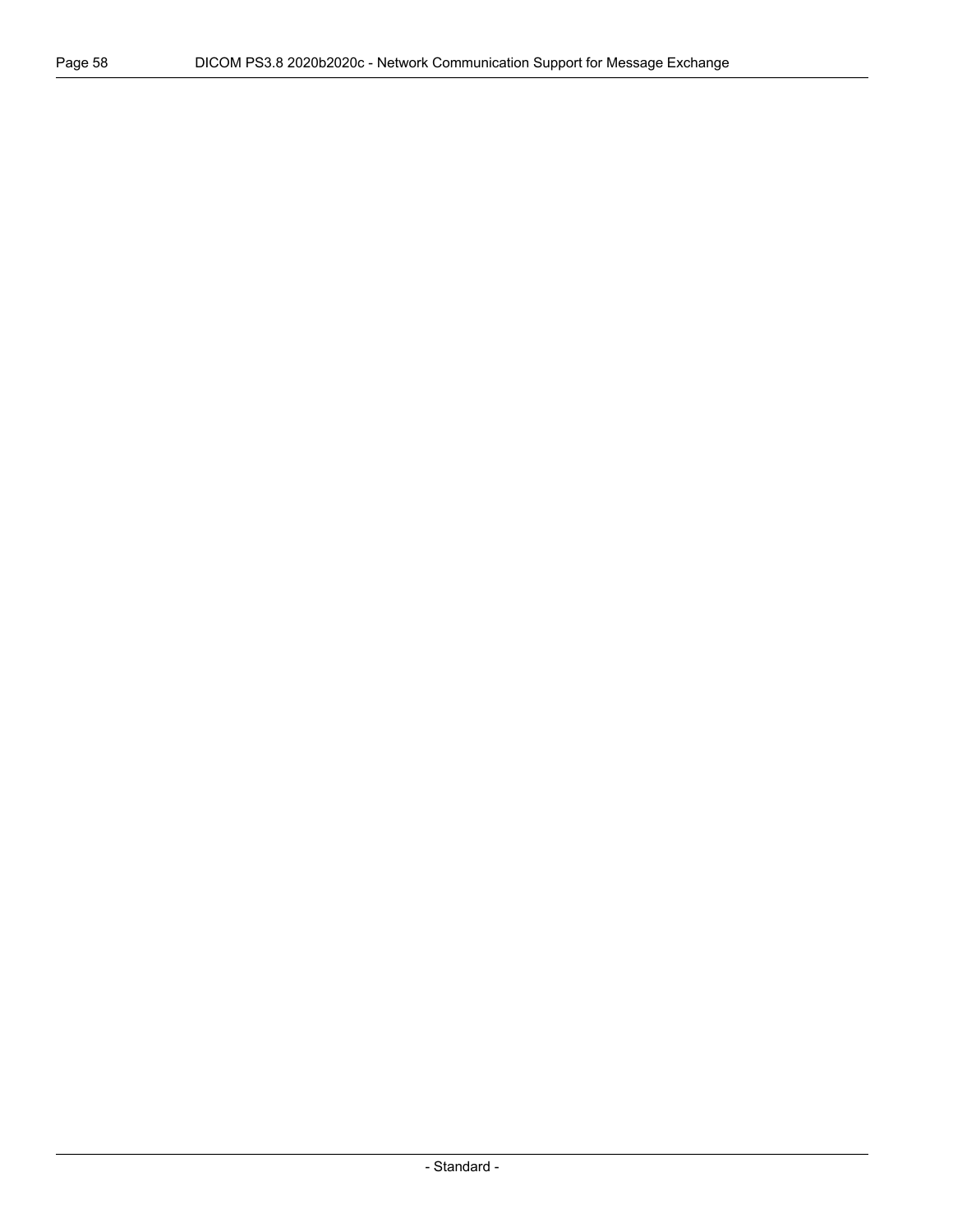# <span id="page-58-0"></span>**A Application Context Names (Informative)**

# **A.1 Application Context Definition**

An application context explicitly defines the set of application service elements, related options and any other information necessary for the interworking of Application Entities on an association. The usage of the application context is defined in [PS3.7](part07.pdf#PS3.7).

Two Application Entities when establishing an association agree on an application context. The requestor of an association proposes an Application Context Name and the acceptor returns either the same or a different Application Context Name. The returned name specifies the application context to be used for this association. The offer of an alternate application context by the acceptor provides a mechanism for limited negotiation. If the requestor cannot operate in the acceptor's application context, it will issue an A-Abort request primitive. Such a negotiation will facilitate the introduction of future versions of the DICOM Application Entity.

# **A.2 DICOM Application Context Name Encoding and Registration**

The Application Context Name structure is based on the OSI Object Identification (numeric form) as defined by ISO 8824. Application Context Names are registered values as defined by ISO 9834-1 to ensure global uniqueness. They are encoded as defined in [Annex](#page-68-0) [F](#page-68-0) when the TCP/IP network communication support is used as defined in Section 9.

## **A.2.1 DICOM Registered Application Context Names**

The organization responsible for the definition and registration of DICOM Application Context Names is NEMA. NEMA guarantees uniqueness for all DICOM Application Context Names. A choice of DICOM registered Application Context Names related to the DICOM Application Entities, as well as the associated negotiation rules, are defined in [PS3.7.](part07.pdf#PS3.7)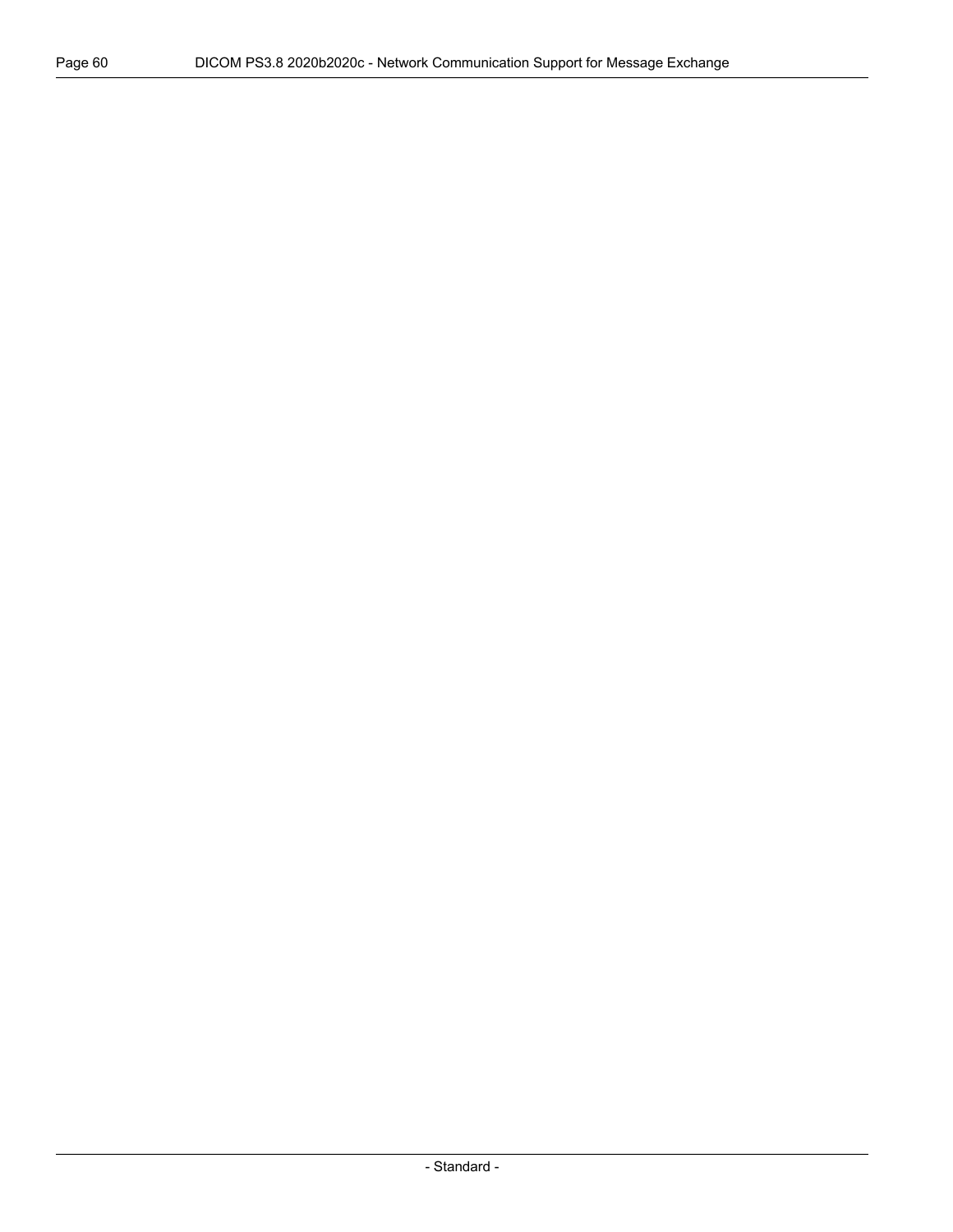# <span id="page-60-0"></span>**B Abstract and Transfer Syntaxes (Informative)**

# **B.1 Abstract Syntax Definition**

An Abstract Syntax is the specification of Application Layer data elements with associated semantics or Application Layer protocol control information by using notation rules that are independent of the encoding technique used to represent them.

#### **Note**

In particular, it allows the communicating Application Entities to negotiate an agreed set of DICOM Data Elements (e.g., from a specific version of the Data Dictionary) and/or Information Object Class definitions.

## **B.2 Transfer Syntax Definition**

A Transfer Syntax is a set of encoding rules able to unambiguously represent the data elements defined by one or more Abstract Syntaxes. In particular, negotiation of Transfer Syntaxes allows the communicating Application Entities to agree on the encoding techniques they are able to support (e.g., byte ordering, compression, etc.).

## **B.3 DICOM Abstract and Transfer Syntax Names Encoding and Registration**

The Abstract and Transfer Syntax Name structure is based on the OSI Object Identification (numeric form) as defined by ISO 8824. Abstract and Transfer Syntax Names are registered values as defined by ISO 9834-1 to ensure global uniqueness. Abstract and Transfer Syntax Names are encoded as defined in ISO 8825 (Object Identifiers of numeric form) when the OSI network communication support is used as defined in Section 8. They are encoded as defined in [Annex](#page-68-0) F when the TCP/IP network communication support is used as defined in Section 9.

## **B.3.1 DICOM Registered Abstract and Transfer Syntax Names**

The organization responsible for the definition and registration of DICOM Abstract and Transfer Syntax Names is NEMA. NEMA guarantees uniqueness for all DICOM Abstract and Transfer Syntax Names. A choice of DICOM registered Abstract and Transfer Syntax Names related to a specific version of the DICOM Application Entities, as well as the associated negotiation rules, are defined in [PS3.4](part04.pdf#PS3.4) for Abstract Syntaxes and [PS3.5](part05.pdf#PS3.5) for Transfer Syntaxes.

## **B.3.2 Privately Defined Abstract and Transfer Syntax Names**

Privately defined Abstract and Transfer Syntax Names may also be used, however, they will not be registered by NEMA. Organizations that define private Abstract and Transfer Syntax Names are responsible to obtain their proper registration defined for OSI Object Identifiers. National Standards Organizations representing a number of countries (e.g., UK, France, Germany, Japan, USA, etc.) to the International Standards Organization act as a registration authority as defined by ISO 9834-1.

#### **Note**

For example, in the USA, ANSI assigns (for a fee) Organization Identifiers to any requesting organization. This identifier is made of a series of four numeric components; 1 (identifies ISO), 2 (identifies the ISO member bodies branch), 840 (identifies ANSI as the ISO member body representing the USA), and xxxxxx (identifies a specific organization and is issued by ANSI). Such an identifier may be used by the identified organization as a root to which it may add a suffix made of one or more numeric components. The identified organization accepts the responsibility to properly register these suffixes to ensure uniqueness.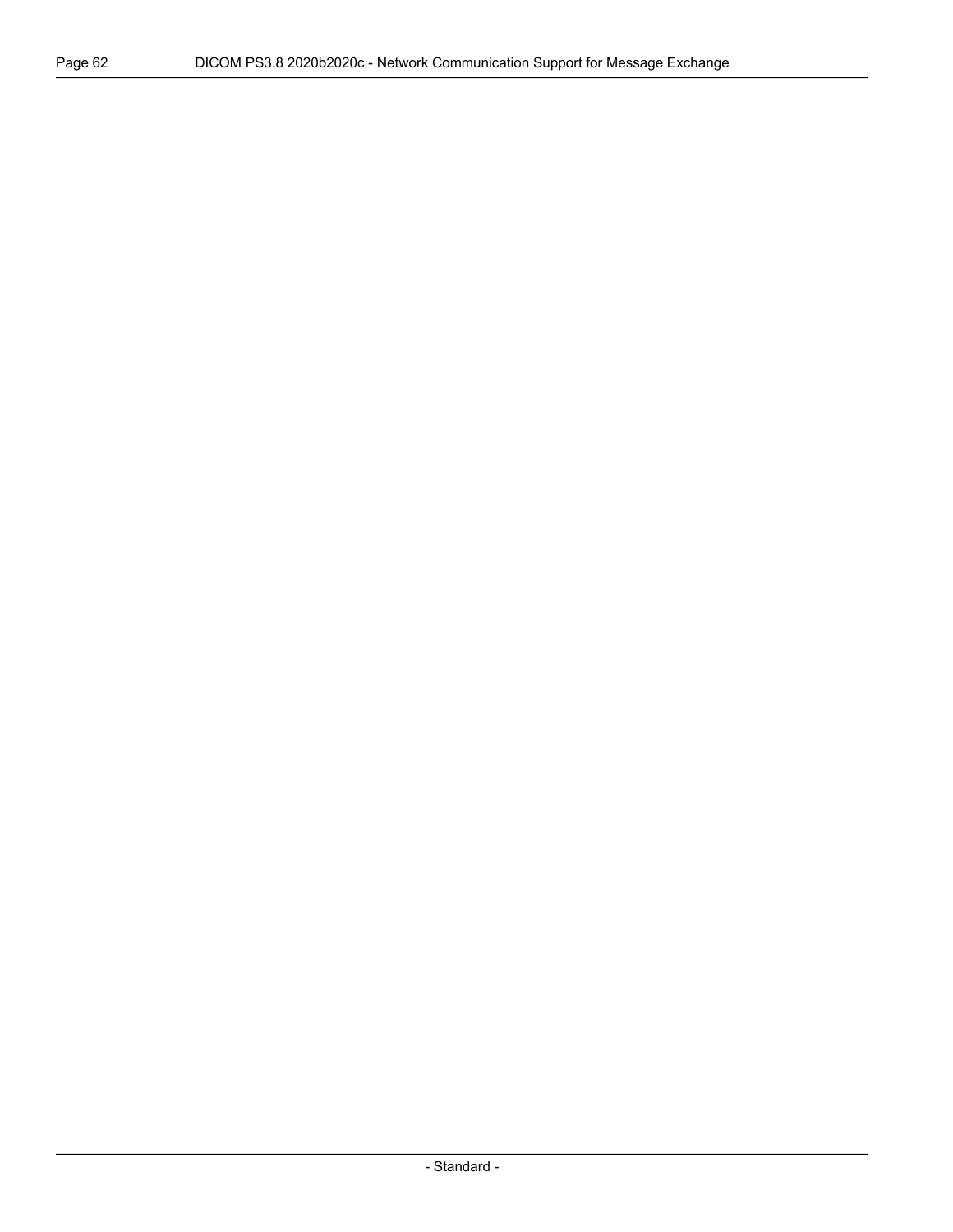# **C DICOM Addressing (Normative)**

## **C.1 DICOM Application Entity Titles**

A DICOM Application Entity Title uniquely identifies a service or application on a specific system in the network. Application Entity Titles are independent of network topology so a device may be physically moved while its corresponding Application Entity Title may remain the same. See [PS3.5](part05.pdf#PS3.5) for the encoding of DICOM Application Entity Titles.

Note

DICOM Application Entity Title was called Logical Address in the ACR-NEMA Standard.

DICOM Application Entity Titles are used in three instances of communication:

- a. to identify the Called/Calling Application Entities. They are used to establish an association and to ensure that the association is established with the expected application.
- b. to identify the originator and intended destination of DICOM Retrieve Services (see [PS3.4](part04.pdf#PS3.4)). They are conveyed in DICOM Commands with messages of the DIMSE C-MOVE and C-STORE Services exchanged over an established association.
- c. to identify the location of a Retrieve Service SCP for one or more SOP Instances. They are conveyed in DICOM DataSets of various services.

## **C.2 Naming and Addressing Usage Rules**

DICOM Application Entity Titles are used in the Called/Calling Application Entity Title fields of the Upper Layer Service, in the Move Destination and Move Originator Application Entity Title data elements in the DICOM Message Command Set, and in various Attributes of the DICOM Message Data Set.

Note

- 1. A single Application Entity Title can be associated with multiple network addresses assigned to a single system (e.g., multi-homed host).
- 2. A single Application Entity Title can be associated with multiple TCP Ports using the same or different IP Addresses.
- 3. A single network access point (IP Address and TCP Port) can support multiple Application Entity Titles.

A DICOM system on a network may support several application processes identified by different DICOM Application Entity Titles.

Upon receiving an association request, the Called Application Entity Title shall be validated so an association can be rejected when the corresponding local application does not exist.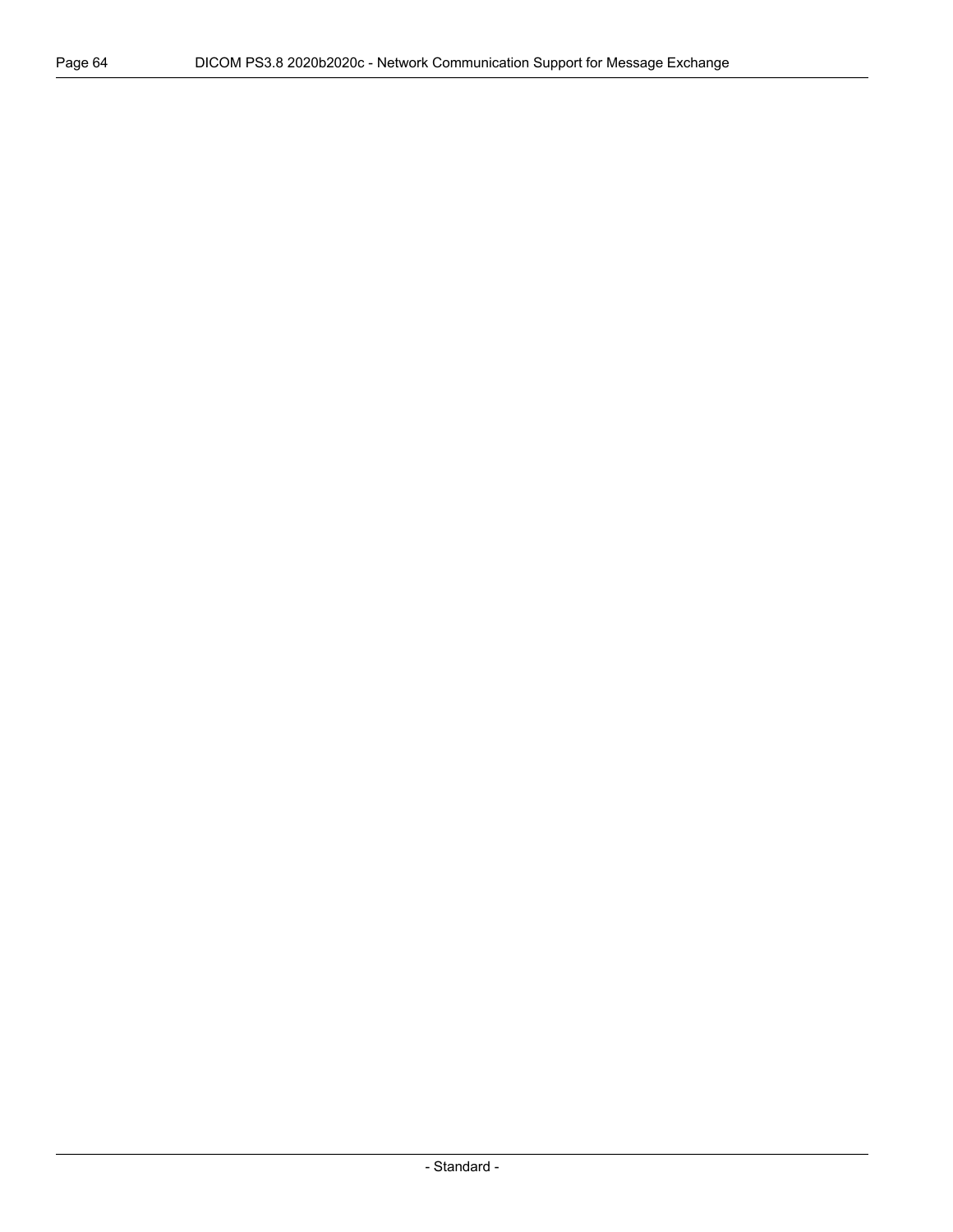# <span id="page-64-0"></span>**D Use and Format of the A-ASSOCIATE User Information Parameter (Normative)**

This parameter allows for the negotiation of a number of features related to the communication of DICOM Application Entities at as sociation establishment.

# **D.1 Maximum Length Negotiation**

This negotiation allows the receivers to limit the size of the Presentation Data Values List parameters of each P-DATA Indication. The association-requestor shall specify in the user information parameter of the A-ASSOCIATE request primitive the maximum length in bytes for the PDV list parameter it is ready to receive in each P-DATA indication. The association-acceptor shall ensure in its fragmentation of the DICOM Messages that the list of PDVs included in each P-DATA request does not exceed this maximum length. Likewise, the association-acceptor can specify in the user information parameter of A-ASSOCIATE response primitive the maximum length in bytes for the PDV list parameter it is ready to receive in each P-DATA indication. The association-requestor shall ensure in its fragmentation of the DICOM Messages that the list of PDVs included in each P-DATA request does not exceed this maximum length. Different maximum lengths can be specified for each direction of data flow on the association.

The Maximum Length Item support is required for all DICOM V3.0 conforming implementations.

## **D.1.1 Maximum Length Sub-Item Structure (A-ASSOCIATE-RQ)**

<span id="page-64-1"></span>The Maximum Length Sub-Item shall be made of a sequence of mandatory fixed length fields. Only one Maximum Length Sub-Item shall be present in the User Data information in the A-ASSOCIATE-RQ. [Table](#page-64-1) D.1-1 shows the sequence of the mandatory fields.

| Item bytes | <b>Field name</b> | <b>Description of field</b>                                                                                                                                                                                                                                                                                                                                                                                                                                                                                                                                                                            |
|------------|-------------------|--------------------------------------------------------------------------------------------------------------------------------------------------------------------------------------------------------------------------------------------------------------------------------------------------------------------------------------------------------------------------------------------------------------------------------------------------------------------------------------------------------------------------------------------------------------------------------------------------------|
|            | Item-type         | 51H                                                                                                                                                                                                                                                                                                                                                                                                                                                                                                                                                                                                    |
| 2          | Reserved          | This reserved field shall be sent with a value 00H but not tested to this value when received.                                                                                                                                                                                                                                                                                                                                                                                                                                                                                                         |
| $3 - 4$    | Item-length       | This Item-length shall be the number of bytes from the first byte of the following field to<br>the last byte of the Maximum-length-received field. In the case of this Item, it shall have<br>the fixed value of 00000004H encoded as an unsigned binary number.                                                                                                                                                                                                                                                                                                                                       |
| $5 - 8$    |                   | Maximum-length-received This parameter allows the association-requestor to restrict the maximum length of the<br>variable field of the P-DATA-TF PDUs sent by the acceptor on the association once<br>established. This length value is indicated as a number of bytes encoded as an unsigned<br>binary number. The value of (0) indicates that no maximum length is specified. This<br>maximum length value shall never be exceeded by the PDU length values used in the<br>PDU-length field of the P-DATA-TF PDUs received by the association-requestor. Otherwise,<br>it shall be a protocol error. |

## **Table D.1-1. Maximum Length Sub-Item Fields (A-ASSOCIATE-RQ)**

## <span id="page-64-2"></span>**D.1.2 Maximum Length Sub-Item Structure (A-ASSOCIATE-AC)**

The Maximum Length Sub-Item shall be made of a sequence of mandatory fixed length fields. Only one Maximum Length Sub-Item shall be present in the User Data information in the A-ASSOCIATE-AC. [Table](#page-64-2) D.1-2 shows the sequence of the mandatory fields.

| <b>Item bytes</b> | Field name  | <b>Description of field</b>                                                                                                                                                                                                                                      |
|-------------------|-------------|------------------------------------------------------------------------------------------------------------------------------------------------------------------------------------------------------------------------------------------------------------------|
|                   | ltem-type   | 51H                                                                                                                                                                                                                                                              |
| 2                 | l Reserved  | This reserved field shall be sent with a value 00H but not tested to this value when received.                                                                                                                                                                   |
| $3-4$             | Item-length | This Item-length shall be the number of bytes from the first byte of the following field to<br>the last byte of the Maximum-length-received field. In the case of this Item, it shall have<br>the fixed value of 00000004H encoded as an unsigned binary number. |

### **Table D.1-2. Maximum Length Sub-Item Fields (A-ASSOCIATE-AC)**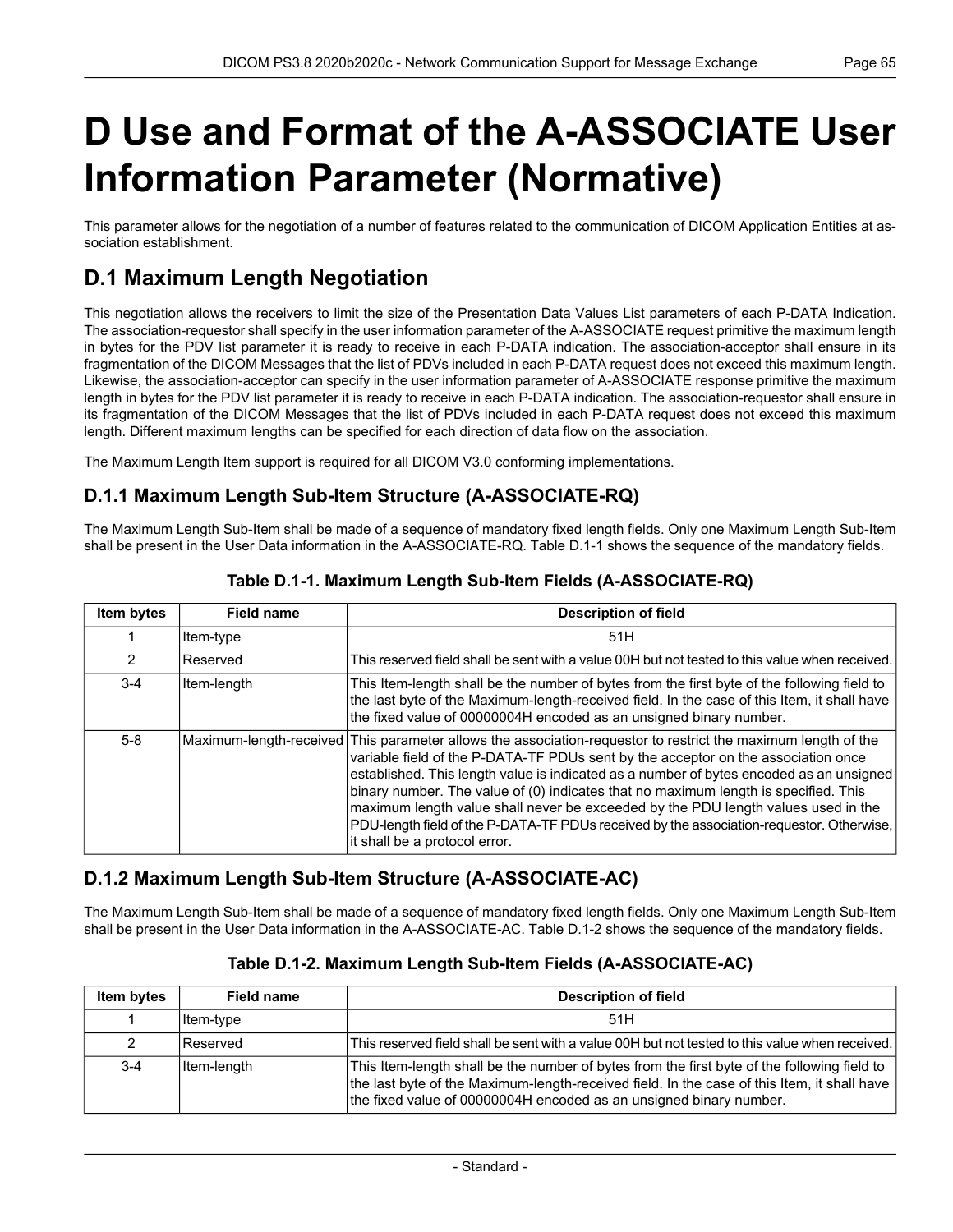| <b>Item bytes</b> | Field name | <b>Description of field</b>                                                                                                                                                                                                                                                                                                                                                                                                                                                                                                                                                                           |
|-------------------|------------|-------------------------------------------------------------------------------------------------------------------------------------------------------------------------------------------------------------------------------------------------------------------------------------------------------------------------------------------------------------------------------------------------------------------------------------------------------------------------------------------------------------------------------------------------------------------------------------------------------|
| $5-8$             |            | Maximum-length-received This parameter allows the association-acceptor to restrict the maximum length of the<br>variable field of the P-DATA-TF PDUs sent by the requestor on the association once<br>established. This length value is indicated as a number of bytes encoded as an unsigned<br>binary number. The value of (0) indicates that no maximum length is specified. This<br>maximum length value shall never be exceeded by the PDU length values used in the<br>PDU-length field of the P-DATA-TF PDUs received by the association-acceptor. Otherwise,<br>it shall be a protocol error. |

## **D.2 Extended User Information Negotiation**

The user information parameter, of the A-ASSOCIATE primitive, can be extended to support the negotiation needs of DICOM Applic ation Entities using the UL Service. This will result in the definition of specific user information sub-items. These sub-items shall be assigned unique item-type values registered in [PS3.7](part07.pdf#PS3.7).

Note

- 1. The values of the Sub-Items types in the User Information Field are assigned by this Standard in the range of 51H through FFH. Sub-Item values are defined by [PS3.7](part07.pdf#PS3.7) and [PS3.8](#page-0-0).
- 2. Succeeding editions of the Standard may define additional user information Sub-Items in a manner that does not affect the semantics of previously defined Sub-Items. Association acceptors compliant to an earlier edition of the Standard are required to ignore such unrecognized user information Sub-Items and not reject an Association because of their presence.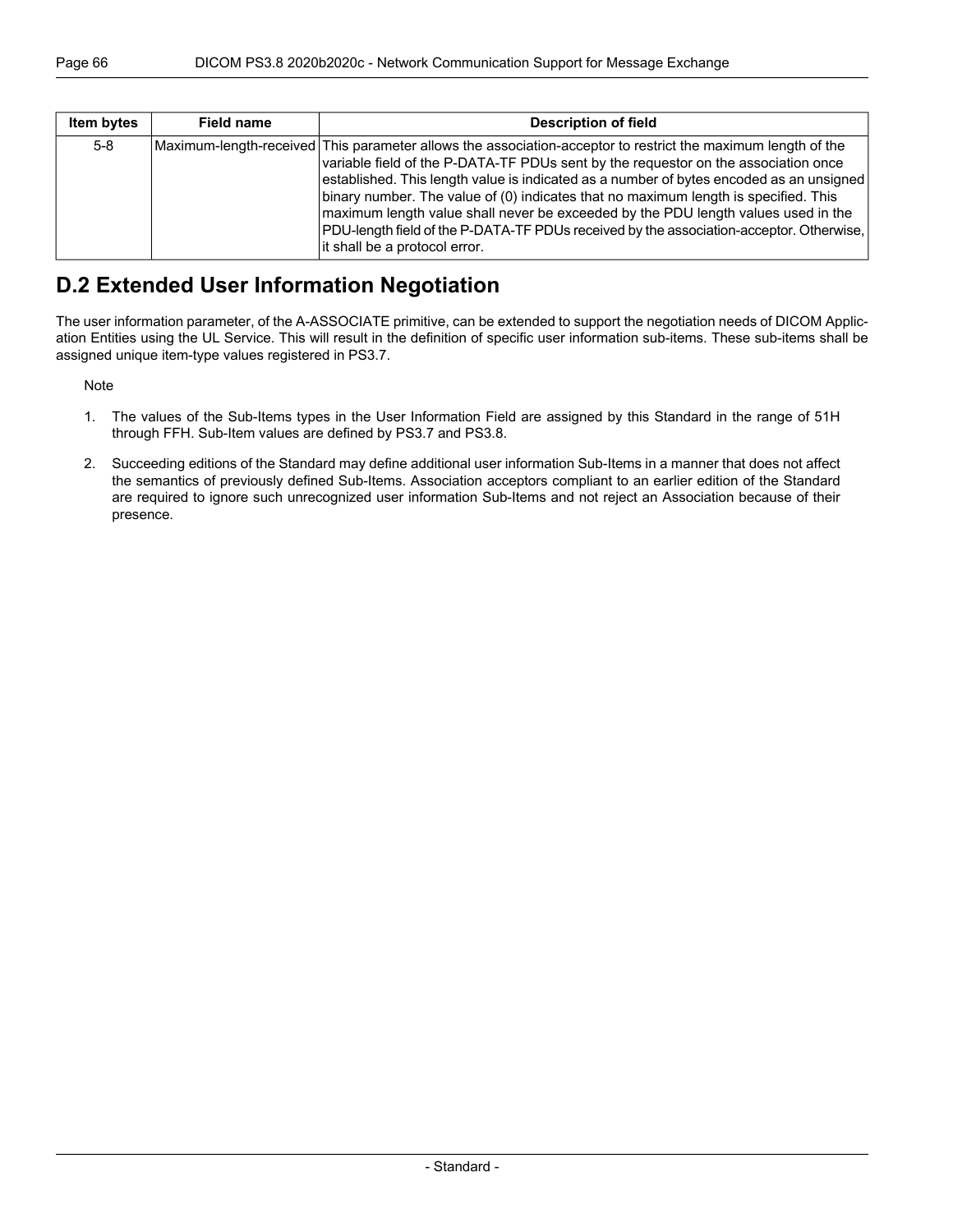# <span id="page-66-0"></span>**E Usage of the P-DATA Service By the DICOM Application Entity (Normative)**

This Annex specifies how DICOM messages are encapsulated into the P-DATA Service by the DICOM Application Entity.

## **E.1 Encapsulation Rules**

DICOM Messages are encapsulated in P-DATA request primitives as the user data of Presentation Data Values (PDV). A DICOM Message is fragmented in Command Fragments and Data Fragments, each placed in a PDV. The same presentation context shall be used for every fragment of the same message (i.e., same Presentation Context ID for the user data of the PDVs containing the fragments of a same message). A PDV User Data parameter shall contain one and only one fragment (either Command or Data) preceded by a Message Control Header. This header will indicate:

- a. whether the fragment is of the Command or Data type
- b. whether the fragment is or is not the last fragment of a Command/Data Stream of a DICOM Message

A P-DATA request PDV List parameter shall contain one or more such PDV(s) (Message Control Header and a complete message fragment). Each PDV is wholly contained in a given P-DATA request primitive and does not span across several P-DATA request primitives. The PDVs contained in a P-DATA request primitive shall be related to the same DICOM message. Each fragment of a message shall consist of an even number of bytes.

Note

- 1. No padding is necessary as [PS3.5](part05.pdf#PS3.5) defines messages on an even byte boundary.
- 2. The above rules state that each fragment contained in a PDV shall consist of an even number of bytes (only). Therefore, encoding such as Group Number, Element Number, Value Length, etc. (as defined by the DICOM Application Entity, see [PS3.5](part05.pdf#PS3.5)) is not guaranteed to be within the same PDV.

The fragmentation of any message results in a series of PDVs that shall be sent, on a given association, by a corresponding series of P-DATA requests preserving the ordering of the fragments of any message. Furthermore, no fragments of any other message shall be sent until all fragments of the current message have been sent (i.e., interleaving of fragments from different messages is not per mitted).

It is strongly recommended that two consecutive PDVs in the same P-DATA Request primitive (therefore containing fragments of the same message using the same Presentation Context ID) do not contain two message Control Headers with the same type (Command or Data). These should have been combined in a single PDV by the sender. However, receivers must be able to receive and process such PDVs.

#### **Note**

The above rules allow the sending in the same P-DATA request/indication of a Command fragment in the first PDV (with the last fragment flag set) followed by a Data Fragment in the second PDV (with the last fragment flag set or not). In partic ular, if the negotiated maximum length for the PDV List parameter of the P-DATA request is sufficient to hold a complete message, a single P-DATA request can be used to exchange an entire message.

Individual PDVs shall not be sent with Presentation-data-value fields consisting only of a single byte containing a Message Control Header, but without any other content in the fragment. These should have been combined with the preceding or succeeding PDVs by the sender.

Note

Even though the above rules prohibit the sending of an "empty" PDV (such as with the last fragment flag set), it is recommended that receivers be able to receive and process such PDVs.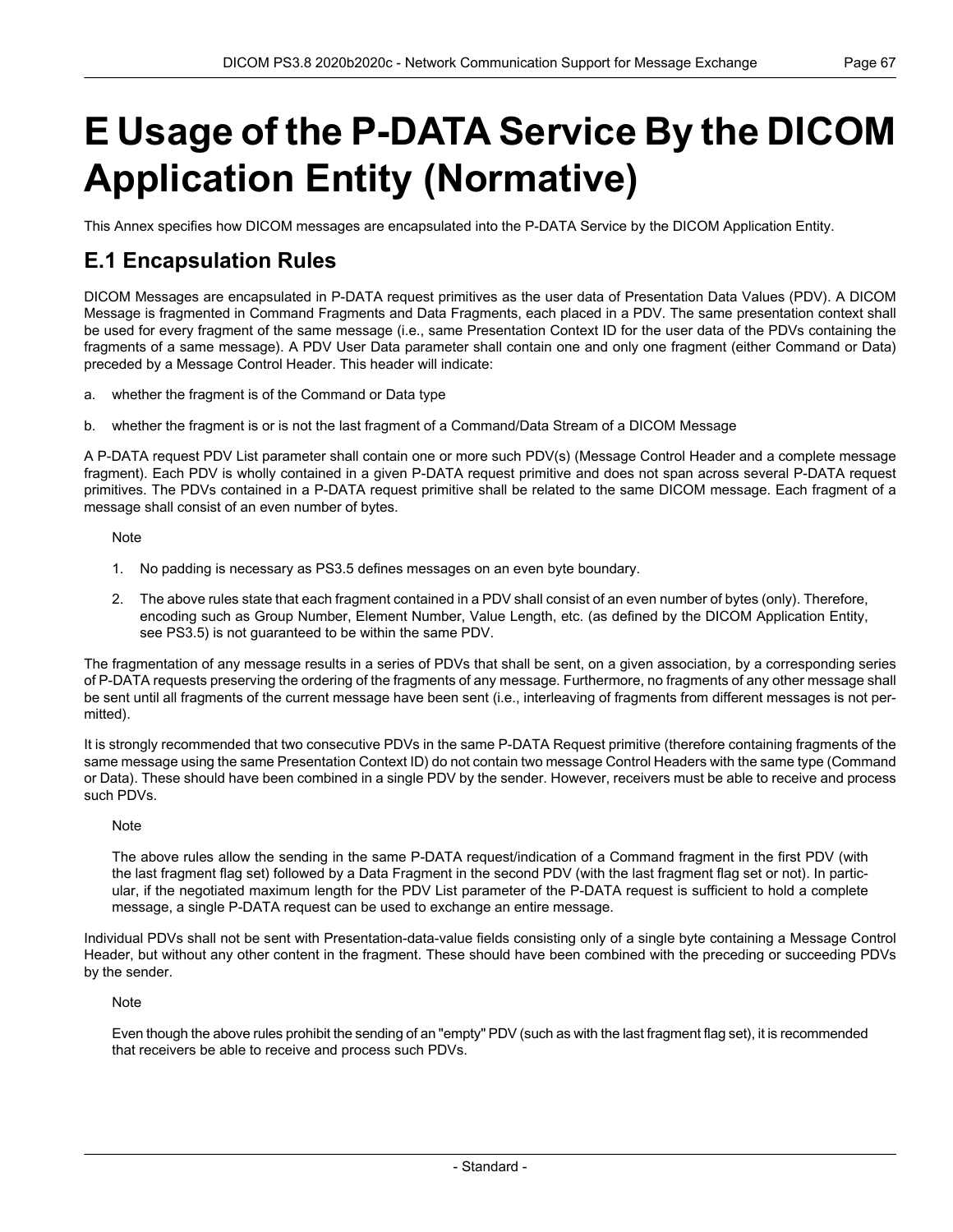## **E.2 Message Control Header Encoding**

The Message Control Header is located in front of each DICOM message fragment (see [Figure](#page-67-0) E.2-1). Its presence is mandatory for all DICOM Abstract Syntaxes (see [Annex](#page-60-0) B for further discussion on Abstract Syntaxes).

The Message Control Header shall be made of one byte with the least significant bit (bit 0) taking one of the following values:

- a. If bit 0 is set to 1, the following fragment shall contain Message Command information.
- b. If bit 0 is set to 0, the following fragment shall contain Message Data Set information.

The next least significant bit (bit 1) shall be defined by the following rules:

- a. If bit 1 is set to 1, the following fragment shall contain the last fragment of a Message Data Set or of a Message Command.
- b. If bit 1 is set to 0, the following fragment does not contain the last fragment of a Message Data Set or of a Message Command.

Bits 2 through 7 are always set to 0 by the sender and never checked by the receiver.

#### Note

<span id="page-67-0"></span>The Message Control Header, in the Transport data flow, is the 1st byte in each PDV. The Transfer Syntax, negotiated at association establishment, defines the encoding for the Command/Data fragment.



**Figure E.2-1. Presentation Data Value and the Message Control Header**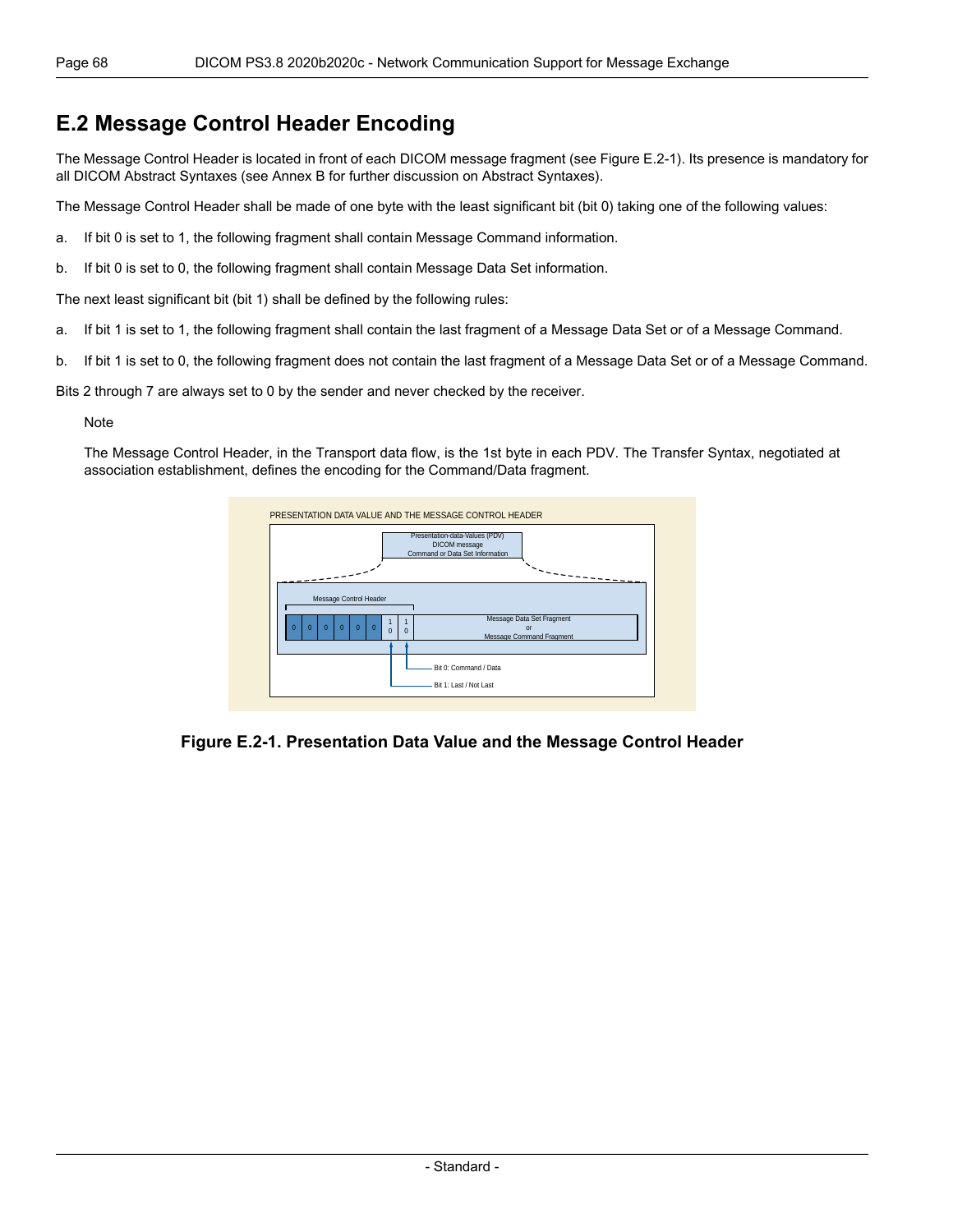# <span id="page-68-0"></span>**F DICOM UL Encoding Rules for Application Contexts, Abstract Syntaxes, Transfer Syntaxes (Normative)**

# **F.1 Encoding Rules**

Application Context Names, Abstract Syntax Names, Transfer Syntax Names, and Service Class UIDs are OSI Object Identifiers in a numeric form as defined by ISO 8824. The encoding of these names in the DICOM UL protocol is specified in this Annex.

Each component of a Name or UID is encoded as an ISO 646:1990-Basic G0 Set Numeric String of bytes (characters 0-9). Leading 0's of each component are not significant and shall not be sent. Components shall not be padded. Components shall be separated by the character "." (2EH). "Null" components (no numeric value between two separators) shall not exist. Components with the value zero (0) shall be encoded as (nnn.0.ppp). No separator nor padding shall be present before the first digit of the first component or after the last digit of the last component.

**Note** 

- 1. The string "1.2.840.123456.0.21.4" encoded as an ISO 646:1990-Basic G0 Set character string conveys the following UID or Name with the following sequence of Object Identifier components: { (1), (2), (840), (123456), (0), (21), (4) }.
- 2. The above rules have been made to simplify performing the comparison of UIDs.

DICOM Application Context Names (root plus suffix) shall not exceed 64 total characters (digits and separators between components).

DICOM Abstract and Transfer Syntax Names (root plus suffix) shall not exceed 64 total characters (digits and separators between components).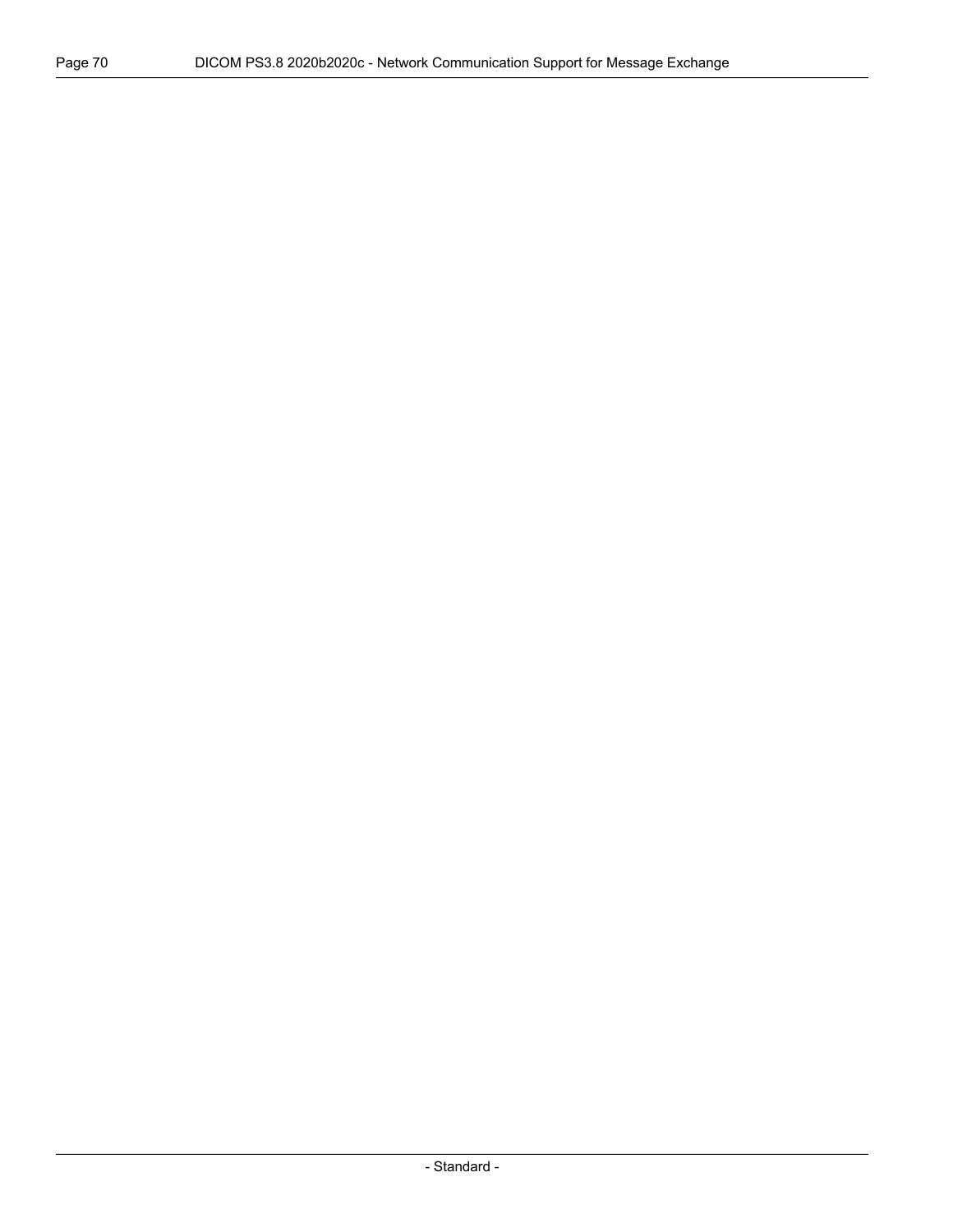# **G Overview of the OSI Layer and Services Concepts (Informative)**

In a layered communication model, such as the OSI 7 layer reference model, each layer uses the service provided by the layer imme diately below. The operation of a protocol layer on top of the lower layer service provides a new service to the layer above. The service is the "glue" between the layers of protocols.

<span id="page-70-0"></span>Services describe the resulting effects of the operation of a protocol without requiring knowledge of the detailed specifications of the protocol itself. A protocol specifies a horizontal dialogue between two computing systems across a network, while a service describes a vertical relationship within a system. See [Figure](#page-70-0) G-1.



## **Figure G-1. Relationship of Services to Protocol**

The OSI Upper Layer Service is described by a number of service primitives. They each model one of the functional interactions between the service-user in the layer above and the service-provider. In the context of this Standard, the service-user is called the DICOM Application Service Element. The service-provider is called the Upper Layer and performs the Upper Layer Protocol.

**Note** 

The OSI UL Services defined in this Standard are provided by the DICOM Upper Layer Protocol for TCP/IP (Section 9).

These service primitives cross the layer boundary at what is called a Service Access Point (SAP). In most cases a direct relationship exists between service primitives in two Application Entities (AEs). This is reflected in the names of these primitives:

- a. A request primitive in System A induces an indication primitive in System B.
- b. If an indication primitive in System B requires a reply, a response primitive may be issued at the Service Access Point (SAP) in System B. This response primitive will induce a confirmation primitive in System A.

The different types of service primitives and their relationship are shown in [Figure](#page-71-0) G-2. The dotted lines represent the exchange of Protocol Data Units that are triggered by request/response primitives or generated indication/confirmation primitives.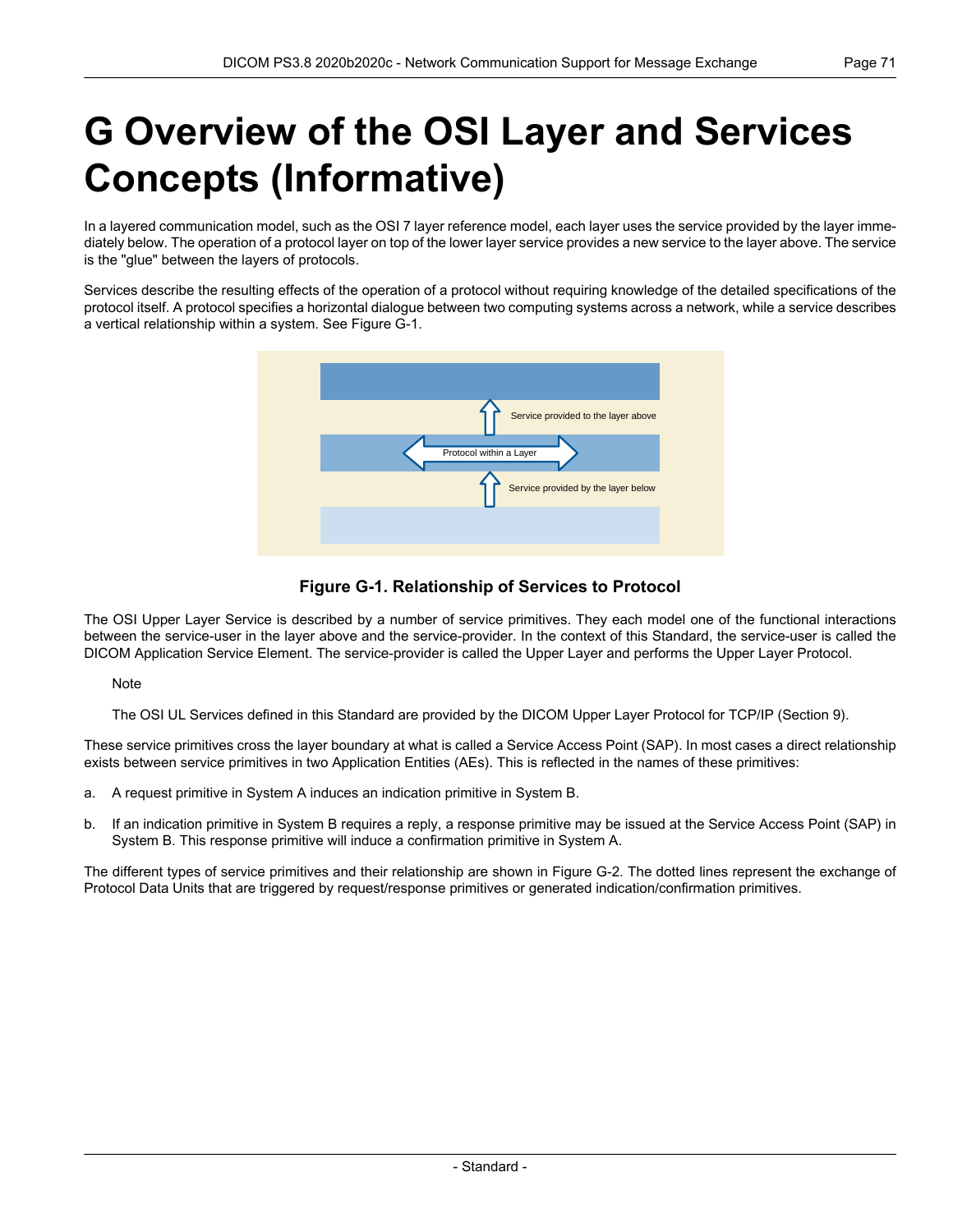<span id="page-71-0"></span>

**Figure G-2. Service Description Conventions**